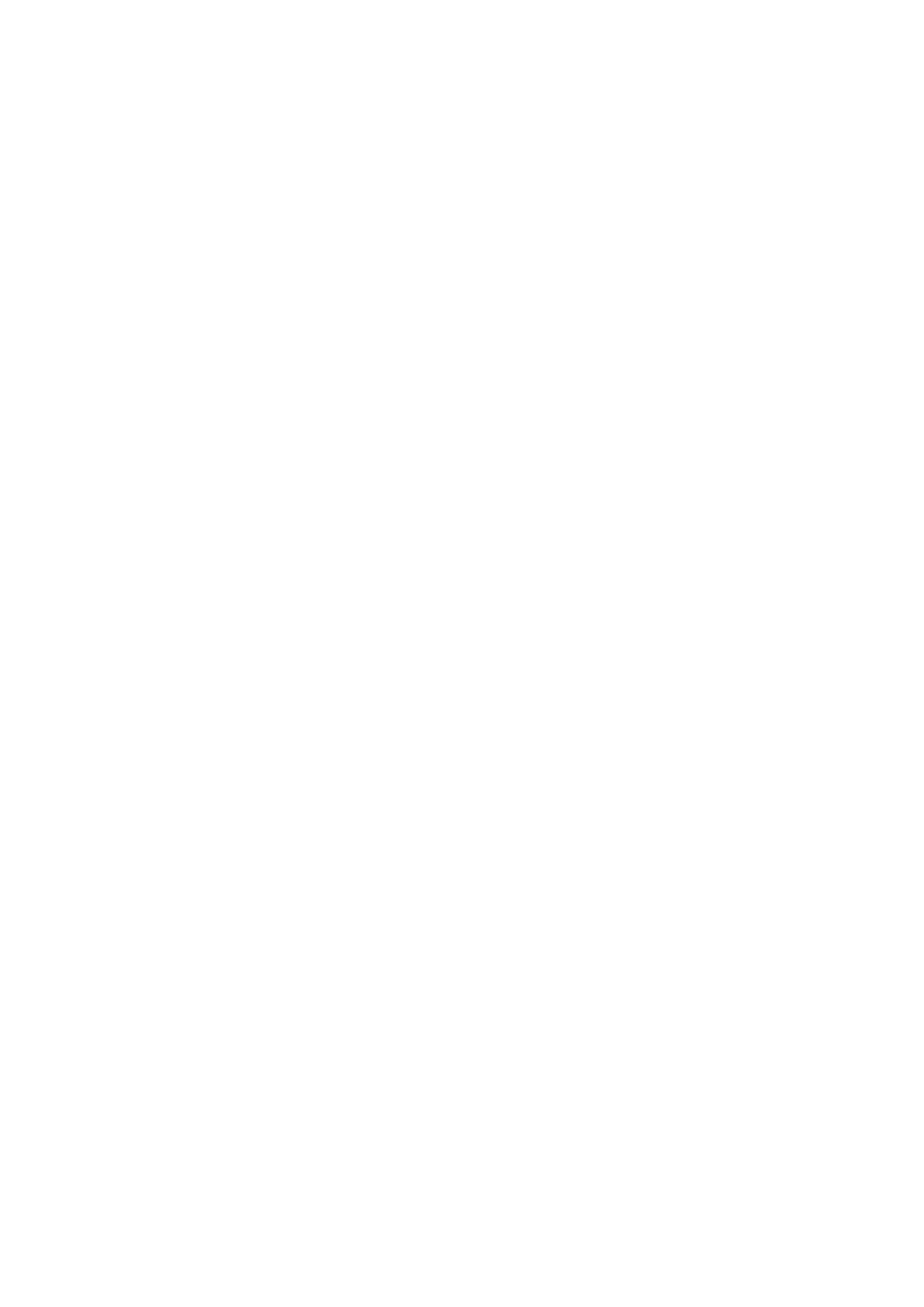# Warning

- $\checkmark$  This operation manual provides introduction on the functions, specifications, installation, basic operation and settings for DVP02LC-SL and information on load cell measurement.
- $\checkmark$  This is an OPEN TYPE device and therefore should be installed in an enclosure free of airborne dust, humidity, electric shock and vibration. The enclosure should prevent non-maintenance staff from operating the device (e.g. key or specific tools are required to open the enclosure) in case danger and damage on the device may occur. DO NOT touch any terminal when the power is switched on.
- $\checkmark$  Please read this operation manual thoroughly and follow the instructions in case damages on the device or injuries on the operation staff occur.

# **Ed** Table of Content

| $\mathbf{1}$   |       |  |  |  |  |  |  |  |  |
|----------------|-------|--|--|--|--|--|--|--|--|
| 2              |       |  |  |  |  |  |  |  |  |
|                | 2.1   |  |  |  |  |  |  |  |  |
|                | 2.2   |  |  |  |  |  |  |  |  |
| 3              |       |  |  |  |  |  |  |  |  |
|                | 3.1   |  |  |  |  |  |  |  |  |
|                | 3.2   |  |  |  |  |  |  |  |  |
|                | 3.3   |  |  |  |  |  |  |  |  |
|                | 3.4   |  |  |  |  |  |  |  |  |
| $\overline{4}$ |       |  |  |  |  |  |  |  |  |
|                | 4.1   |  |  |  |  |  |  |  |  |
|                | 4.2   |  |  |  |  |  |  |  |  |
|                | 4.3   |  |  |  |  |  |  |  |  |
|                | 4.4   |  |  |  |  |  |  |  |  |
| 5              |       |  |  |  |  |  |  |  |  |
|                | 5.1   |  |  |  |  |  |  |  |  |
|                | 5.2   |  |  |  |  |  |  |  |  |
|                | 5.3   |  |  |  |  |  |  |  |  |
|                | 5.3.1 |  |  |  |  |  |  |  |  |
|                | 5.3.2 |  |  |  |  |  |  |  |  |
|                | 5.3.3 |  |  |  |  |  |  |  |  |
|                | 5.3.4 |  |  |  |  |  |  |  |  |
| 6              |       |  |  |  |  |  |  |  |  |
|                | 6.1   |  |  |  |  |  |  |  |  |
|                | 6.2   |  |  |  |  |  |  |  |  |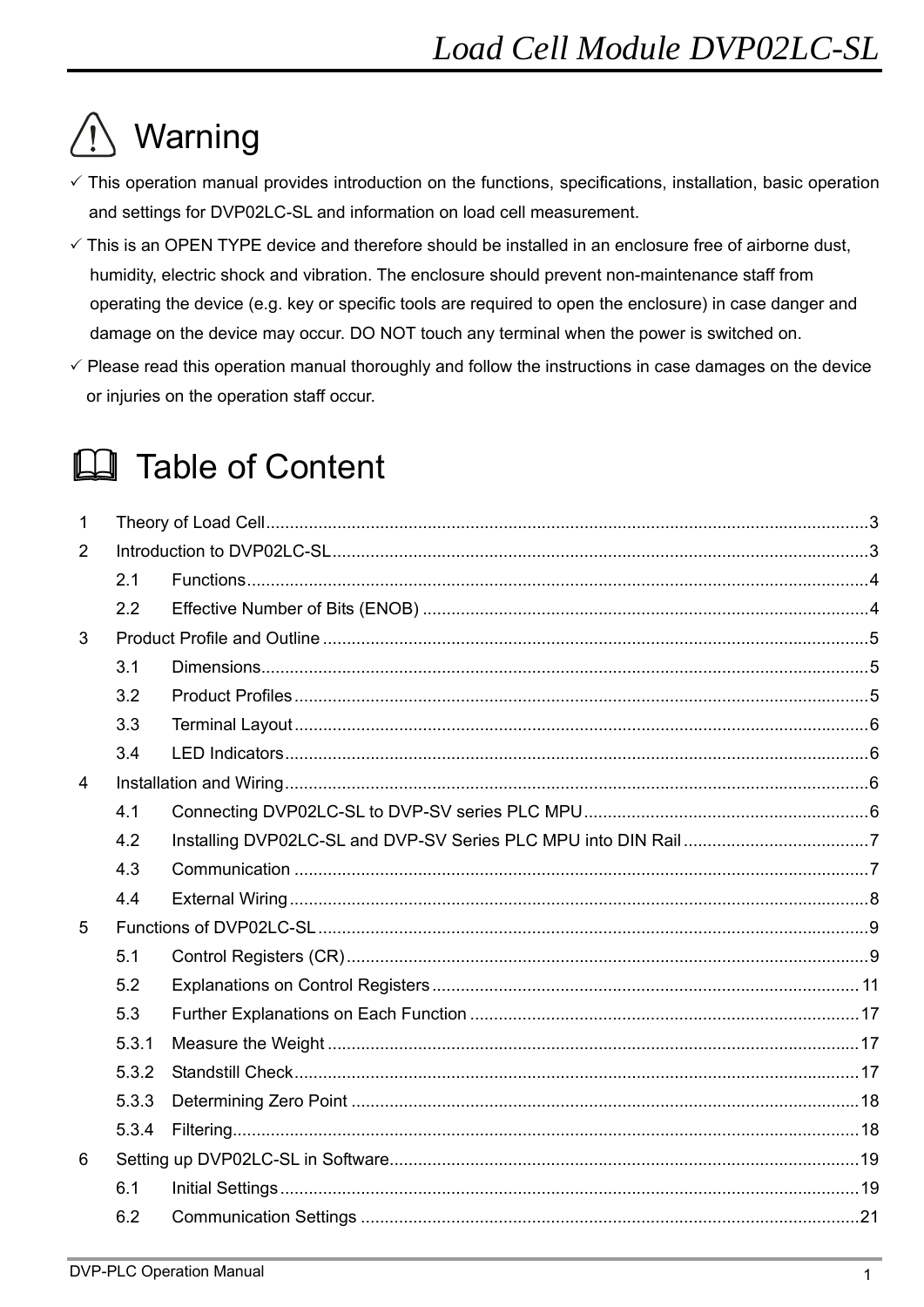|                | 6.3 |  |
|----------------|-----|--|
|                | 6.4 |  |
|                | 6.5 |  |
| $\overline{7}$ |     |  |
|                | 7.1 |  |
|                |     |  |
| 8              |     |  |
| 9              |     |  |
|                |     |  |
|                | 9.2 |  |
|                |     |  |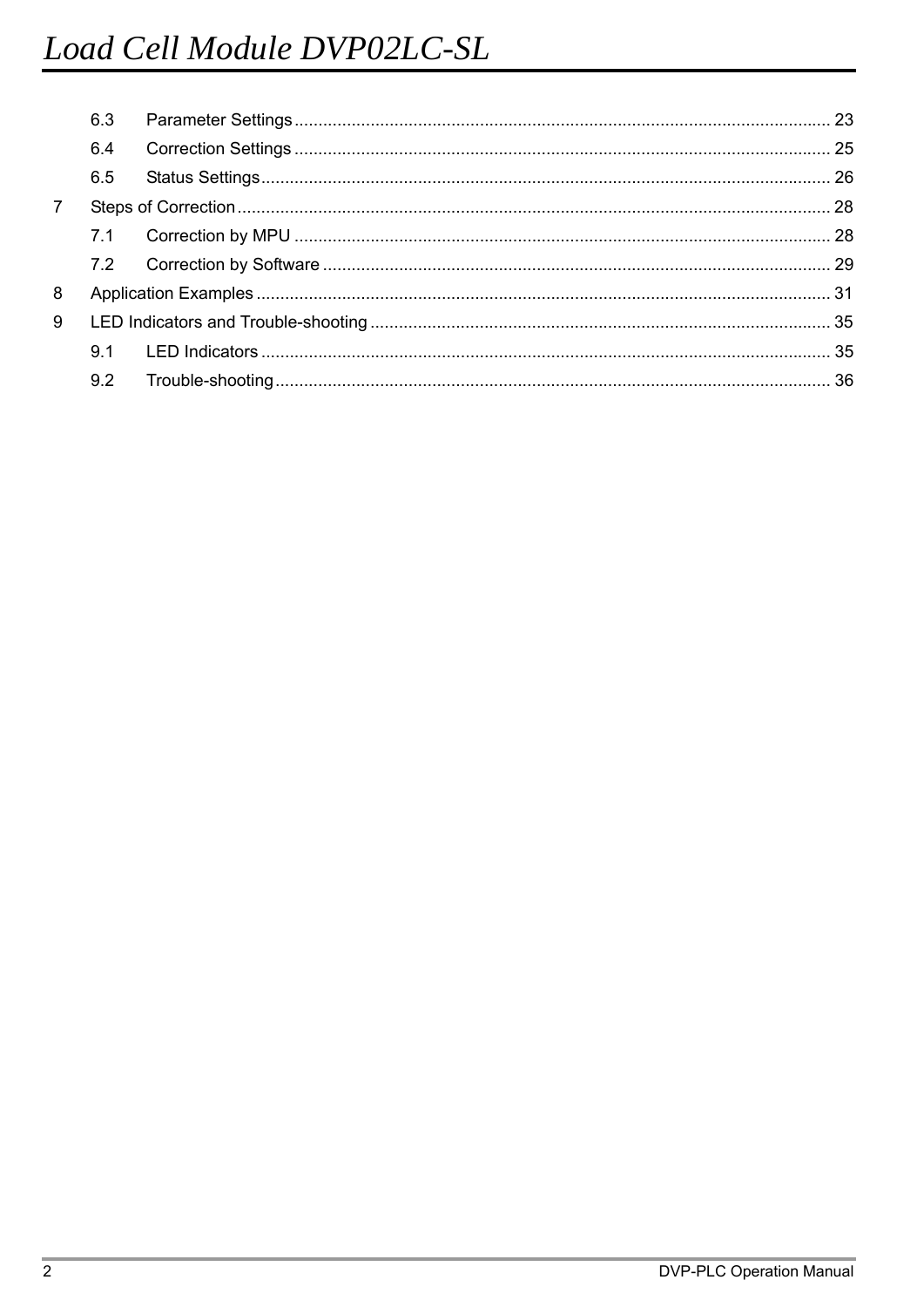# **1 Theory of Load Cell**

When metallic materials encounter a pulling force or tension, they will become thin, and the electrical resistance will increase. In other words, when the materials are compressed, the resistance will become small. The strain meter adopting this theory is called a load cell. Such sensing device is able to convert physical pressure changes into output electrical signals and is widely used in loading, tension and pressure conversion applications.

# **2 Introduction to DVP02LC-SL**

- 1. Thank you for choosing Delta DVP02LC-SL load cell module. DVO02LC-SL provides 24-bit resolution applicable for 4-wire or 6-wire load cells with various eigenvalues. Therefore, the response time can be adjusted in coordination with each other according to users' needs. On this basis, the market requirements on weight measurement can easily be met.
- 2. To ensure correct installation and operation of DVP02LC-SL, please read this operation manual carefully before using it. This operation manual only provides introductory information on DVP02LC-SL. For more detailed information on the theory of load cell, please refer to relevant references of literature.
- 3. The DVP02LC-SL load cell module is able to read/write data by using FROM/TO instructions through the DVP series PLC MPU*Note*.

*Note: The MPU (main processing unit) refers to PLC compatible with left-side extension, e.g. DVP-SV, DVP-EH2-L, DVP-SA2, DVP-SX2 series PLC.*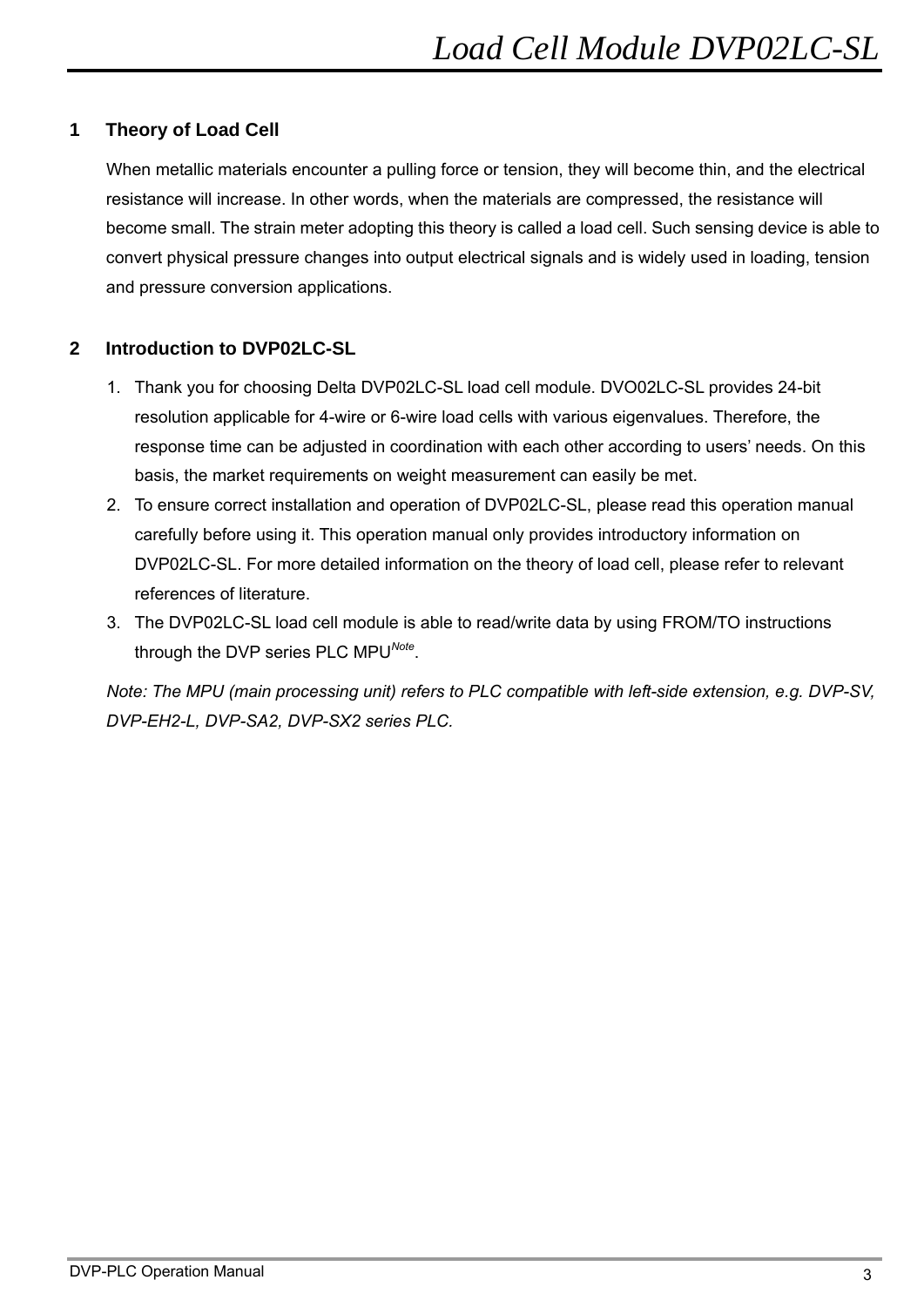# 2.1 Functions

| Rated power supply<br>voltage/power consumption | 24 VDC (-15 to +20%)/3 W                                                                                                                                     |  |  |  |  |
|-------------------------------------------------|--------------------------------------------------------------------------------------------------------------------------------------------------------------|--|--|--|--|
| Voltage boundary                                | 18 to 31.2 VDC                                                                                                                                               |  |  |  |  |
| Max. current consumption                        | 125 mA                                                                                                                                                       |  |  |  |  |
| Input signal range                              | ±40 mVDC                                                                                                                                                     |  |  |  |  |
| Sensibility                                     | +5 VDC +/-10%                                                                                                                                                |  |  |  |  |
| Internal resolution                             | 24 bits                                                                                                                                                      |  |  |  |  |
| Communication port                              | RS-232, RS-485                                                                                                                                               |  |  |  |  |
| Applicable sensor type                          | 4-wire or 6-wire load cell                                                                                                                                   |  |  |  |  |
| Temperature coefficient span                    | $\leq \pm 50$ ppm/K v. E                                                                                                                                     |  |  |  |  |
| Temperature coefficient zero<br>point           | $\leq \pm 0.4$ µV/K                                                                                                                                          |  |  |  |  |
| Linearity error                                 | $\leq 0.02\%$                                                                                                                                                |  |  |  |  |
| Response time                                   | 2, 10, 20, 40, 80 ms $\times$ number of channels                                                                                                             |  |  |  |  |
| 4 measuring ranges                              | 0 to 1, 0 to 2, 0 to 4, 0 to 6 mV/V                                                                                                                          |  |  |  |  |
| Max. distance for connecting<br>to load cell    | 100m                                                                                                                                                         |  |  |  |  |
| Max. current output                             | 5 VDC × 300 mA                                                                                                                                               |  |  |  |  |
| Permitted load cell<br>resistance               | 40 to 4,010 $\Omega$                                                                                                                                         |  |  |  |  |
| Common mode rejection<br>(CMRR @50/60 Hz)       | $\geq 100$ dB                                                                                                                                                |  |  |  |  |
| Dynamic value filter                            | Setting range: K1 to K5                                                                                                                                      |  |  |  |  |
| Average value filter                            | Setting range: K1 to K100                                                                                                                                    |  |  |  |  |
|                                                 | 500 VAC between digital circuits and ground                                                                                                                  |  |  |  |  |
| <b>Isolation method</b>                         | 500 VAC between analog circuits and ground                                                                                                                   |  |  |  |  |
|                                                 | 500 VAC between analog circuits and digital circuits                                                                                                         |  |  |  |  |
| Serial connection to<br><b>DVP-PLC MPU</b>      | Connectable to the left side of the MPU, numbered from 100 to 107<br>according to the position of the module from the closest to the<br>farthest to the MPU. |  |  |  |  |
| Operation/storage                               | Operation: 0 to 55°C (temperature), 50 to 95% (humidity), pollution<br>degree 2<br>Storage: -25 to 70°C (temperature), 5 to 95% (humidity)                   |  |  |  |  |
| Vibration/shock immunity                        | International standards: IEC 61131-2, IEC 68-2-6 (TEST Fc)/IEC<br>61131-2 & IEC 68-2-27 (TEST Ea)                                                            |  |  |  |  |

# 2.2 Effective Number of Bits (ENOB)

| Load cell     | CR#2:       | CR#3: Reaction time for measurement* |                 |         |       |       |  |  |  |  |
|---------------|-------------|--------------------------------------|-----------------|---------|-------|-------|--|--|--|--|
| eigenvalue    | eigenvalue* | 2 ms                                 | $10 \text{ ms}$ | $20$ ms | 40 ms | 80 ms |  |  |  |  |
| 0 to 1 $mV/V$ |             | 18                                   | 19.1            | 19.5    | 19.8  | 20.2  |  |  |  |  |
| 1 to 2 mV/V   |             | 19                                   | 19.6            | 20.1    | 20.3  | 20.7  |  |  |  |  |
| 2 to 4 mV/V   |             | 19                                   | 20              | 20.5    | 20.7  | 21    |  |  |  |  |
| 4 to 6 mV/V   | 3           | 19                                   | 20              | 20.4    | 20.5  | 20.8  |  |  |  |  |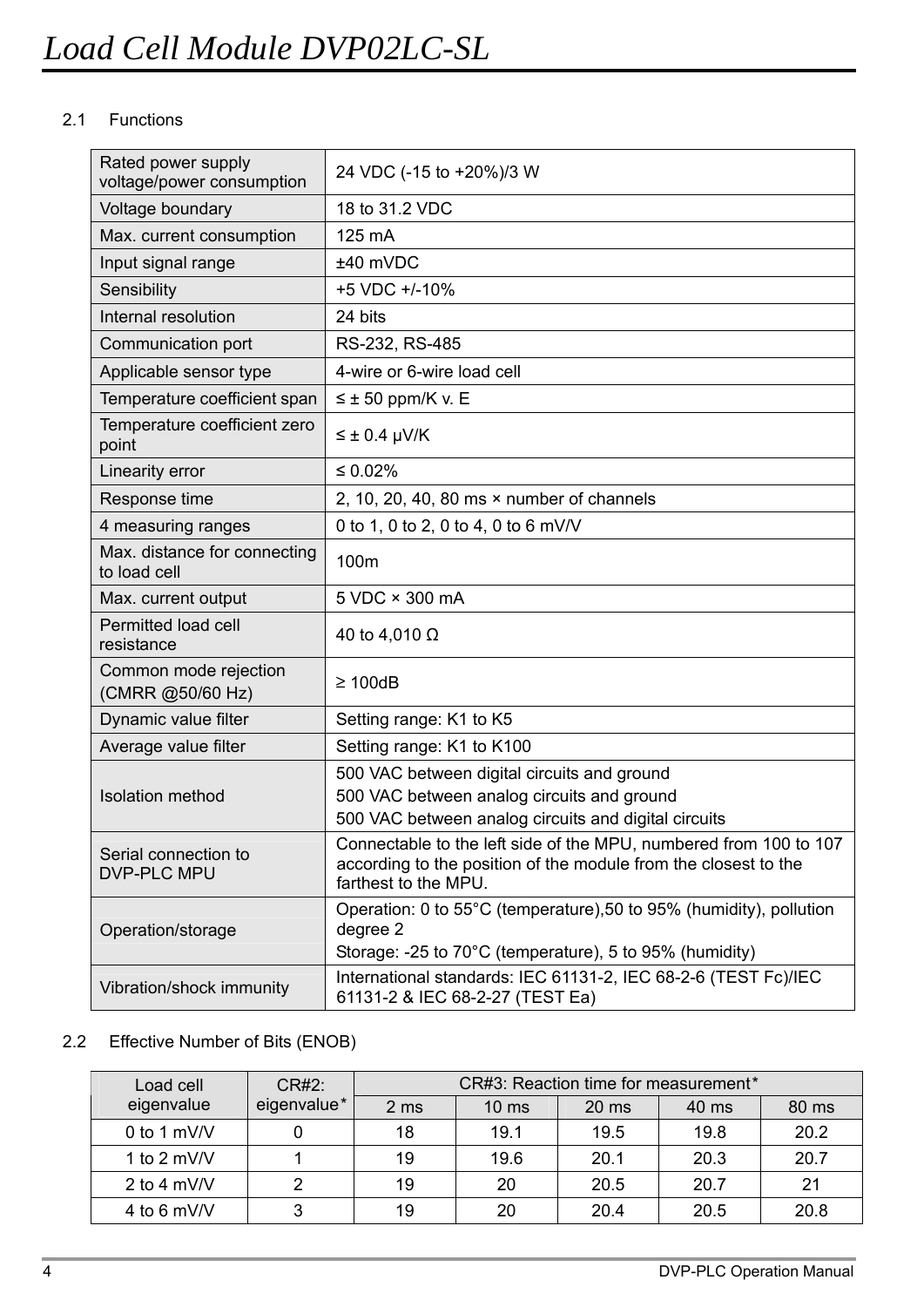Example: If you use a load cell of eigenvalue 3.8 mV/V, please set CR#2 to "2" to acquire the best ENOB. When CR#3 is set to "2 ms", the ENOB will be 19 bits. When CR#3 is set to "20 ms", the ENOB will be 20.5 bits.

*\* For explanations on CR#2 and CR#3, see 5.2.* 

# **3 Product Profile and Outline**

3.1 Dimensions





3.2 Product Profiles



1. Mounting hole for the I/O module 2. DIN rail slot (35mm)

- 3. I/O module connection port 4. I/O module clip
- 
- 
- 
- 11. DC power input



- 
- 5. Status indicators (POWER, RUN, 6. Function status indicators (NET, ERROR, L.V) ZERO, MAX, MOTION)
- 7. I/O terminals 8. RS-232 port
- 9. DIN rail clip 10. RS-485 port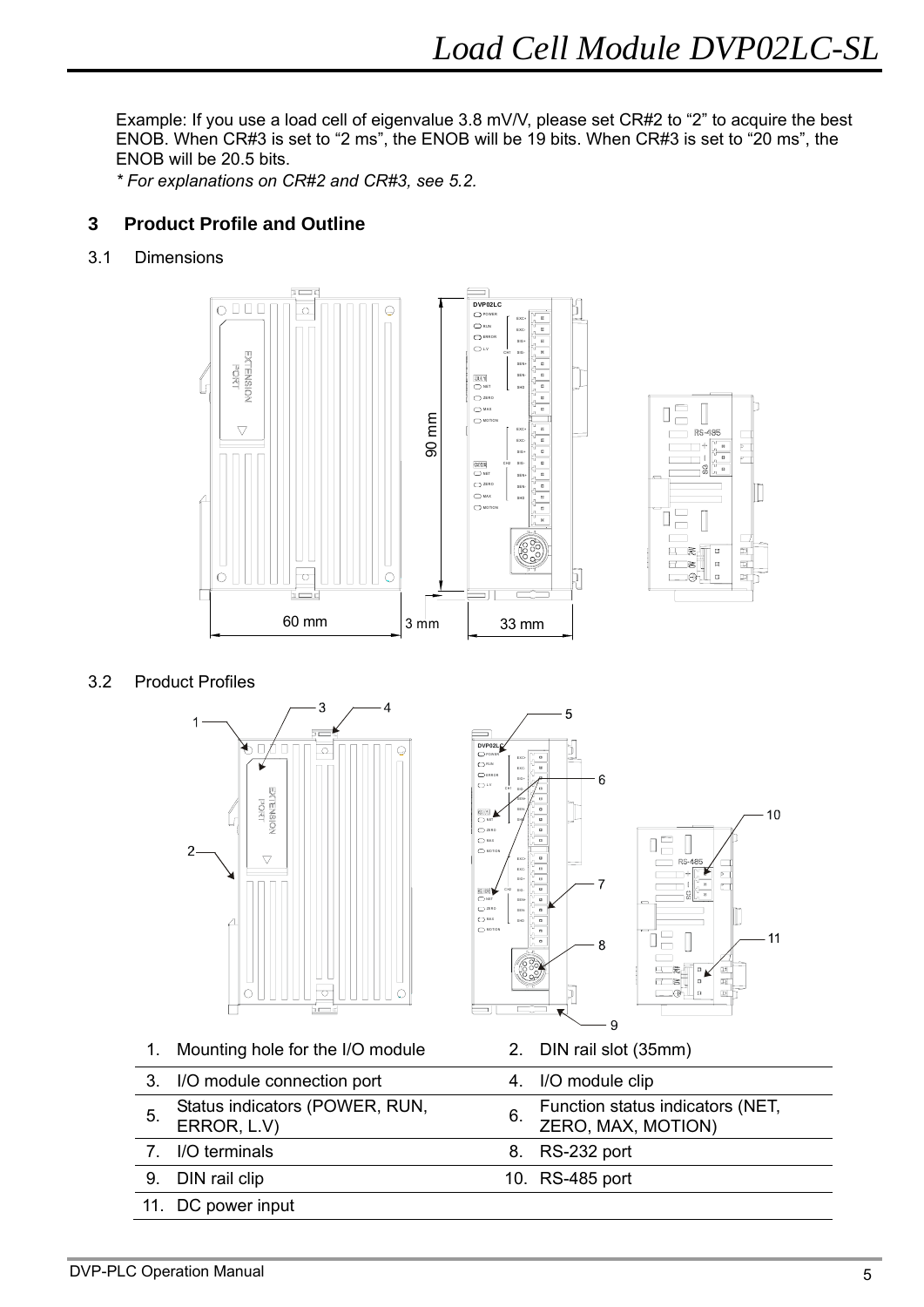### 3.3 Terminal Layout

|                 |  |  |  |  | $EXC+$ EXC- SIG+ SIG-SEN+SEN-SEN-SHD $\bullet$ |  |  |                                                                            |  | EXC+ EXC- SIG+ SIG- SEN+ SEN- SHD |  |  |  |  |  |  |  |  |
|-----------------|--|--|--|--|------------------------------------------------|--|--|----------------------------------------------------------------------------|--|-----------------------------------|--|--|--|--|--|--|--|--|
| $CHT - CHT - C$ |  |  |  |  |                                                |  |  | $-$ CH <sub>2</sub> $-$<br>the contract of the contract of the contract of |  |                                   |  |  |  |  |  |  |  |  |
| DVP02LC-SL      |  |  |  |  |                                                |  |  |                                                                            |  |                                   |  |  |  |  |  |  |  |  |

### 3.4 LED Indicators

| <b>LED</b>              | Color | Function                                               |  |  |  |
|-------------------------|-------|--------------------------------------------------------|--|--|--|
| <b>POWER</b>            | Green | Indicating the power supply status.                    |  |  |  |
| <b>RUN</b>              | Green | Indicating the operating status of DVP02LC-SL.         |  |  |  |
| <b>ERROR</b>            | Red   | Indicating error statuses.                             |  |  |  |
| L.V<br>Red              |       | Indicating low voltage from the external power supply. |  |  |  |
| <b>NFT</b><br>Orange    |       | Indicating net/gross weights.                          |  |  |  |
| <b>ZERO</b><br>Orange   |       | Indicating the zero point weight.                      |  |  |  |
| <b>MAX</b><br>Orange    |       | Indicating the maximum weight.                         |  |  |  |
| <b>MOTION</b><br>Orange |       | Indicating stable measurements.                        |  |  |  |

# **4 Installation and Wiring**

- 4.1 Connecting DVP02LC-SL to DVP-SV series PLC MPU
	- Open the fixing clips on the top and bottom at the left side of DVP-SV series PLC MPU. Meet the connection ports alongside the 4 corners of DVP02LC-SL with DVP-SV, as step ①.
	- Press the fixing clips on the top and bottom of the DVP-SV series PLC MPU and check if the connection is tight enough, as step ②.

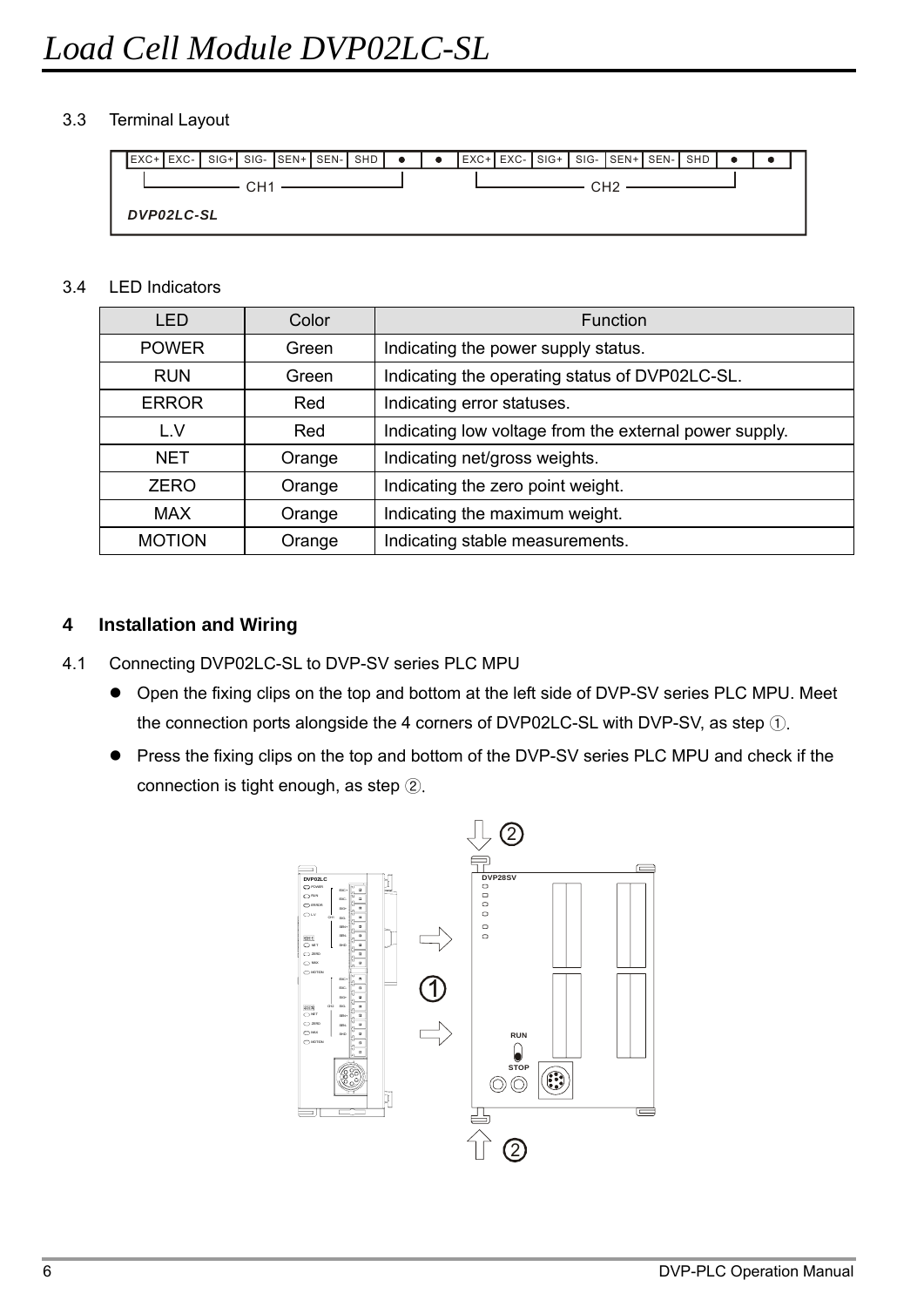- 4.2 Installing DVP02LC-SL and DVP-SV Series PLC MPU into DIN Rail
	- **•** Use 35mm DIN rail.
	- Open the DIN rail clips on DVP02LC-SL and DVP-SV series PLC MPU and insert them onto the DIN rail.
	- Clip up the DIN rail clips to fix them on the rail.



### 4.3 Communication

• Please follow the PIN definitions for the wiring.

| PC COM Port<br>9 PIN D-SUB female |                    | DVP02LC COM Port<br>8 PIN MINI DIN                |
|-----------------------------------|--------------------|---------------------------------------------------|
|                                   |                    |                                                   |
| <b>Rx</b><br>Tx<br><b>GND</b>     | 2<br>3<br>- 5<br>8 | Tx<br>5<br><b>Rx</b><br><b>GND</b><br>8<br>1,2.5V |

- There are 2 communication interfaces in DVP02LC-SL available for the communication with the PC or other devices. COM1 is the RS-232 port, and COM2 is the RS-485 port. Both ports comply with standard Modbus protocol. The PC can communicate directly with DVP02LC-SL through COM1.
- We recommend you use Delta's power supply modules for DVP02LC-SL.

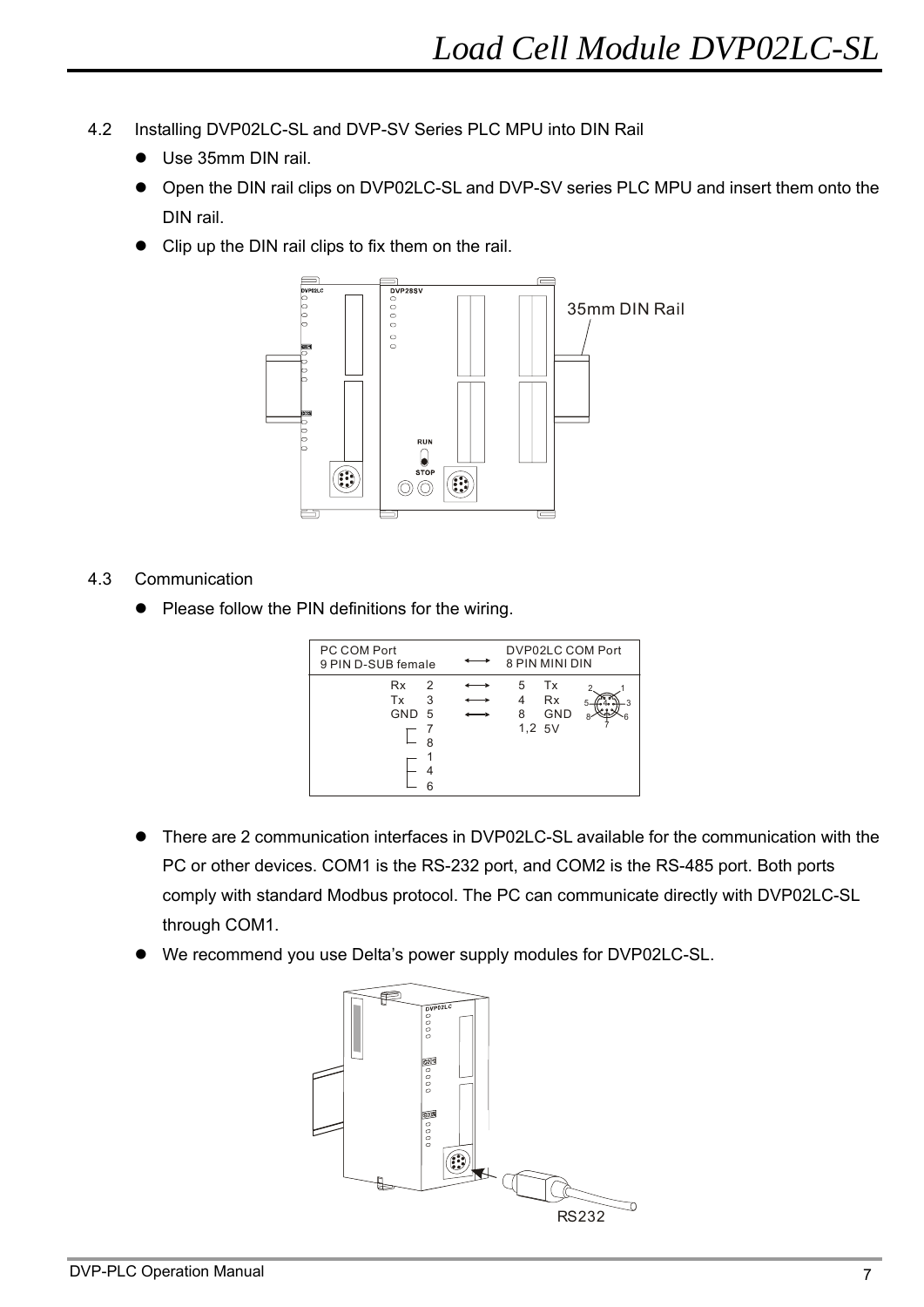### 4.4 External Wiring



Many load cells connected in parallel connected to a single DVP02LC-SL:



*Note 1: Please connect the*  $\bigcirc$  *on both the power module and load cell module to the system earth point and ground the system contact or connect it to the cover of the power distribution cabinet. Note 2: When many load cells are connected in parallel, the total impedance shall be bigger than 40Ω.*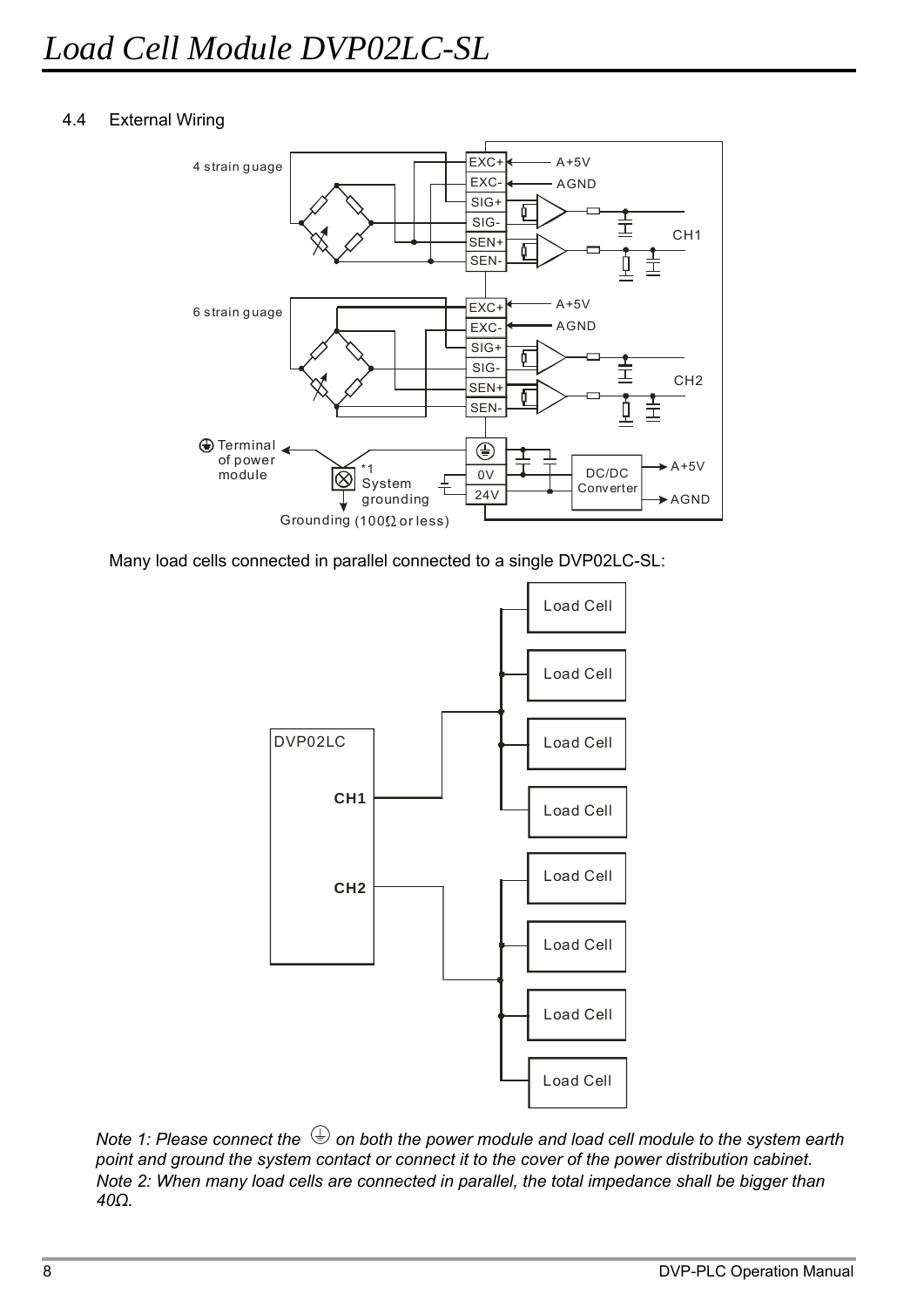# **5 Functions of DVP02LC-SL**

# 5.1 Control Registers (CR)

| Set up by the system.<br>#0<br>H'1000<br>R<br>Model name<br>O<br>DVP02LC-SL model code = H'4206<br>#1<br>H'1001<br>O<br>R<br>Firmware version<br>Displaying the current firmware version in hex.<br>Mode 0 (H'0000): 1 mV/V<br>Mode 1 (H'0001): 2 mV/V (Default)<br>#2<br>H'1002<br>O<br>R/W<br>Eigenvalue<br>Mode 2 (H'0002): 4 mV/V<br>Mode 3 (H'0003): 6 mV/V<br>Mode 0 (H'0000): 2 ms<br>Mode 1 (H'0001): 10 ms<br>Reaction time for<br>R/W<br>H'1003<br>#3<br>O<br>Mode 2 (H'0002): 20 ms<br>measurement<br>Mode 3 (H'0003): 40 ms<br>Mode 4 (H'0004): 80 ms (Default)<br>Summing up the CH1 average value and CH2 average value<br>Average value of all<br>#4<br>$\mathsf{R}$<br>and equalizing them.<br>H'1004<br>O<br>channels<br>Equation = (CH1 average value + CH2 average value) $\div$ 2<br>Reading the present average value as the tare weight value.<br>CH1 to CH2 read tare<br>R/W<br>#6<br>H'1006<br>X<br>bit0: CH1; bit1: CH2; bit2 to bit15: reserved<br>weight<br>Selecting the present weight to be gross weight (K0) or net<br>weight (K1).<br>CH1 to CH2<br>R/W<br>H'1007<br>#7<br>O<br>bit0 to bit3: CH1; bit4 to bit7: CH2; bit8 to bit15: reserved<br>gross/net weight<br>Take CH1 for example: bit3 to bit0 = 0000 (gross); bit3 to bit0 =<br>0001 (net); bit3 to bit0 =1111 (channel disabled)<br>H'1008<br>#8<br>O<br>R/W<br>CH1 tare weight<br>The user can write in the weight or read it by commands.<br>Default: K0; Range: K-32,768 to K32,767<br>H'1009<br>R/W<br>CH2 tare weight<br>#9<br>O<br>Default: K10; Range: K1 to K100<br>H'100A<br>#10<br>O<br>R/W<br>CH1 average times<br>When the value exceeds the range, it will automatically be<br>#11<br><b>H'100B</b><br>R/W<br>O<br>CH2 average times<br>changed to K1 or K100.<br><b>H'100C</b><br>#12<br>X<br>R<br>CH1 average weight<br>Displaying the average weight.<br>X<br>H'100D<br>$\mathsf{R}$<br>CH2 average weight<br>#13<br><b>H'100E</b><br>#14<br>X<br>CH1 present weight<br>R<br>Displaying the present weight.<br>#15<br><b>H'100F</b><br>X<br>CH2 present weight<br>R<br>CH1 times of<br>R/W<br>#16<br>H'1010<br>O<br>standstill check<br>Default: K5<br>Range: K1 to K500<br>CH2 times of<br>R/W<br>#17<br>H'1011<br>O<br>standstill check<br>CH1 range for<br>R/W<br>#18<br>H'1012<br>O<br>standstill check<br>Default: K10<br>Range: K1 to K10,000<br>CH2 range for<br>R/W<br>#19<br>H'1013<br>O<br>standstill check<br>CH1 decimal point<br>R/W<br>#20<br>H'1014<br>O<br>place<br>Default: K2<br>Range: K1 to K4<br>CH2 decimal point<br>R/W<br>#21<br>H'1015<br>O | CR# | Address Attribute |  | Content | b15b14b13b12b11b10b9<br>b <sub>8</sub><br>b5<br>b2<br>b <sub>0</sub><br>b7<br>b <sub>6</sub><br>b4<br>b <sub>3</sub><br>b <sub>1</sub> |  |  |  |  |  |  |  |  |  |
|---------------------------------------------------------------------------------------------------------------------------------------------------------------------------------------------------------------------------------------------------------------------------------------------------------------------------------------------------------------------------------------------------------------------------------------------------------------------------------------------------------------------------------------------------------------------------------------------------------------------------------------------------------------------------------------------------------------------------------------------------------------------------------------------------------------------------------------------------------------------------------------------------------------------------------------------------------------------------------------------------------------------------------------------------------------------------------------------------------------------------------------------------------------------------------------------------------------------------------------------------------------------------------------------------------------------------------------------------------------------------------------------------------------------------------------------------------------------------------------------------------------------------------------------------------------------------------------------------------------------------------------------------------------------------------------------------------------------------------------------------------------------------------------------------------------------------------------------------------------------------------------------------------------------------------------------------------------------------------------------------------------------------------------------------------------------------------------------------------------------------------------------------------------------------------------------------------------------------------------------------------------------------------------------------------------------------------------------------------------------------------------------------------------------------------------------------------------------------------------------------------------------------------------------------------------------------------|-----|-------------------|--|---------|----------------------------------------------------------------------------------------------------------------------------------------|--|--|--|--|--|--|--|--|--|
|                                                                                                                                                                                                                                                                                                                                                                                                                                                                                                                                                                                                                                                                                                                                                                                                                                                                                                                                                                                                                                                                                                                                                                                                                                                                                                                                                                                                                                                                                                                                                                                                                                                                                                                                                                                                                                                                                                                                                                                                                                                                                                                                                                                                                                                                                                                                                                                                                                                                                                                                                                                 |     |                   |  |         |                                                                                                                                        |  |  |  |  |  |  |  |  |  |
|                                                                                                                                                                                                                                                                                                                                                                                                                                                                                                                                                                                                                                                                                                                                                                                                                                                                                                                                                                                                                                                                                                                                                                                                                                                                                                                                                                                                                                                                                                                                                                                                                                                                                                                                                                                                                                                                                                                                                                                                                                                                                                                                                                                                                                                                                                                                                                                                                                                                                                                                                                                 |     |                   |  |         |                                                                                                                                        |  |  |  |  |  |  |  |  |  |
|                                                                                                                                                                                                                                                                                                                                                                                                                                                                                                                                                                                                                                                                                                                                                                                                                                                                                                                                                                                                                                                                                                                                                                                                                                                                                                                                                                                                                                                                                                                                                                                                                                                                                                                                                                                                                                                                                                                                                                                                                                                                                                                                                                                                                                                                                                                                                                                                                                                                                                                                                                                 |     |                   |  |         |                                                                                                                                        |  |  |  |  |  |  |  |  |  |
|                                                                                                                                                                                                                                                                                                                                                                                                                                                                                                                                                                                                                                                                                                                                                                                                                                                                                                                                                                                                                                                                                                                                                                                                                                                                                                                                                                                                                                                                                                                                                                                                                                                                                                                                                                                                                                                                                                                                                                                                                                                                                                                                                                                                                                                                                                                                                                                                                                                                                                                                                                                 |     |                   |  |         |                                                                                                                                        |  |  |  |  |  |  |  |  |  |
|                                                                                                                                                                                                                                                                                                                                                                                                                                                                                                                                                                                                                                                                                                                                                                                                                                                                                                                                                                                                                                                                                                                                                                                                                                                                                                                                                                                                                                                                                                                                                                                                                                                                                                                                                                                                                                                                                                                                                                                                                                                                                                                                                                                                                                                                                                                                                                                                                                                                                                                                                                                 |     |                   |  |         |                                                                                                                                        |  |  |  |  |  |  |  |  |  |
|                                                                                                                                                                                                                                                                                                                                                                                                                                                                                                                                                                                                                                                                                                                                                                                                                                                                                                                                                                                                                                                                                                                                                                                                                                                                                                                                                                                                                                                                                                                                                                                                                                                                                                                                                                                                                                                                                                                                                                                                                                                                                                                                                                                                                                                                                                                                                                                                                                                                                                                                                                                 |     |                   |  |         |                                                                                                                                        |  |  |  |  |  |  |  |  |  |
|                                                                                                                                                                                                                                                                                                                                                                                                                                                                                                                                                                                                                                                                                                                                                                                                                                                                                                                                                                                                                                                                                                                                                                                                                                                                                                                                                                                                                                                                                                                                                                                                                                                                                                                                                                                                                                                                                                                                                                                                                                                                                                                                                                                                                                                                                                                                                                                                                                                                                                                                                                                 |     |                   |  |         |                                                                                                                                        |  |  |  |  |  |  |  |  |  |
|                                                                                                                                                                                                                                                                                                                                                                                                                                                                                                                                                                                                                                                                                                                                                                                                                                                                                                                                                                                                                                                                                                                                                                                                                                                                                                                                                                                                                                                                                                                                                                                                                                                                                                                                                                                                                                                                                                                                                                                                                                                                                                                                                                                                                                                                                                                                                                                                                                                                                                                                                                                 |     |                   |  |         |                                                                                                                                        |  |  |  |  |  |  |  |  |  |
|                                                                                                                                                                                                                                                                                                                                                                                                                                                                                                                                                                                                                                                                                                                                                                                                                                                                                                                                                                                                                                                                                                                                                                                                                                                                                                                                                                                                                                                                                                                                                                                                                                                                                                                                                                                                                                                                                                                                                                                                                                                                                                                                                                                                                                                                                                                                                                                                                                                                                                                                                                                 |     |                   |  |         |                                                                                                                                        |  |  |  |  |  |  |  |  |  |
|                                                                                                                                                                                                                                                                                                                                                                                                                                                                                                                                                                                                                                                                                                                                                                                                                                                                                                                                                                                                                                                                                                                                                                                                                                                                                                                                                                                                                                                                                                                                                                                                                                                                                                                                                                                                                                                                                                                                                                                                                                                                                                                                                                                                                                                                                                                                                                                                                                                                                                                                                                                 |     |                   |  |         |                                                                                                                                        |  |  |  |  |  |  |  |  |  |
|                                                                                                                                                                                                                                                                                                                                                                                                                                                                                                                                                                                                                                                                                                                                                                                                                                                                                                                                                                                                                                                                                                                                                                                                                                                                                                                                                                                                                                                                                                                                                                                                                                                                                                                                                                                                                                                                                                                                                                                                                                                                                                                                                                                                                                                                                                                                                                                                                                                                                                                                                                                 |     |                   |  |         |                                                                                                                                        |  |  |  |  |  |  |  |  |  |
|                                                                                                                                                                                                                                                                                                                                                                                                                                                                                                                                                                                                                                                                                                                                                                                                                                                                                                                                                                                                                                                                                                                                                                                                                                                                                                                                                                                                                                                                                                                                                                                                                                                                                                                                                                                                                                                                                                                                                                                                                                                                                                                                                                                                                                                                                                                                                                                                                                                                                                                                                                                 |     |                   |  |         |                                                                                                                                        |  |  |  |  |  |  |  |  |  |
|                                                                                                                                                                                                                                                                                                                                                                                                                                                                                                                                                                                                                                                                                                                                                                                                                                                                                                                                                                                                                                                                                                                                                                                                                                                                                                                                                                                                                                                                                                                                                                                                                                                                                                                                                                                                                                                                                                                                                                                                                                                                                                                                                                                                                                                                                                                                                                                                                                                                                                                                                                                 |     |                   |  |         |                                                                                                                                        |  |  |  |  |  |  |  |  |  |
|                                                                                                                                                                                                                                                                                                                                                                                                                                                                                                                                                                                                                                                                                                                                                                                                                                                                                                                                                                                                                                                                                                                                                                                                                                                                                                                                                                                                                                                                                                                                                                                                                                                                                                                                                                                                                                                                                                                                                                                                                                                                                                                                                                                                                                                                                                                                                                                                                                                                                                                                                                                 |     |                   |  |         |                                                                                                                                        |  |  |  |  |  |  |  |  |  |
|                                                                                                                                                                                                                                                                                                                                                                                                                                                                                                                                                                                                                                                                                                                                                                                                                                                                                                                                                                                                                                                                                                                                                                                                                                                                                                                                                                                                                                                                                                                                                                                                                                                                                                                                                                                                                                                                                                                                                                                                                                                                                                                                                                                                                                                                                                                                                                                                                                                                                                                                                                                 |     |                   |  |         |                                                                                                                                        |  |  |  |  |  |  |  |  |  |
|                                                                                                                                                                                                                                                                                                                                                                                                                                                                                                                                                                                                                                                                                                                                                                                                                                                                                                                                                                                                                                                                                                                                                                                                                                                                                                                                                                                                                                                                                                                                                                                                                                                                                                                                                                                                                                                                                                                                                                                                                                                                                                                                                                                                                                                                                                                                                                                                                                                                                                                                                                                 |     |                   |  |         |                                                                                                                                        |  |  |  |  |  |  |  |  |  |
|                                                                                                                                                                                                                                                                                                                                                                                                                                                                                                                                                                                                                                                                                                                                                                                                                                                                                                                                                                                                                                                                                                                                                                                                                                                                                                                                                                                                                                                                                                                                                                                                                                                                                                                                                                                                                                                                                                                                                                                                                                                                                                                                                                                                                                                                                                                                                                                                                                                                                                                                                                                 |     |                   |  |         |                                                                                                                                        |  |  |  |  |  |  |  |  |  |
|                                                                                                                                                                                                                                                                                                                                                                                                                                                                                                                                                                                                                                                                                                                                                                                                                                                                                                                                                                                                                                                                                                                                                                                                                                                                                                                                                                                                                                                                                                                                                                                                                                                                                                                                                                                                                                                                                                                                                                                                                                                                                                                                                                                                                                                                                                                                                                                                                                                                                                                                                                                 |     |                   |  |         |                                                                                                                                        |  |  |  |  |  |  |  |  |  |
|                                                                                                                                                                                                                                                                                                                                                                                                                                                                                                                                                                                                                                                                                                                                                                                                                                                                                                                                                                                                                                                                                                                                                                                                                                                                                                                                                                                                                                                                                                                                                                                                                                                                                                                                                                                                                                                                                                                                                                                                                                                                                                                                                                                                                                                                                                                                                                                                                                                                                                                                                                                 |     |                   |  |         |                                                                                                                                        |  |  |  |  |  |  |  |  |  |
|                                                                                                                                                                                                                                                                                                                                                                                                                                                                                                                                                                                                                                                                                                                                                                                                                                                                                                                                                                                                                                                                                                                                                                                                                                                                                                                                                                                                                                                                                                                                                                                                                                                                                                                                                                                                                                                                                                                                                                                                                                                                                                                                                                                                                                                                                                                                                                                                                                                                                                                                                                                 |     |                   |  |         |                                                                                                                                        |  |  |  |  |  |  |  |  |  |
|                                                                                                                                                                                                                                                                                                                                                                                                                                                                                                                                                                                                                                                                                                                                                                                                                                                                                                                                                                                                                                                                                                                                                                                                                                                                                                                                                                                                                                                                                                                                                                                                                                                                                                                                                                                                                                                                                                                                                                                                                                                                                                                                                                                                                                                                                                                                                                                                                                                                                                                                                                                 |     |                   |  |         |                                                                                                                                        |  |  |  |  |  |  |  |  |  |
|                                                                                                                                                                                                                                                                                                                                                                                                                                                                                                                                                                                                                                                                                                                                                                                                                                                                                                                                                                                                                                                                                                                                                                                                                                                                                                                                                                                                                                                                                                                                                                                                                                                                                                                                                                                                                                                                                                                                                                                                                                                                                                                                                                                                                                                                                                                                                                                                                                                                                                                                                                                 |     |                   |  |         |                                                                                                                                        |  |  |  |  |  |  |  |  |  |
|                                                                                                                                                                                                                                                                                                                                                                                                                                                                                                                                                                                                                                                                                                                                                                                                                                                                                                                                                                                                                                                                                                                                                                                                                                                                                                                                                                                                                                                                                                                                                                                                                                                                                                                                                                                                                                                                                                                                                                                                                                                                                                                                                                                                                                                                                                                                                                                                                                                                                                                                                                                 |     |                   |  |         |                                                                                                                                        |  |  |  |  |  |  |  |  |  |
|                                                                                                                                                                                                                                                                                                                                                                                                                                                                                                                                                                                                                                                                                                                                                                                                                                                                                                                                                                                                                                                                                                                                                                                                                                                                                                                                                                                                                                                                                                                                                                                                                                                                                                                                                                                                                                                                                                                                                                                                                                                                                                                                                                                                                                                                                                                                                                                                                                                                                                                                                                                 |     |                   |  |         |                                                                                                                                        |  |  |  |  |  |  |  |  |  |
|                                                                                                                                                                                                                                                                                                                                                                                                                                                                                                                                                                                                                                                                                                                                                                                                                                                                                                                                                                                                                                                                                                                                                                                                                                                                                                                                                                                                                                                                                                                                                                                                                                                                                                                                                                                                                                                                                                                                                                                                                                                                                                                                                                                                                                                                                                                                                                                                                                                                                                                                                                                 |     |                   |  |         |                                                                                                                                        |  |  |  |  |  |  |  |  |  |
|                                                                                                                                                                                                                                                                                                                                                                                                                                                                                                                                                                                                                                                                                                                                                                                                                                                                                                                                                                                                                                                                                                                                                                                                                                                                                                                                                                                                                                                                                                                                                                                                                                                                                                                                                                                                                                                                                                                                                                                                                                                                                                                                                                                                                                                                                                                                                                                                                                                                                                                                                                                 |     |                   |  |         |                                                                                                                                        |  |  |  |  |  |  |  |  |  |
|                                                                                                                                                                                                                                                                                                                                                                                                                                                                                                                                                                                                                                                                                                                                                                                                                                                                                                                                                                                                                                                                                                                                                                                                                                                                                                                                                                                                                                                                                                                                                                                                                                                                                                                                                                                                                                                                                                                                                                                                                                                                                                                                                                                                                                                                                                                                                                                                                                                                                                                                                                                 |     |                   |  |         |                                                                                                                                        |  |  |  |  |  |  |  |  |  |
|                                                                                                                                                                                                                                                                                                                                                                                                                                                                                                                                                                                                                                                                                                                                                                                                                                                                                                                                                                                                                                                                                                                                                                                                                                                                                                                                                                                                                                                                                                                                                                                                                                                                                                                                                                                                                                                                                                                                                                                                                                                                                                                                                                                                                                                                                                                                                                                                                                                                                                                                                                                 |     |                   |  |         |                                                                                                                                        |  |  |  |  |  |  |  |  |  |
|                                                                                                                                                                                                                                                                                                                                                                                                                                                                                                                                                                                                                                                                                                                                                                                                                                                                                                                                                                                                                                                                                                                                                                                                                                                                                                                                                                                                                                                                                                                                                                                                                                                                                                                                                                                                                                                                                                                                                                                                                                                                                                                                                                                                                                                                                                                                                                                                                                                                                                                                                                                 |     |                   |  |         |                                                                                                                                        |  |  |  |  |  |  |  |  |  |
|                                                                                                                                                                                                                                                                                                                                                                                                                                                                                                                                                                                                                                                                                                                                                                                                                                                                                                                                                                                                                                                                                                                                                                                                                                                                                                                                                                                                                                                                                                                                                                                                                                                                                                                                                                                                                                                                                                                                                                                                                                                                                                                                                                                                                                                                                                                                                                                                                                                                                                                                                                                 |     |                   |  |         |                                                                                                                                        |  |  |  |  |  |  |  |  |  |
|                                                                                                                                                                                                                                                                                                                                                                                                                                                                                                                                                                                                                                                                                                                                                                                                                                                                                                                                                                                                                                                                                                                                                                                                                                                                                                                                                                                                                                                                                                                                                                                                                                                                                                                                                                                                                                                                                                                                                                                                                                                                                                                                                                                                                                                                                                                                                                                                                                                                                                                                                                                 |     |                   |  |         |                                                                                                                                        |  |  |  |  |  |  |  |  |  |
|                                                                                                                                                                                                                                                                                                                                                                                                                                                                                                                                                                                                                                                                                                                                                                                                                                                                                                                                                                                                                                                                                                                                                                                                                                                                                                                                                                                                                                                                                                                                                                                                                                                                                                                                                                                                                                                                                                                                                                                                                                                                                                                                                                                                                                                                                                                                                                                                                                                                                                                                                                                 |     |                   |  |         |                                                                                                                                        |  |  |  |  |  |  |  |  |  |
|                                                                                                                                                                                                                                                                                                                                                                                                                                                                                                                                                                                                                                                                                                                                                                                                                                                                                                                                                                                                                                                                                                                                                                                                                                                                                                                                                                                                                                                                                                                                                                                                                                                                                                                                                                                                                                                                                                                                                                                                                                                                                                                                                                                                                                                                                                                                                                                                                                                                                                                                                                                 |     |                   |  |         |                                                                                                                                        |  |  |  |  |  |  |  |  |  |
|                                                                                                                                                                                                                                                                                                                                                                                                                                                                                                                                                                                                                                                                                                                                                                                                                                                                                                                                                                                                                                                                                                                                                                                                                                                                                                                                                                                                                                                                                                                                                                                                                                                                                                                                                                                                                                                                                                                                                                                                                                                                                                                                                                                                                                                                                                                                                                                                                                                                                                                                                                                 |     |                   |  |         |                                                                                                                                        |  |  |  |  |  |  |  |  |  |
|                                                                                                                                                                                                                                                                                                                                                                                                                                                                                                                                                                                                                                                                                                                                                                                                                                                                                                                                                                                                                                                                                                                                                                                                                                                                                                                                                                                                                                                                                                                                                                                                                                                                                                                                                                                                                                                                                                                                                                                                                                                                                                                                                                                                                                                                                                                                                                                                                                                                                                                                                                                 |     |                   |  |         |                                                                                                                                        |  |  |  |  |  |  |  |  |  |
|                                                                                                                                                                                                                                                                                                                                                                                                                                                                                                                                                                                                                                                                                                                                                                                                                                                                                                                                                                                                                                                                                                                                                                                                                                                                                                                                                                                                                                                                                                                                                                                                                                                                                                                                                                                                                                                                                                                                                                                                                                                                                                                                                                                                                                                                                                                                                                                                                                                                                                                                                                                 |     |                   |  |         |                                                                                                                                        |  |  |  |  |  |  |  |  |  |
|                                                                                                                                                                                                                                                                                                                                                                                                                                                                                                                                                                                                                                                                                                                                                                                                                                                                                                                                                                                                                                                                                                                                                                                                                                                                                                                                                                                                                                                                                                                                                                                                                                                                                                                                                                                                                                                                                                                                                                                                                                                                                                                                                                                                                                                                                                                                                                                                                                                                                                                                                                                 |     |                   |  |         |                                                                                                                                        |  |  |  |  |  |  |  |  |  |
|                                                                                                                                                                                                                                                                                                                                                                                                                                                                                                                                                                                                                                                                                                                                                                                                                                                                                                                                                                                                                                                                                                                                                                                                                                                                                                                                                                                                                                                                                                                                                                                                                                                                                                                                                                                                                                                                                                                                                                                                                                                                                                                                                                                                                                                                                                                                                                                                                                                                                                                                                                                 |     |                   |  | place   |                                                                                                                                        |  |  |  |  |  |  |  |  |  |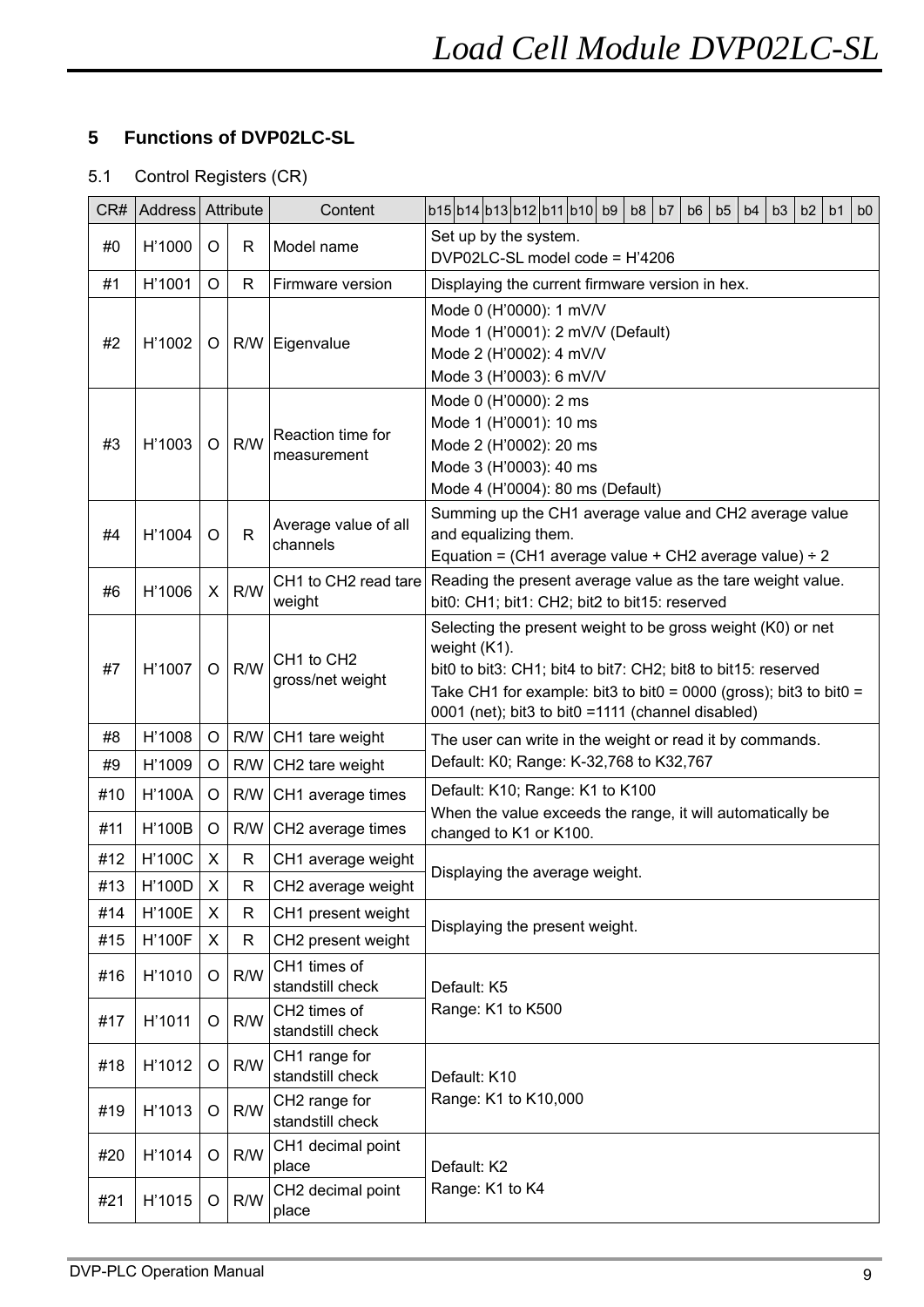| CR# | Address Attribute |         |                                                                       | Content                      |                                                                                                                                                                                                                                                                                                                                                                      | b15b14b13b12b11b10b9                                                                  |  |  |  |  | b <sub>8</sub> | b7 | b <sub>6</sub> | b5 | b <sub>4</sub> | b <sub>3</sub> | b2 | b <sub>1</sub> | b <sub>0</sub> |
|-----|-------------------|---------|-----------------------------------------------------------------------|------------------------------|----------------------------------------------------------------------------------------------------------------------------------------------------------------------------------------------------------------------------------------------------------------------------------------------------------------------------------------------------------------------|---------------------------------------------------------------------------------------|--|--|--|--|----------------|----|----------------|----|----------------|----------------|----|----------------|----------------|
| #22 | H'1016            | O       | R/W                                                                   | CH1 unit of                  |                                                                                                                                                                                                                                                                                                                                                                      |                                                                                       |  |  |  |  |                |    |                |    |                |                |    |                |                |
|     |                   |         |                                                                       | measurement                  |                                                                                                                                                                                                                                                                                                                                                                      |                                                                                       |  |  |  |  |                |    |                |    |                |                |    |                |                |
| #23 | H'1017            | O       | R/W                                                                   | CH1 unit of<br>measurement   | Containing max. 4 ASCII words.<br>CR#22, CR#24: for high words<br>CR#23, CR#25: for low words                                                                                                                                                                                                                                                                        |                                                                                       |  |  |  |  |                |    |                |    |                |                |    |                |                |
|     |                   |         |                                                                       | CH <sub>2</sub> unit of      |                                                                                                                                                                                                                                                                                                                                                                      |                                                                                       |  |  |  |  |                |    |                |    |                |                |    |                |                |
| #24 | H'1018            | $\circ$ | R/W                                                                   | measurement                  |                                                                                                                                                                                                                                                                                                                                                                      |                                                                                       |  |  |  |  |                |    |                |    |                |                |    |                |                |
|     |                   |         |                                                                       | CH <sub>2</sub> unit of      |                                                                                                                                                                                                                                                                                                                                                                      |                                                                                       |  |  |  |  |                |    |                |    |                |                |    |                |                |
| #25 | H'1019            | O       | R/W                                                                   | measurement                  |                                                                                                                                                                                                                                                                                                                                                                      |                                                                                       |  |  |  |  |                |    |                |    |                |                |    |                |                |
| #26 | <b>H'101A</b>     | X.      | R/W                                                                   | Weight correction<br>command | For the user to correct the weight. Default: H'0000<br>H'0001: CH1 reset to zero command<br>H'0002: CH1 weight base point command<br>H'0003: CH2 reset to zero command<br>H'0004: CH2 weight base point command                                                                                                                                                      |                                                                                       |  |  |  |  |                |    |                |    |                |                |    |                |                |
|     |                   |         |                                                                       |                              |                                                                                                                                                                                                                                                                                                                                                                      | For CR#33 to CR#34, the default value is K1,000 and the range                         |  |  |  |  |                |    |                |    |                |                |    |                |                |
| #33 | H'1021            | O       | R/W                                                                   | CH1 weight base              |                                                                                                                                                                                                                                                                                                                                                                      | is K-32,768 to K32,767.                                                               |  |  |  |  |                |    |                |    |                |                |    |                |                |
|     |                   |         |                                                                       | point                        |                                                                                                                                                                                                                                                                                                                                                                      | Steps for correction: (take CH1 for example)<br>1: Place no weights on the load cell. |  |  |  |  |                |    |                |    |                |                |    |                |                |
|     |                   |         |                                                                       |                              |                                                                                                                                                                                                                                                                                                                                                                      | 2: Set up CR#26 command = $H'0001$ .                                                  |  |  |  |  |                |    |                |    |                |                |    |                |                |
|     |                   |         |                                                                       | CH2 weight base              |                                                                                                                                                                                                                                                                                                                                                                      | 3: Place standard weights on the load cell.                                           |  |  |  |  |                |    |                |    |                |                |    |                |                |
| #34 | H'1022            | $\circ$ | R/W                                                                   | point                        |                                                                                                                                                                                                                                                                                                                                                                      | 4: Write the weight of the weights on the plate into CR#33.                           |  |  |  |  |                |    |                |    |                |                |    |                |                |
|     |                   |         |                                                                       |                              | 5: Set up $CR#26$ command = $H'0002$ .                                                                                                                                                                                                                                                                                                                               |                                                                                       |  |  |  |  |                |    |                |    |                |                |    |                |                |
| #35 | H'1023            | O       | R                                                                     | CH1 max. weight              | For setting up the maximum weight. When the measured value<br>exceeds the set value, error codes will be recorded.                                                                                                                                                                                                                                                   |                                                                                       |  |  |  |  |                |    |                |    |                |                |    |                |                |
| #36 | H'1024            | O       | $\mathsf{R}$                                                          | CH2 max. weight              |                                                                                                                                                                                                                                                                                                                                                                      |                                                                                       |  |  |  |  |                |    |                |    |                |                |    |                |                |
| #37 | H'1025            | O       | R/W                                                                   | Upper limit for CH1          |                                                                                                                                                                                                                                                                                                                                                                      | Default: K10; Range: K-32,768 to K32,767                                              |  |  |  |  |                |    |                |    |                |                |    |                |                |
|     |                   |         |                                                                       | zero point check             | Reference for reset to zero. When the weight is within the range,<br>the status code will be set to "zero bit", indicating the current                                                                                                                                                                                                                               |                                                                                       |  |  |  |  |                |    |                |    |                |                |    |                |                |
| #38 | H'1026            | O       | Upper limit for CH2<br>R/W<br>zero weight status.<br>zero point check |                              |                                                                                                                                                                                                                                                                                                                                                                      |                                                                                       |  |  |  |  |                |    |                |    |                |                |    |                |                |
|     |                   |         |                                                                       | Lower limit for CH1          |                                                                                                                                                                                                                                                                                                                                                                      | Default: K-10; Range: K-32,768 to K32,767                                             |  |  |  |  |                |    |                |    |                |                |    |                |                |
| #39 | H'1027            | O       | R/W                                                                   | zero point check             |                                                                                                                                                                                                                                                                                                                                                                      | Reference for reset to zero. When the weight is within the range,                     |  |  |  |  |                |    |                |    |                |                |    |                |                |
| #40 | H'1028            | $\circ$ | R/W                                                                   | Lower limit for CH2          |                                                                                                                                                                                                                                                                                                                                                                      | the status code will be set to "zero bit", indicating the current                     |  |  |  |  |                |    |                |    |                |                |    |                |                |
|     |                   |         |                                                                       | zero point check             |                                                                                                                                                                                                                                                                                                                                                                      | zero weight status.                                                                   |  |  |  |  |                |    |                |    |                |                |    |                |                |
| #41 | H'1029            | X       | R/W                                                                   | Saving set value<br>(H'5678) | Saving the present set value and writing all set values into the<br>internal Flash for use next time when DVP02LC-SL is switched<br>on.<br>H'0: No action (Default)<br>H'FFFF: Saving is successful<br>H'5678: Writing to internal Flash<br>When H'5678 is written in, all set values will be saved in the<br>Flash. When the saving is completed, CR#41 will become |                                                                                       |  |  |  |  |                |    |                |    |                |                |    |                |                |
|     |                   |         |                                                                       |                              | H'FFFF.                                                                                                                                                                                                                                                                                                                                                              | If the value written in is not H'5678, it will automatically return to                |  |  |  |  |                |    |                |    |                |                |    |                |                |
|     |                   |         |                                                                       |                              |                                                                                                                                                                                                                                                                                                                                                                      | H'0, e.g. write K1 into the CR to return it to K0.                                    |  |  |  |  |                |    |                |    |                |                |    |                |                |
| #43 | H'102B            | X       | R/W                                                                   | CH1 filter percentage        |                                                                                                                                                                                                                                                                                                                                                                      | Default: K2                                                                           |  |  |  |  |                |    |                |    |                |                |    |                |                |
| #44 | H'102C            | X       | R/W                                                                   | CH2 filter percentage        |                                                                                                                                                                                                                                                                                                                                                                      | Range: K1 to K5 (Unit: 10%)                                                           |  |  |  |  |                |    |                |    |                |                |    |                |                |
| #45 | H'102D            | X       | R/W                                                                   | CH1 filter average<br>value  |                                                                                                                                                                                                                                                                                                                                                                      | Displaying the average value after the filtering.                                     |  |  |  |  |                |    |                |    |                |                |    |                |                |
| #46 | H'102E            | X       | R/W                                                                   | CH2 filter average<br>value  | Default: K0<br>Condition to enable the filter: Average times $\geq 30$                                                                                                                                                                                                                                                                                               |                                                                                       |  |  |  |  |                |    |                |    |                |                |    |                |                |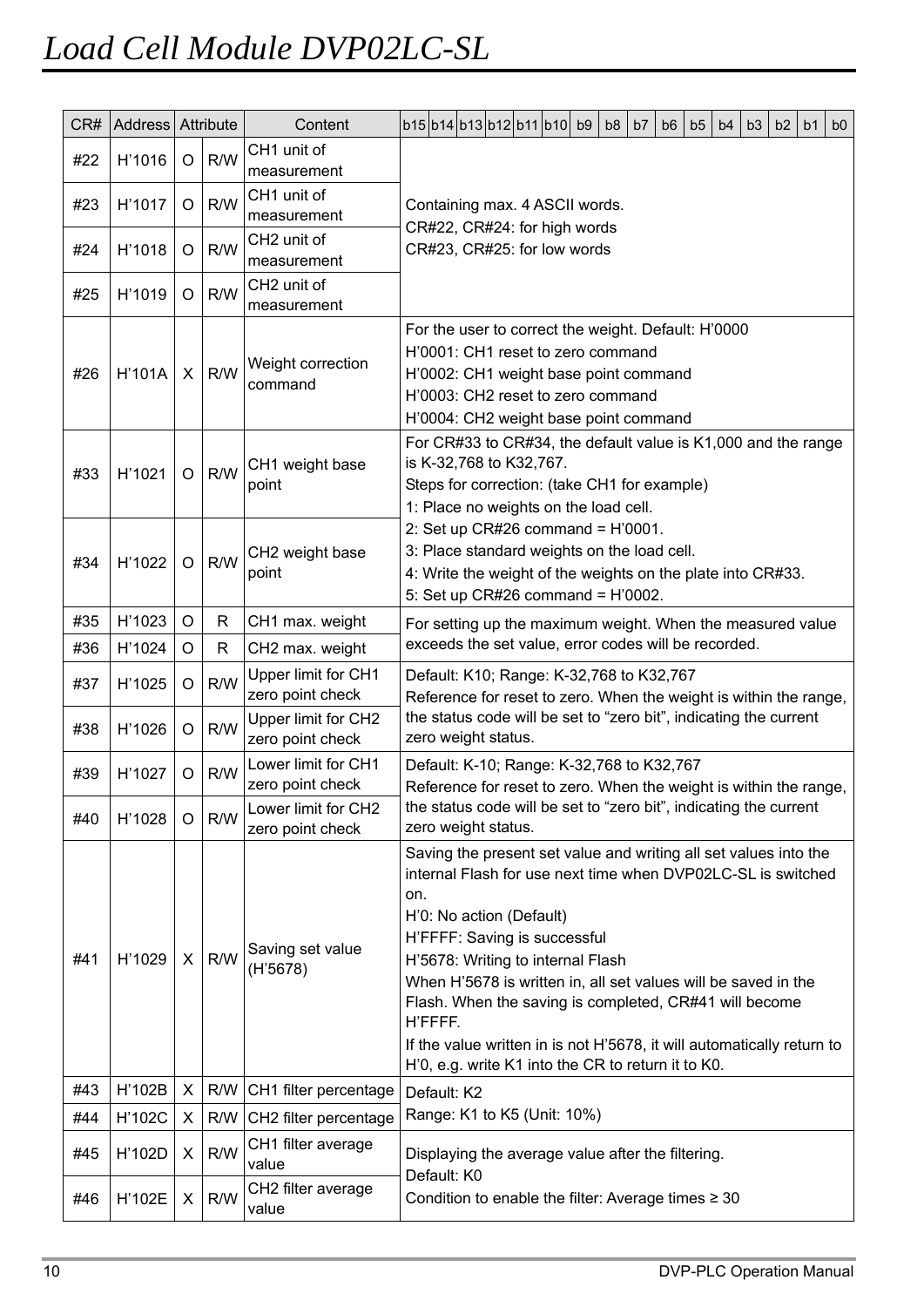| CR# | Address   Attribute |          |     | Content                                  | b15b14b13b12b11b10b9<br>b8<br>b5<br>b3<br>b2<br>b <sub>0</sub><br>b7<br>b <sub>6</sub><br>b <sub>4</sub><br>b <sub>1</sub>                                                                                                                                                                                        |  |  |  |  |  |  |  |
|-----|---------------------|----------|-----|------------------------------------------|-------------------------------------------------------------------------------------------------------------------------------------------------------------------------------------------------------------------------------------------------------------------------------------------------------------------|--|--|--|--|--|--|--|
| #50 | H'1032              | X        | R   | Status code                              | b0 (H'0001): CH1 zero point weight (empty)<br>b1 (H'0002): CH2 zero point weight (empty)<br>b2 (H'0004): CH1 exceeds max. weight (overload)<br>b3 (H'0008): CH2 exceeds max. weight (overload)<br>b4 (H'0010): CH1 measured value is stable.<br>b5 (H'0020): CH2 measured value is stable.<br>b6 to b15: Reserved |  |  |  |  |  |  |  |
| #51 | H'1033              | X        | R   | Error code                               | Storing all error statuses. See the "Error Code" table.                                                                                                                                                                                                                                                           |  |  |  |  |  |  |  |
| #52 | H'1034              | $\Omega$ | R/W | RS-232 node<br>address                   |                                                                                                                                                                                                                                                                                                                   |  |  |  |  |  |  |  |
| #53 | H'1035              | O        | R/W | <b>RS-232</b><br>communication<br>format | For CR#52 and CR#54, the default value is K1 and the range is<br>K1 to K255.                                                                                                                                                                                                                                      |  |  |  |  |  |  |  |
| #54 | H'1036              | $\Omega$ | R/W | RS-485 node<br>address                   | For CR#53 and CR#55, the default value is H'0000 and the<br>range is "ASCII, 9600, 7, E, 1". See the "Communication Format"<br>table.                                                                                                                                                                             |  |  |  |  |  |  |  |
| #55 | H'1037              | O        | R/W | RS-485<br>communication<br>format        |                                                                                                                                                                                                                                                                                                                   |  |  |  |  |  |  |  |
|     |                     |          |     |                                          | Symbols: O means latched; X means non-latched; R means able to read data; W means able to write data.                                                                                                                                                                                                             |  |  |  |  |  |  |  |

### 5.2 Explanations on Control Registers

### **CR#0:** Model name

Explanations:

The model code of DVP02LC-SL is H'4206.

### **CR#1:** Firmware version

Explanations:

The high byte is the ones digit, and the low byte is the tenths and hundredths digits, e.g. V1.01 = H'0101.

### **CR#2:** Eigenvalue

Explanations:

Since load cells of different brands own different specifications, please set up eigenvalues for DVP02LC-SL following the instructions and specification of the load cell you use.

| Specification                   | Eigenvalue you need | Value to be<br>set in CR#2 | <b>Note</b>    |
|---------------------------------|---------------------|----------------------------|----------------|
| $0 \le$ eigenvalue $\le 1$ mV/V | 1 mV/V              | H'0000                     |                |
| 1 < eigenvalue $\leq$ 2 mV/V    | $2$ mV/V            | H'0001                     | <b>Default</b> |
| $2 <$ eigenvalue $\leq 4$ mV/V  | 4 mV/V              | H'0002                     |                |
| $4 <$ eigenvalue $\leq 6$ mV/V  | 6 mV/V              | H'0003                     |                |
| Eigenvalue $> 6$ mV/V           |                     | Not supported              |                |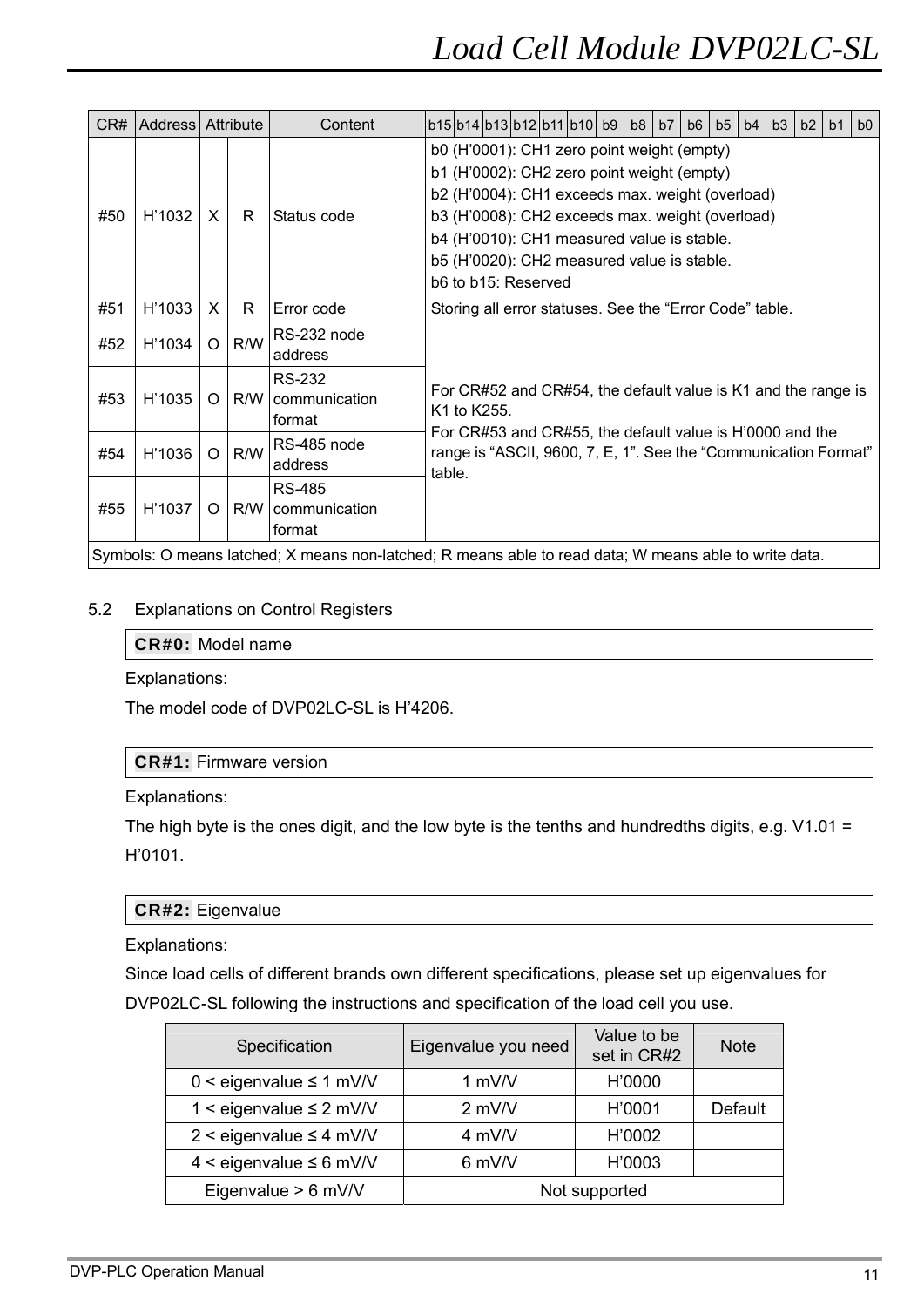### **CR#3:** Reaction time for measurement

### Explanations:

The reaction time refers to how long you sample once. The shorter the reaction time, the shorter the filtering time, bringing forth less stable measured values. However, the longest the reaction time, the most stable measured values you will acquire.

| Mode 0: H'0000 | 2 ms            |
|----------------|-----------------|
| Mode 1: H'0001 | $10 \text{ ms}$ |
| Mode 2: H'0002 | $20 \text{ ms}$ |
| Mode 3: H'0003 | $40 \text{ ms}$ |
| Mode 4: H'0004 | 80 ms (Default) |

**CR#4:** Average value of all channels

Explanations:

The average values of CH1 and CH2 are summed up and equalized.

The average value of all channels = (CH1 average value + CH2 average value)  $\div$  2

If you use 2 load cells to measure the same object, you can read the average value of all channels to be the measured value.



### **CR#6:** CH1 to CH2 read tare weight

Explanations:

You can set up the tare weight yourself, or read the present average value as the tare weight value.

| bit $15 \sim \text{bit2}$ |    |  |  |  |
|---------------------------|----|--|--|--|
| Reserved                  | പാ |  |  |  |

# **CR#7:** CH1 to CH2 gross/net weight

Explanations:

You can choose to presently display the gross weight or net weight. The channel that is not used can be disabled.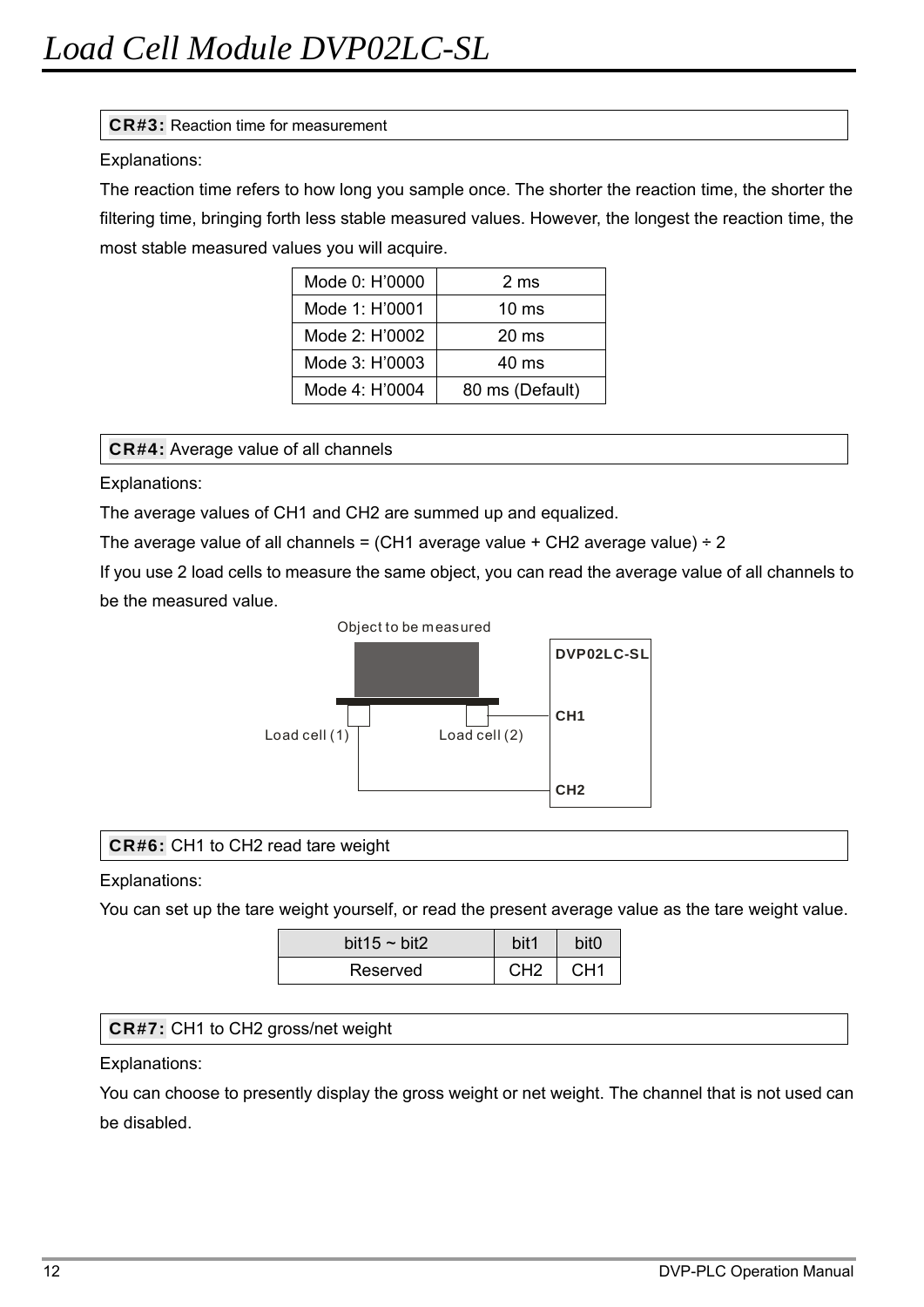| bit $15 \sim 2$ | bit7 $\sim$ 4                                          | bit <sub>3</sub> $\sim$ 0 |  |  |  |  |
|-----------------|--------------------------------------------------------|---------------------------|--|--|--|--|
|                 | CH <sub>2</sub>                                        | CH <sub>1</sub>           |  |  |  |  |
| Reserved        | $H'0$ = gross weight                                   |                           |  |  |  |  |
|                 | $H'1$ = net weight                                     |                           |  |  |  |  |
|                 | $H$ <sup><math>\cdot</math></sup> F = channel disabled |                           |  |  |  |  |

# **CR#8, 9:** CH1 to CH2 tare weight

Explanations:

You can write in the weight or read it by commands. Default: K0. Range: K-32,768 to K32,767.

**CR#10, 11:** CH1 to CH2 average times

Explanations:

The range is 1 to 100. When the value exceeds 100, it will automatically be switched to 100. When it falls below 1, it will automatically be switched to 1.

| Range                             | Default |
|-----------------------------------|---------|
| 1 $\leq$ average times $\leq$ 100 | 10      |

### **CR#12, 13:** CH1 to CH2 average weight

Explanations:

The average weight is displayed.

### **CR#14, 15:** CH1 to CH2 present weight

Explanations:

The present weight is displayed.

**CR#16, 17:** CH1 to CH2 times of standstill check

Explanations:

Default: K5. Range: K1 to K500. See 5.3.2 for details.

### **CR#18, 19:** CH1 to CH2 range for standstill check

Explanations:

Default: K10. Range: K1 to K10,000. See 5.3.2 for details.

### **CR#20, 21:** CH1 to CH2 decimal point place

Explanations:

The place of the decimal point set up by the user.

| Range                               | Default |
|-------------------------------------|---------|
| $0 \le$ decimal point place $\le$ 4 |         |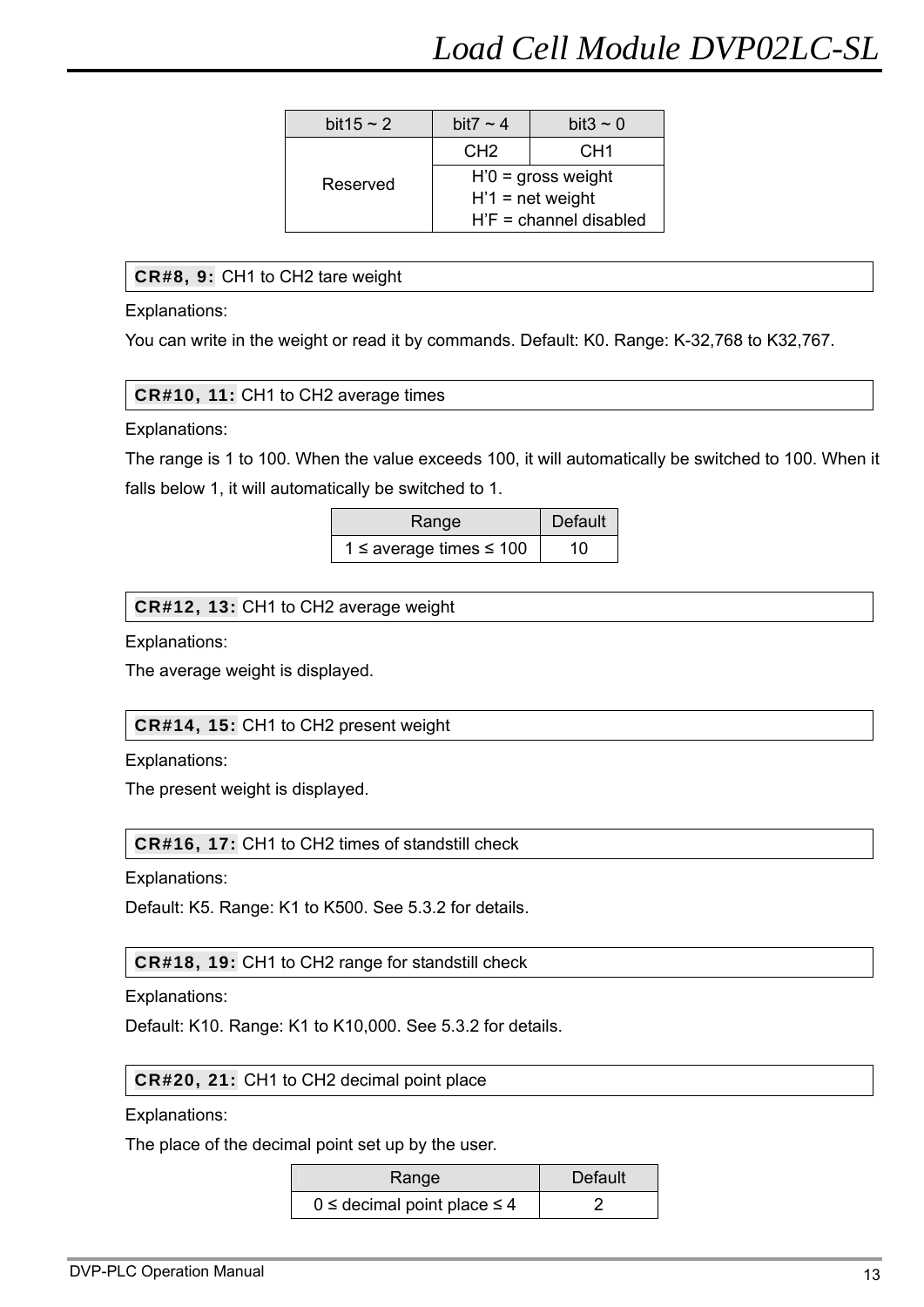# **CR#22, 23, 24, 25:** CH1 to CH2 unit of measurement

Explanations:

These control registers record the units of measurement in hex values corresponding to the ASCII words set up by the user. Each channel is able to contain maximum 4 ASCII words.

ASCII/hex table:

| Hex          | 30 | 31 | 32 | 33 | 34 | 35 | 36 | 37 | 38 | 39 | 3A | 3B | 3C | 3D             | 3E | 3F                      |
|--------------|----|----|----|----|----|----|----|----|----|----|----|----|----|----------------|----|-------------------------|
| <b>ASCII</b> | 0  |    | 2  | 3  | 4  | 5  | 6  | 7  | 8  | 9  | 区  | X  | 区  | 図              | ⊠  | $\mathbf{\overline{X}}$ |
| Hex          | 40 | 41 | 42 | 43 | 44 | 45 | 46 | 47 | 48 | 49 | 4A | 4B | 4C | 4D             | 4E | 4F                      |
| <b>ASCII</b> | 図  | A  | B  | С  | D  | E  | F  | G  | Η  |    | J  | Κ  | L  | M              | Ν  | O                       |
| Hex          | 50 | 51 | 52 | 53 | 54 | 55 | 56 | 57 | 58 | 59 | 5A | 5B | 5C | 5 <sub>D</sub> | 5E | 5F                      |
| <b>ASCII</b> | P  | Q  | R  | S  |    | U  | V  | W  | x  | Υ  | Z  | ⊠  | 区  | 図              | ⊠  | ⊠                       |
| Hex          | 60 | 61 | 62 | 63 | 64 | 65 | 66 | 67 | 68 | 69 | 6A | 6B | 6C | 6D             | 6E | 6F                      |
| <b>ASCII</b> | ⊠  | а  | b  | С  | d  | e  |    | g  | h  |    |    | k  |    | m              | n  | $\Omega$                |
| Hex          | 70 | 71 | 72 | 73 | 74 | 75 | 76 | 77 | 78 | 79 | 7A | 7B | 7C | 7D             | 7E | 7F                      |
| <b>ASCII</b> | р  | q  | r  | s  | ٠  | u  | v  | W  | x  | у  | z  | ⊠  | 図  | 区              | ⊠  | ⊠                       |

Example: If you would like the unit for CH1 to be "gram", set up CR#22 and CR#23 following the figure below.



# **CR#26:** Weight correction command

Explanations:

Commands for the user to correct weights.

| Value  | Function                      |
|--------|-------------------------------|
| H'0001 | CH <sub>1</sub> reset to zero |
| H'0002 | CH1 weight base point         |
| H'0003 | CH <sub>2</sub> reset to zero |
| H'0004 | CH2 weight base point         |

**CR#33, 34:** CH1 to CH2 weight base point

### Explanations:

The weight of the weights has to be written in during the correction.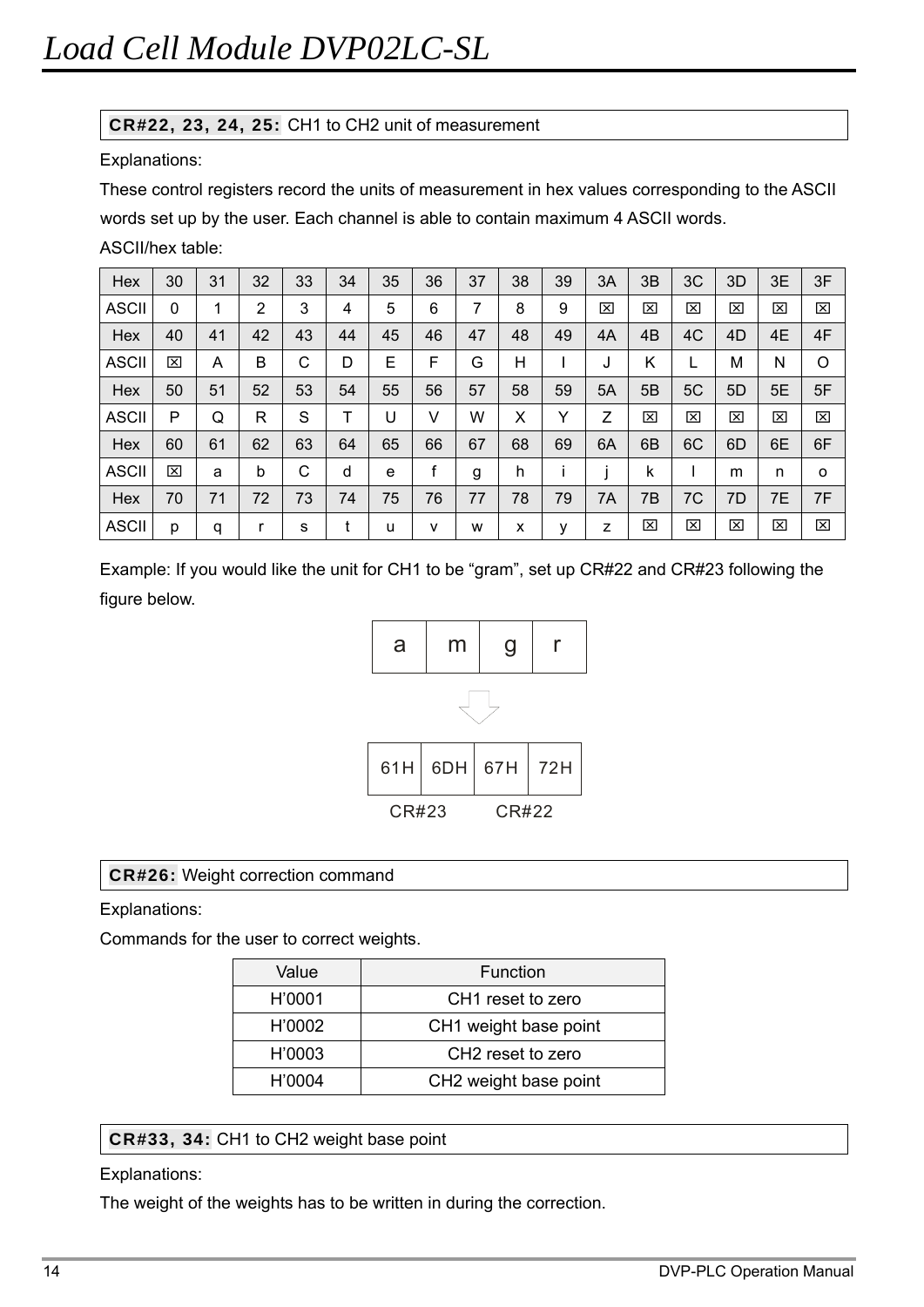### **CR#35, 36:** CH1 to CH2 maximum weight

Explanations:

The maximum weight set up by the user. When the value exceeds the maximum weight, bit2 and bit3 of CR#50 will be set to "1".

**CR#37, 38, 39, 40:** Upper/Lower limit for CH1 to CH2 zero point check

Explanations:

The references for reset to zero. When the weight is within the range, bit0 and bit1 of CR#50 will be set to "1".

Explanations:

The present set value is saved, and all set values are written into the internal Flash for use next time when DVP02LC-SL is switched on. Default: 0.

When H'5678 is written in, all set values will be saved in the Flash. When the saving is completed, CR#41 will become H'FFFF. If the value written in is not H'5678, it will automatically return to H'0, e.g. write K1 into the CR to return it to K0.

| H'O    | No action                 |
|--------|---------------------------|
| H'FFFF | Saving is successful.     |
| H'5678 | Writing to internal Flash |

# **CR#43, 44:** CH1 to CH2 filter percentage

Explanations:

Range: K1 to K5. Unit: 10%. Default: K2, i.e. 20%.

### **CR#45, 46:** CH1 to CH2 filter average value

Explanations:

The average weight value is displayed after the filtering. The condition to enable the filter is that the average times have to be larger than 30.

### **CR#50:** Status code

Explanations:

|                  | bit    | <b>Status</b>                             |
|------------------|--------|-------------------------------------------|
| bit <sub>0</sub> | H'0001 | CH1 zero point weight (empty)             |
| bit1             | H'0002 | CH <sub>2</sub> zero point weight (empty) |
| hit <sub>2</sub> | H'0004 | CH1 exceeds max. weight (overload)        |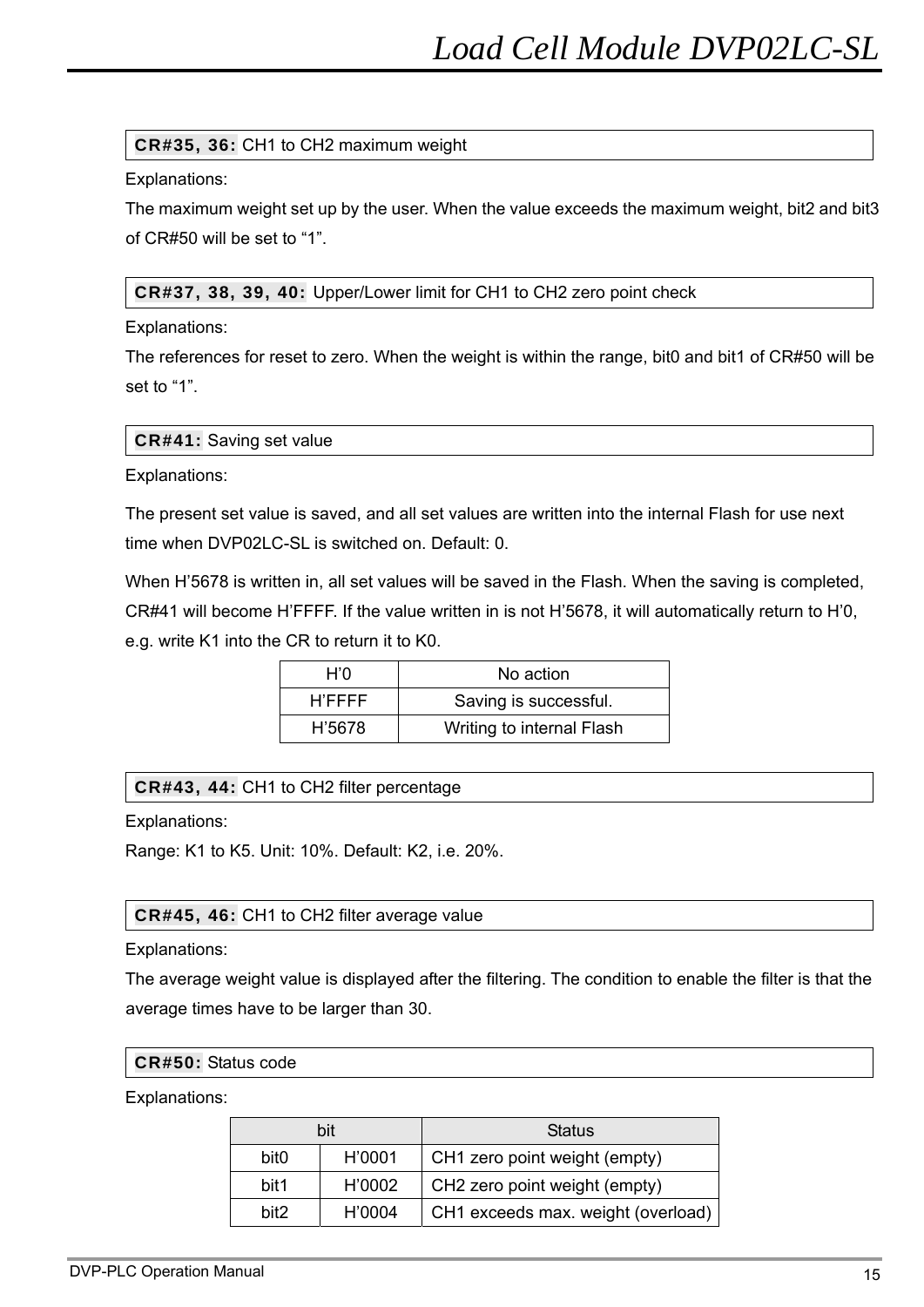# *Load Cell Module DVP02LC-SL*

|                  | bit      | <b>Status</b>                             |  |  |
|------------------|----------|-------------------------------------------|--|--|
| bit <sub>3</sub> | H'0008   | CH2 exceeds max. weight (overload)        |  |  |
| bit4             | H'0010   | CH1 measured value is stable.             |  |  |
| bit <sub>5</sub> | H'0020   | CH <sub>2</sub> measured value is stable. |  |  |
| bit $6 \sim 15$  | Reserved |                                           |  |  |

### **CR#51:** Error code

Explanations:

| <b>Bit</b>                                                                                                                                                                                         | Content                  | Error                                     | <b>Bit</b>     | Content      | Error                    |  |  |  |  |
|----------------------------------------------------------------------------------------------------------------------------------------------------------------------------------------------------|--------------------------|-------------------------------------------|----------------|--------------|--------------------------|--|--|--|--|
| b0                                                                                                                                                                                                 | K1 (H'0001)              | Power supply<br>abnormality               | b1             | K2 (H'0002)  | Hardware<br>abnormality  |  |  |  |  |
| b2                                                                                                                                                                                                 | K4 (H'0004)              | CH1 conversion error                      | b <sub>3</sub> | K8 (H'0008)  | CH1 SEN voltage<br>error |  |  |  |  |
| b <sub>4</sub>                                                                                                                                                                                     |                          | K16 (H'0010) $\vert$ CH2 conversion error | b <sub>5</sub> | K32 (H'0020) | CH2 SEN voltage<br>error |  |  |  |  |
| $b6 \sim b15$                                                                                                                                                                                      | K64 (H'0040)<br>Reserved |                                           |                |              |                          |  |  |  |  |
| Note: Every error status is determined by its corresponding bit, so there might be more than<br>2 error statuses occurring at the same time. 0 refers to no error; 1 refers to error<br>occurring. |                          |                                           |                |              |                          |  |  |  |  |

### **CR#52, 53 ,54, 55:** Communication format for RS-232 and RS-485

### Explanations:

| bit <sub>15</sub> | bit $14 \sim$ bit 8           | bit7 | bit <sub>6</sub>   |                | bit <sub>5</sub> | bit4         | bit <sub>3</sub> |            | bit2       | bit1 | bit <sub>0</sub> |
|-------------------|-------------------------------|------|--------------------|----------------|------------------|--------------|------------------|------------|------------|------|------------------|
| <b>ACSII/RTU</b>  | Reserved                      |      | <b>Baudrate</b>    |                |                  |              | Data<br>length   |            | Stop bit   |      | Parity           |
|                   |                               |      | <b>Description</b> |                |                  |              |                  |            |            |      |                  |
| bit15             | <b>ACSII/RTU</b>              |      |                    |                |                  | <b>ACSII</b> |                  |            | <b>RTU</b> |      |                  |
|                   |                               |      | 0                  | 9,600 bps      |                  |              | 1                | 19,200 bps |            |      |                  |
| bit7 $\sim$ bit4  | <b>Baudrate</b>               |      |                    | $\overline{2}$ | 38,400 bps       |              |                  | 3          | 57,600 bps |      |                  |
|                   |                               |      |                    |                | 115,200 bps      |              |                  | 5          | Else none  |      |                  |
| bit3              | Data length ( $RTU = 8$ bits) |      |                    | 0              | $\overline{7}$   |              |                  | 1          | 8          |      |                  |
| bit <sub>2</sub>  | Stop bit                      |      |                    | 0              | 1 bit            |              | 1                | 2 bits     |            |      |                  |
| bit1 $\sim$ bit0  | Parity                        |      |                    | 0              | Even             |              | 1                | Odd        |            |      |                  |
|                   |                               |      |                    | $\overline{2}$ | None             |              |                  | 3          | None       |      |                  |

Example: If you would like to communication format for RS-232 to be "115200, 7, E, 1, ASCII" set CR#53 to "H'0400".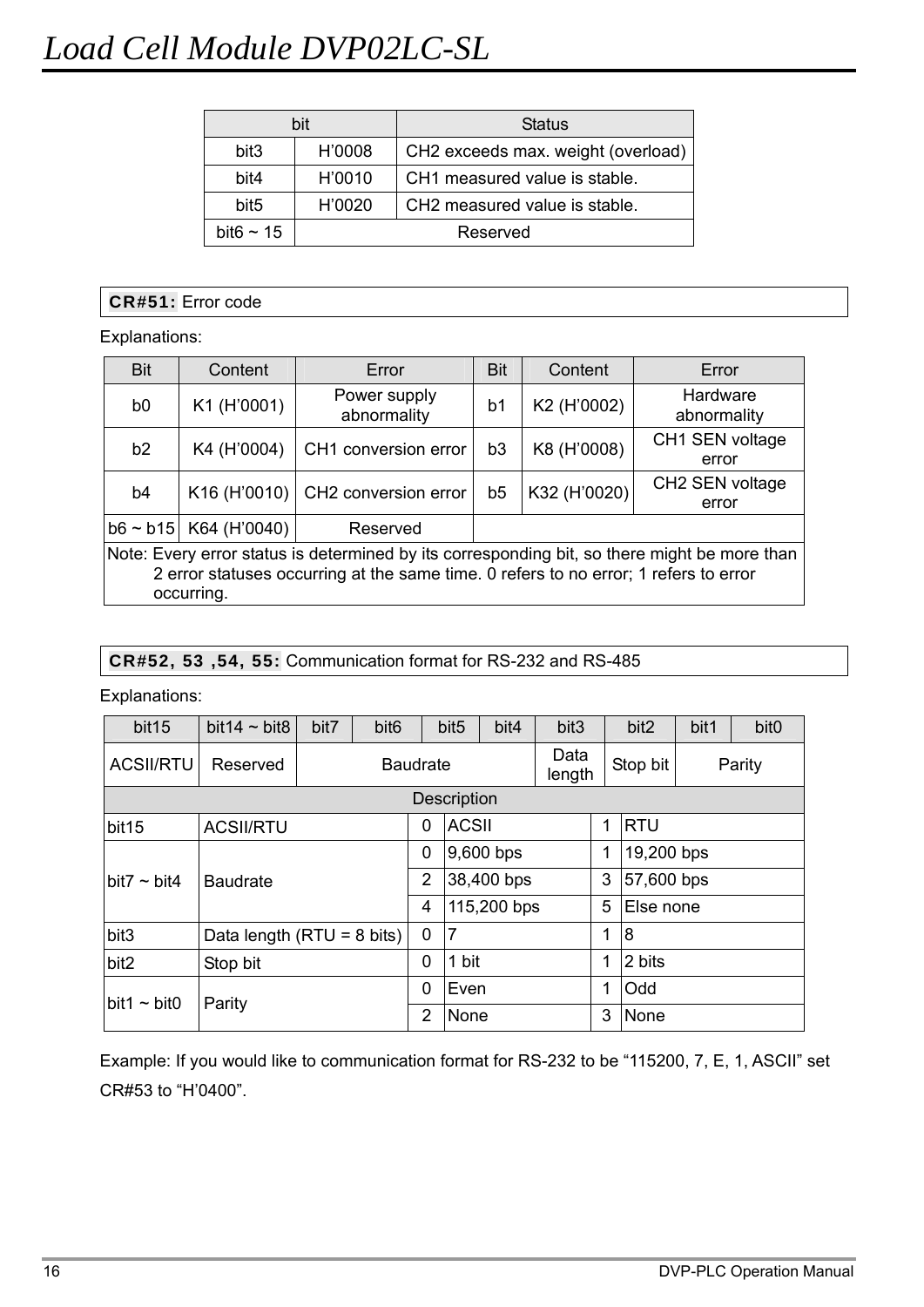# 5.3 Further Explanations on Each Function

# 5.3.1 Measure the Weight

Normally, we can choose to measure the net weight or gross weight of an object. The net weight means the weight of the product itself, that is, the actual weight of the product without its external packaging. The weight of the packaging is called the tare weight. The gross weight is the total weight, namely the net weight plus the tare weight.

- Tare weight: Weight of the packaging
- Net weight: The weight of the product, excluding the packaging.
- Gross weight: The net weight plus the tare of the product.
- $\bullet$  Gross weight = net weight + tare weight

Example: A product weighs 10kg and the carton contains it weighs 0.2kg, then its gross weight is

10.2kg. (net weight = 10kg, tare weight =  $0.2$ kg, gross weight =  $10.2$ kg)

- Relevant control registers
	- CR#6: Reads the tare weight
	- CR#7: Selects gross or net weight
	- CR#8, 9: The tare weight

# Example

Use the measured value at CH1 as the net weight and disable CH2. If you know the weight of the packaging already, you can skip the step of reading the tare weight.

1. Read the tare weight

Step 1: Write H'0000 into CR#7.

Step 2: Place the packaging on the CH1 load cell.

Step 3: Write H'0001 into CR#6 to take the weight of the packaging as the tare weight.

2. Set CR#7 = H'00F1.

# 5.3.2 Standstill Check

When an object is placed on the load cell to measure its weight, you can use the standstill check to know that the measured value has been stable.

- If the measured value shifts within the range for standstill check (CR#18, 19) set up by the user, bit4 and bit5 of CR#50 will be set to "1".
- If the measured value shifts beyond the range for standstill check set up by the user, bit4 and bit5 of CR#50 will be set to "0". They will be set to "1" again when the range is returned to the set range.

Example: The measuring time is 10ms, the times of standstill check is 10, and the range for standstill check is 1,000. When the range for standstill check exceeds 1,000, the measured value will be regarded unstable, i.e. bit4 and bit5 of CR#50 will be set to 0. When the measuring time is within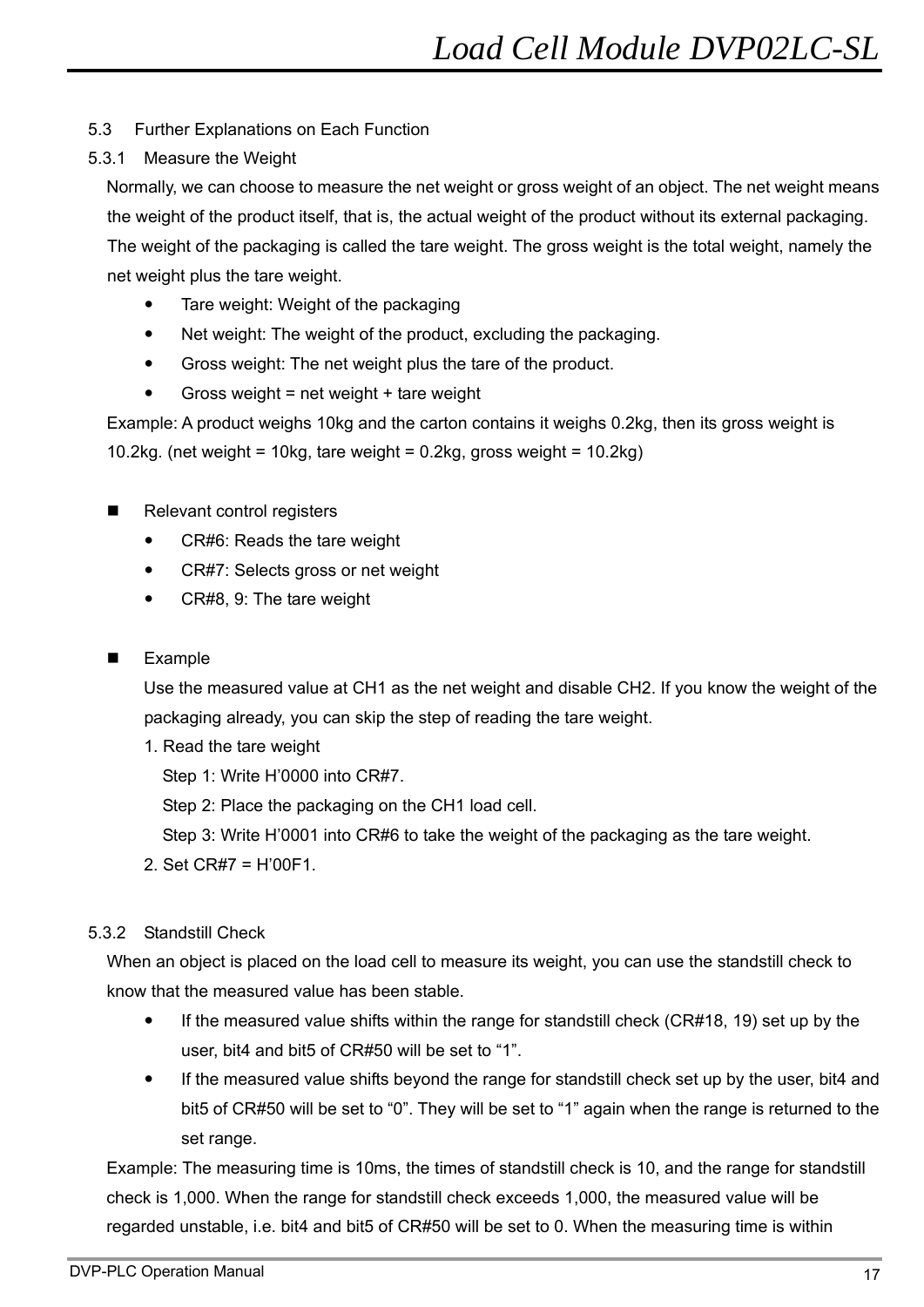100ms (10 × 10ms) and the range returns to be within 1,000, bit4 and bit5 of CR#50 will be set to 1 again. We recommend you check if the measured value is stable enough before controlling it.



- Relevant control registers
	- CR#16,17: Times of standstill check
	- CR#18,19: Range for standstill check

### 5.3.3 Determining Zero Point

You can use the zero point determination function to know if the object has been removed from the load cell. If the bit4 and bit5 of CR#50 are 1, and the bit0 and bit1 are 1 as well, the object has been removed from the load cell already, and you will be able to perform the next step of the control.



- Relevant control registers
	- CR#37, 38, 39, 40: Upper/Lower limits for zero point check

### 5.3.4 Filtering

The average value is a steady value obtained from the sum of the read values. However, due to unavoidable external factors, the read values may be an acute pulse, resulting in fierce changes in the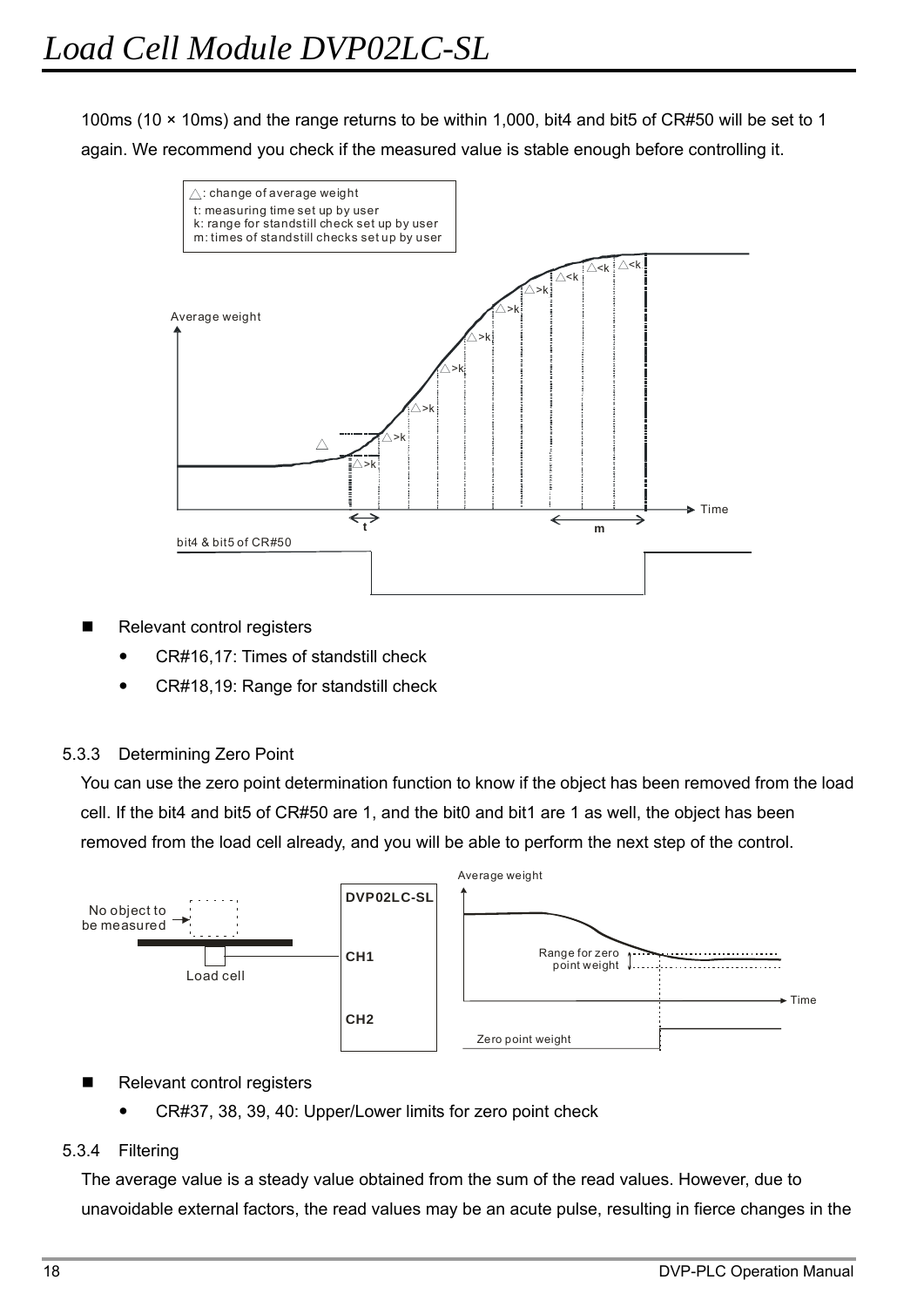average value. The filtering function thus exclude the read value that is an acute pulse from the sum-up and equalization, so the average value obtained will not be affected by the acute read value. The condition to enable the filtering function is that the average times have to be ≥ 30, and the filter percentage has to be 10 to 50%.



Present measured value

- Relevant control registers
	- CR#43, 44: Filter percentage
	- CR#45, 46: Filter average value

# **6 Setting up DVP02LC-SL in Software**

- 6.1 Initial Settings
	- 1. Connect DVP02LC-SL to the PC. For how to connect, see 4.3.
	- 2. Open the software for DVP02LC-SL. Select "Option" -> "Communication Setting".

| File                  | Communication Option |    | Help                  |       |     |               |  |                   |  |
|-----------------------|----------------------|----|-----------------------|-------|-----|---------------|--|-------------------|--|
| <b>START</b>          | CH <sub>1</sub>      |    | Communication Setting |       | . . | (CH1+CH2)/2   |  | Firmware Version: |  |
|                       |                      |    | Language Setting      |       |     |               |  |                   |  |
| Filter Average Value: |                      | ست |                       | C112. |     | $(CH1+CH2)/2$ |  |                   |  |

3. Set up the communication parameters according to the settings below.

| Connection Setup                                                                                                 | Protocol             |
|------------------------------------------------------------------------------------------------------------------|----------------------|
| Communication Type                                                                                               | <b>COM Port</b>      |
| RS232                                                                                                            | COM1                 |
| $\vert$                                                                                                          | $\blacktriangledown$ |
| <b>Station Address</b>                                                                                           | <b>Baud Rate</b>     |
| 즊                                                                                                                | 9600                 |
| 10                                                                                                               | bps                  |
| -Assign IP Address-                                                                                              | Data Length          |
| г                                                                                                                | Stop Bit             |
| $\label{eq:12} \begin{array}{c} \begin{array}{ccc} \text{(a)} & \text{(b)} & \text{(c)} \end{array} \end{array}$ | $67$ bit $68$ bit    |
| PList                                                                                                            | $6$ 1 bit $6$ 2 bit  |
| Setup Responding Time                                                                                            | Parity               |
| $\equiv$                                                                                                         | $C$ Odd              |
| Ш                                                                                                                | $\epsilon$ Even      |
| Times of Auto-retry:                                                                                             | $\subset$ None       |
| Time Interval of Auto-retry                                                                                      | $G$ ASCII            |
| $\vert$ 3                                                                                                        | C RTU                |
| $\Rightarrow$                                                                                                    | Transfer Mode        |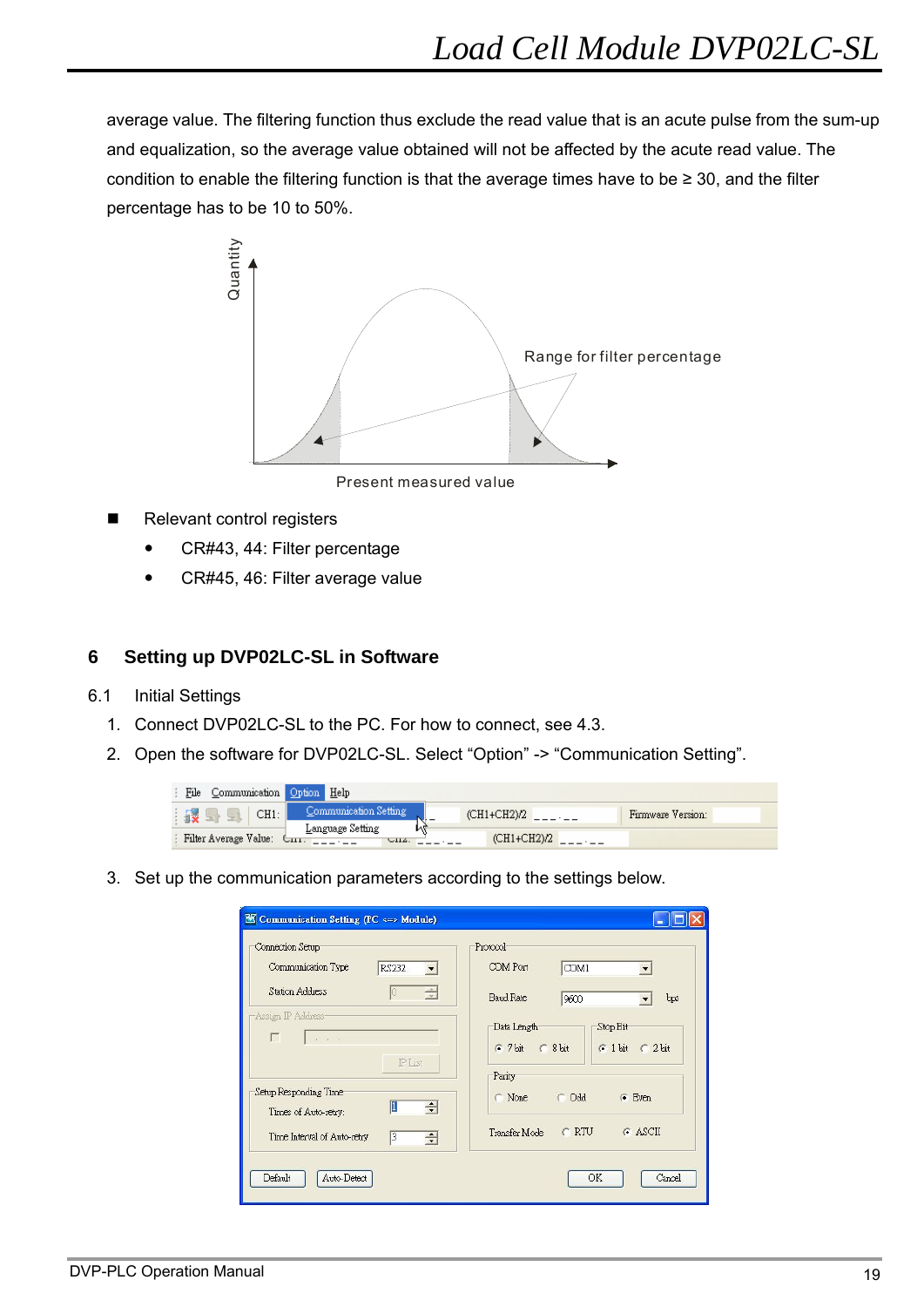- Setting up responding time Times of auto-retry: Default = 1, range:  $0 \sim 50$ Time interval of auto-retry: Default = 3, range:  $1 \sim 20$ ■ Setting up COM port COM port: Select the communication port to be connected with the MPU. Baud rate: 9600, 19200, 38400, 57600 or 115200 Data length: 7 bit or 8 bit. When the transmission mode is set to RTU, it will automatically be set to "8 bit". Stop bit: 1 bit or 2 bit Parity: None, Odd or Even Transfer (transmission) mode: RTU or ASCII
- Auto-detection

Click the "Auto-Detect" button, and all the connections will be auto-detected in the current transmission mode.



4. After the communication settings are completed, click the  $\frac{1}{2}$  icon on the toolbar, or select "Communication" -> "Online" to establish the connection between the software and DVP02LC-SL.

| File   | ${\tt \complement}$ | Option | Help |     |               |                        |
|--------|---------------------|--------|------|-----|---------------|------------------------|
| 旧名     | Щ.,                 |        |      | CH2 | $(CH1+CH2)/2$ | Firmware Version: 1.00 |
| Filter |                     | п.     |      | CH2 | (CH1+CH2)/2   |                        |

5. When you click "Online", a window to upload the module data will appear, asking whether you are to upload the module data to the PC. Click "OK" to upload them and replace the set values already in the software.



6. Once you enter the online status, the screen will show the real-time data of DVP02LC-SL, including its current firmware version, the average values of CH1 and CH2, the average value of CH1 + CH2, the filter average values of CH1 and CH2*Note* and the filter average value of CH1 + CH2. You can click a value, and a window displaying the enlarged character will appear.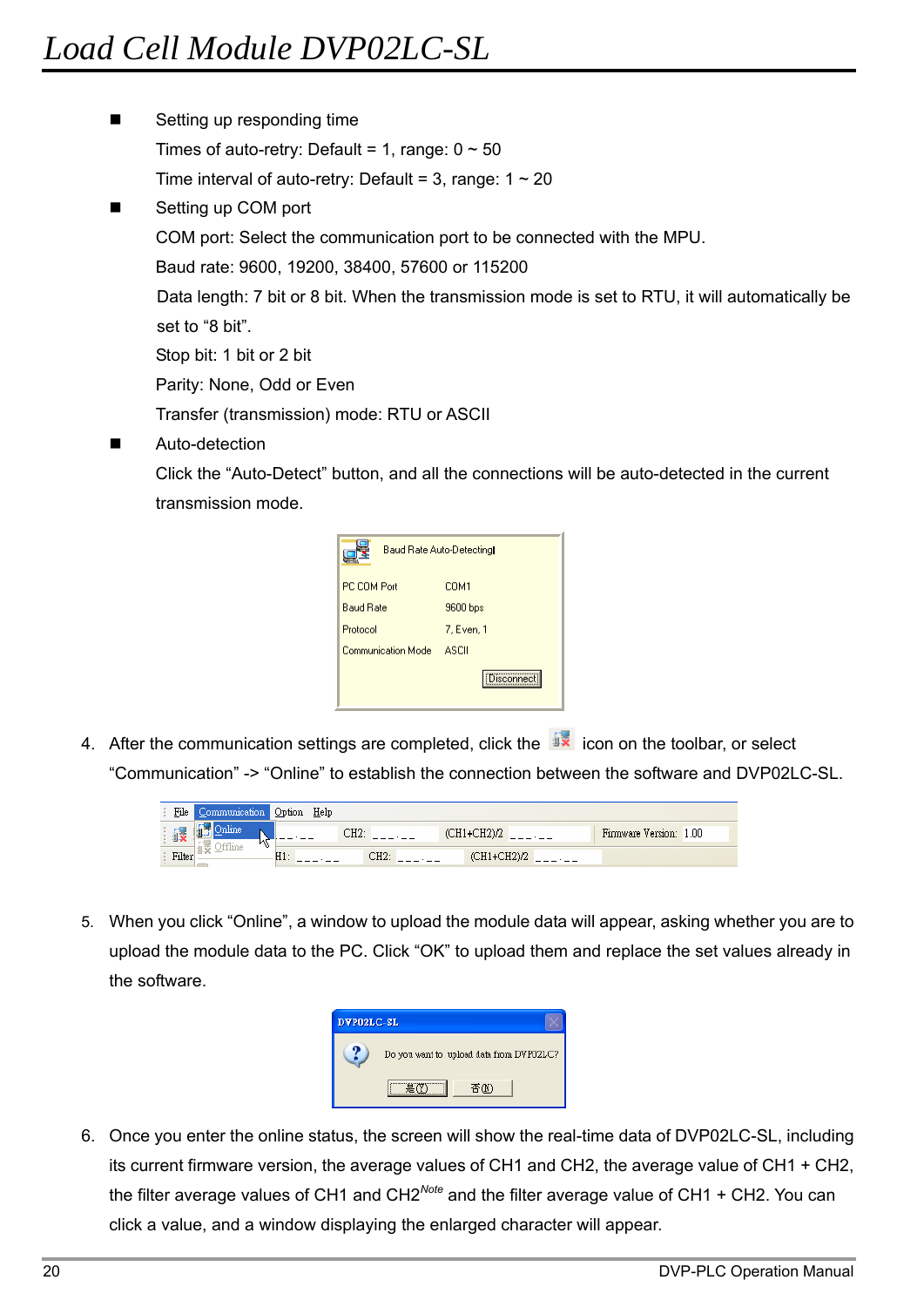#### **The average values**

|  | CH1: 32767 g | CH2: $327.67 g$ | (CH1+CH2)/2 16547.335 g |  |
|--|--------------|-----------------|-------------------------|--|

Click on a value, and the enlarged characters of the value will appear.



#### The filter average values

| Filter Average Value: CH1: 327.67 g | CH2: $327.67 g$ | (CH1+CH2)/2 327.67 g |
|-------------------------------------|-----------------|----------------------|
|-------------------------------------|-----------------|----------------------|

Click on a value, and the enlarged characters of the value will appear.



Note: When the filtering function is not enabled, the window for the filter average value will display "32767". Once the filtering function is enabled, the average times have to be > 30, and the filter percentage has to be set.

7. In the connection, if you would like to upload the data in DVP02LC-SL to software, click the icon  $\Box$ . Or click the icon  $\boxed{\blacksquare}$  if you would like to download all the parameters set in the software to DVP02LC-SL.

### 6.2 Communication Settings

The communication setting window allows you to set up the communication formats for RS-232 and RS-485, the characteristic value (eigenvalue) and measuring time. When all the settings are done, click the icon  $\boxed{\blacksquare}$  to download the parameters to DVP02LC-SL, or click "Upload" to display the parameters of DVP02LC-SL in the software. Click "Default" and all the parameters set will return to the default settings.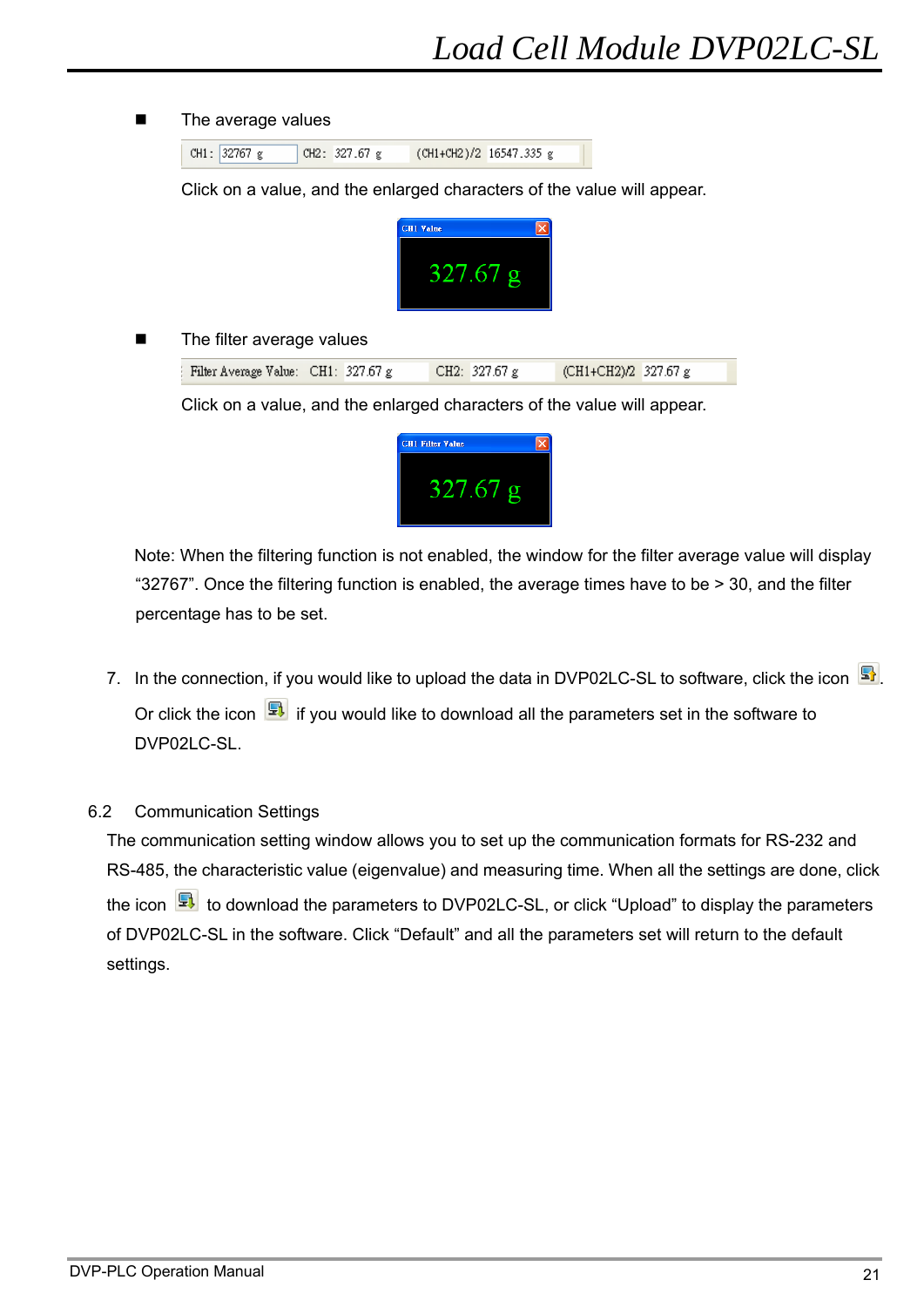| <b>NE DVPO2LC-SL</b>                                                               |                                                               |                                 |                        | u.                                      |
|------------------------------------------------------------------------------------|---------------------------------------------------------------|---------------------------------|------------------------|-----------------------------------------|
| File Communication Option Help                                                     |                                                               |                                 |                        |                                         |
| 图 S CH1: 327.67 g                                                                  | CH2: 327.67 g                                                 | (CH1+CH2)/2 327.67 g            | Firmware Version: 1.00 |                                         |
| Filter Average Value: CH1: 327.67 g                                                | CH2: 327.67 g                                                 | (CH1+CH2)/2 327.67 g            |                        |                                         |
| □ DVP02LC-SL (Online)<br>Communicaton Setting<br>Parameters<br>Conection<br>Status | Characteristic Value/Measurement Time<br>Characteristic Value | $2 \text{ mV/V}$ $\rightarrow$  | Measurement Time       | $80 \text{ ms}$<br>$\blacktriangledown$ |
|                                                                                    | RS232 Communication                                           |                                 |                        |                                         |
|                                                                                    | Station Address                                               | $\div$<br>$\vert$ 1             | Data Length            | 7 <br>$\blacktriangledown$              |
|                                                                                    | <b>Baud Rate</b>                                              | 9600<br>$\vert$                 | Parity                 | Even<br>$\blacktriangledown$            |
|                                                                                    | Transfer Mode                                                 | ASCII<br>$\left  \cdot \right $ | Stop Bit               | $\blacksquare$<br> 1                    |
|                                                                                    | RS485 Communication                                           |                                 |                        |                                         |
|                                                                                    | Station Address                                               | ÷<br>11                         | Data Length            | 7 <br>$\blacktriangledown$              |
|                                                                                    | <b>Baud Rate</b>                                              | 9600<br>$\blacktriangledown$    | Parity                 | Even<br>$\blacktriangledown$            |
|                                                                                    | Transfer Mode                                                 | ASCII<br>$\blacktriangledown$   | Stop Bit               | $\vert$ 1<br>$\overline{\phantom{a}}$   |
|                                                                                    | Default                                                       |                                 | Download               | Upload                                  |
|                                                                                    |                                                               |                                 |                        |                                         |

- Characteristic Value/Measurement time
	- Characteristic value: The eigenvalue, corresponding to the value set in CR#2. Scroll down to select 1, 2, 4 or 6 mV/V. The default setting is 2 mV/V.
	- Measurement time: Corresponds to the value set in CR#3. Scroll down to select 2, 10, 20, 40 or 80 ms. The default setting is 80 ms.
- RS-232 Communication
	- Station address: The node address, corresponding to the value set in CR#52. The range is 1 to 255, and the default setting is 1.
	- Baud rate: Corresponds to bit4 to bit7 of CR#53. Scroll down to select 9600, 19200, 38400, 57600 or 115200. The default setting is 9600.
	- Transfer mode: The transmission mode, corresponding to bit15 of CR#53. Scroll down to select RTU or ASCII. The default setting is ASCII.
	- Data length: Corresponds to bit3 of CR#52. Scroll down to select 7 or 8. The default setting is 7. When the transmission mode is set to be RTU, the data length will be automatically set to 8.
	- Parity: Corresponds to bit0 to bit1 of CR#53. Scroll down to select none, odd or even. The default setting is even.
	- Stop bit: Corresponds to bit2 of CR#53. Scroll down to select 0 or 1. The default setting is 1.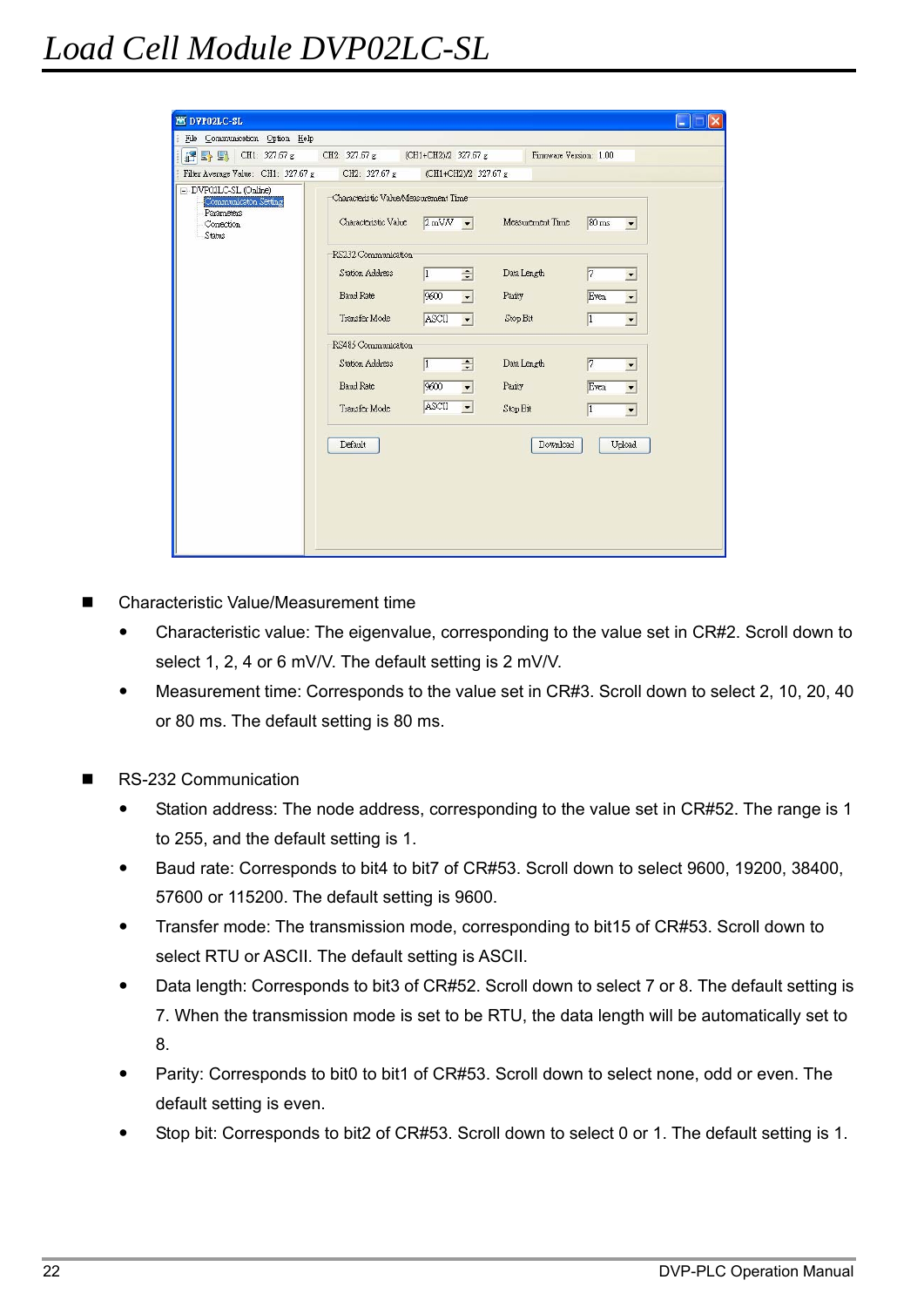- RS-485 Communication
	- Station address: The node address, corresponding to the value set in CR#54. The range is 1 to 255, and the default setting is 1.
	- Baud rate: Corresponds to bit4 to bit7 of CR#55. Scroll down to select 9600, 19200, 38400, 57600 or 115200. The default setting is 9600.
	- Transfer mode: The transmission mode, corresponding to bit15 of CR#55. Scroll down to select RTU or ASCII. The default setting is ASCII.
	- Data length: Corresponds to bit3 of CR#55. Scroll down to select 7 or 8. The default setting is 7. When the transmission mode is set to be RTU, the data length will be automatically set to 8.
	- Parity: Corresponds to bit0 to bit1 of CR#55. Scroll down to select none, odd or even. The default setting is even.
	- Stop bit: Corresponds to bit2 of CR#55. Scroll down to select 0 or 1. The default setting is 1.
- 6.3 Parameter Settings

The parameter setting window allows you to set up parameters for CH1 and CH2, including displaying the net weight or gross weight, the tare weight, average times, maximum weights, units for measurements, the decimal point place, range and times for standstill checks, zero point checks and filter percentages. When all the settings are done, click "download" to download the parameters to DVP02LC-SL, or click "Upload" to display the parameters of DVP02LC-SL in the software.

| <b>EX LCSoft</b>                                                                |                                                                                                                                                                                                                                                                         |                                                                                                                                                                                                                                                             |                                                                                                                                                                                           |                                                                                                |
|---------------------------------------------------------------------------------|-------------------------------------------------------------------------------------------------------------------------------------------------------------------------------------------------------------------------------------------------------------------------|-------------------------------------------------------------------------------------------------------------------------------------------------------------------------------------------------------------------------------------------------------------|-------------------------------------------------------------------------------------------------------------------------------------------------------------------------------------------|------------------------------------------------------------------------------------------------|
| Communication Option Help<br>File                                               |                                                                                                                                                                                                                                                                         |                                                                                                                                                                                                                                                             |                                                                                                                                                                                           |                                                                                                |
| 録<br>CH1: 327.67 g<br>$\beta$ HR H                                              | CH2: 327.67 g                                                                                                                                                                                                                                                           |                                                                                                                                                                                                                                                             | (CH1+CH2)/2 327.67 g                                                                                                                                                                      | Firmware Version: 1.00                                                                         |
| Filter Average Value: CH1: 327.67 g                                             | CH2: 327.67 g                                                                                                                                                                                                                                                           | (CH1+CH2)/2 327.67 g                                                                                                                                                                                                                                        |                                                                                                                                                                                           |                                                                                                |
| E-LCSoft (Online)<br>Communicaton Setting<br>Parameters<br>Correction<br>Status | CH1 Parameters<br>Gross/Net<br>Average Times<br>Decimal Place<br>Standstill Times<br>Zero Band<br>Filter Ratio Setting<br>CH <sub>2</sub> Parameters<br>Gross/Net<br>Average Times<br>Decimal Place<br>Standstill Times<br>Zero Band<br>Filter Ratio Setting<br>Default | Gross<br>$\vert$<br>$\overline{10}$<br>$\vert$ <sub>2</sub><br>$\sqrt{5}$<br>$-10$<br>$\sqrt{2}$<br>$\blacktriangledown$<br>Gross<br>$\overline{10}$<br>$\overline{2}$<br>$\blacktriangledown$<br>$\sqrt{5}$<br>$-10$<br>$\sqrt{2}$<br>$\blacktriangledown$ | Tare Weight<br>Maximum Weight<br>Unit of Measurement<br>Standstill Range<br>10<br>$\tilde{ }$<br>Tare Weight<br>Maximum Weight<br>Unit of Measurement<br>Standstill Range<br>10<br>$\sim$ | 10<br>Read TW<br>32767<br>Kg<br>10<br>10<br>Read TW<br>32767<br>Kg<br>10<br>Download<br>Upload |
|                                                                                 |                                                                                                                                                                                                                                                                         |                                                                                                                                                                                                                                                             |                                                                                                                                                                                           |                                                                                                |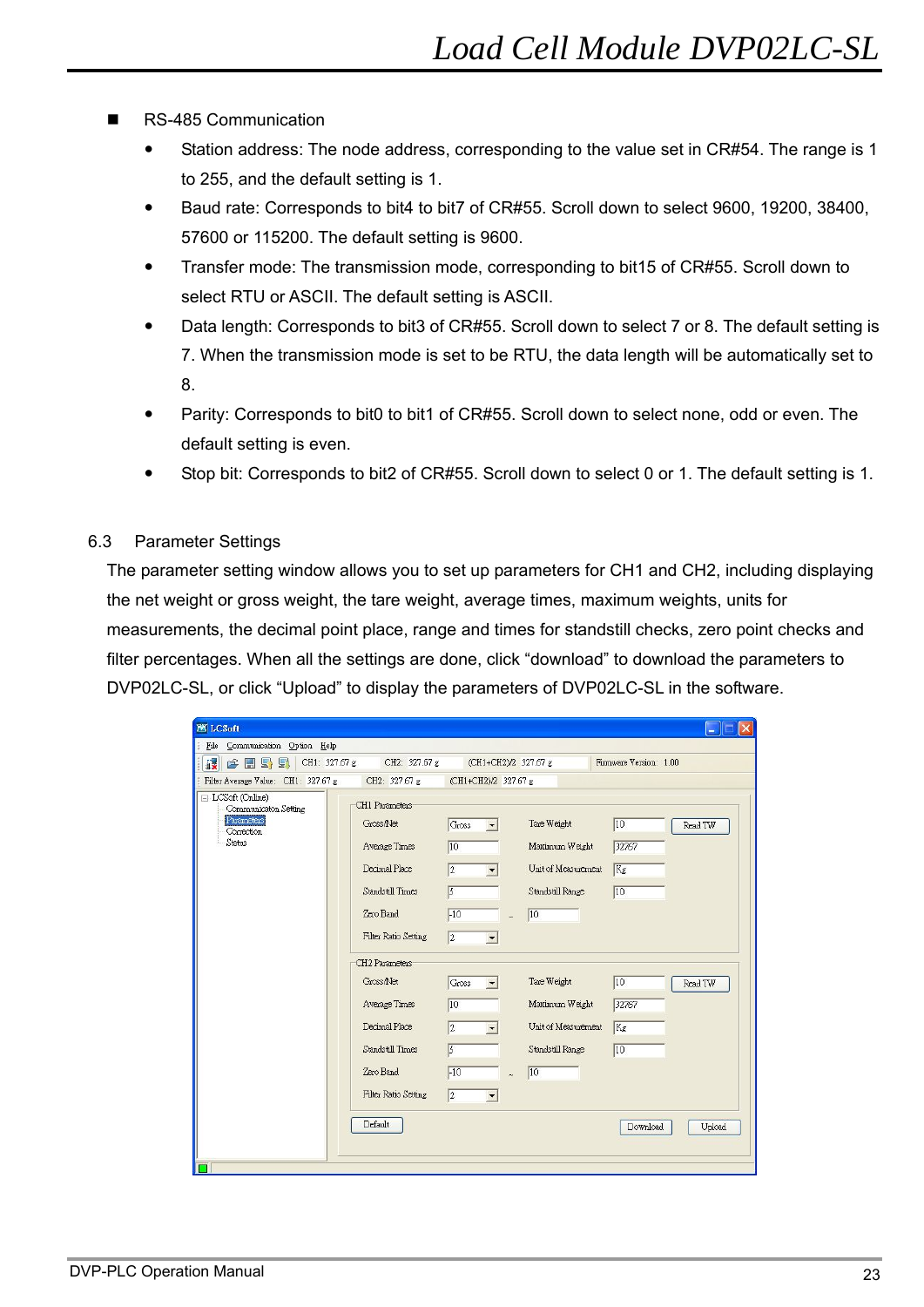Gross/Net:

Corresponds to the value in CR#7. Scroll down to select displaying the gross weight or net weight.

Tare weight:

Corresponds to the value in CR#8 and CR#9. Enter the tare weight here, or click "Read TW" to set it up. The range is -32,768 to 32,767, and the default setting is 0.

Read TW:

Corresponds to the value in CR#6. Click "Read TW" to take the average value of each channel as the tare weight.

Average times:

Corresponds to the value in CR#10 and CR#11. The range is 1 to 100, and the default setting is 10.

Maximum weight:

Corresponds to the value in CR#35 and CR#36. Enter the maximum weight here. When the measured value exceeds this weight, an error status will be displayed. The range is -32,768 to 32,767, and the default setting is 32,767.

Unit of measurement:

Corresponds to CR#22 and CR#23 for CH1 and CR#24 and CR#25 for CH2. You can enter a unit here for the user's reference. Maximum 4 characters are allowed in this column. The default setting is Kg.

Standstill times:

The times of standstill checks, corresponding to the value in CR#16 and CR#17. Enter the times here. The range is 1 to 500, and the default setting is 5.

Standstill range:

The range for standstill check, corresponding to the value in CR#18 and CR#19. Enter the range (1 to 10,000) here. The default setting is 10.

Zero band:

The upper and lower limits for the zero point check. The upper limit for CH1 corresponds to the value in CR#37, and the lower limit corresponds to the value in CR#39. The upper limit for CH2 corresponds to the value in CR#38, and the lower limit corresponds to the value in CR#40. When the weight measured is within the range, the status code will be set to "zero bit" indicating that it is currently in empty status now. Enter the upper and lower limits here. The range is K-32,768 to K32,767, and the default setting is -10 to 10.

Filter ratio setting

The filter percentage, corresponding to the value in CR#43 and CR#44. The range is 1 to 5. The average weight after being filtered will be displayed as the filter average values for CH1 and CH2 on the toolbar, or you can check CR#45 and CR#46 for the filter average value. The default setting is 2.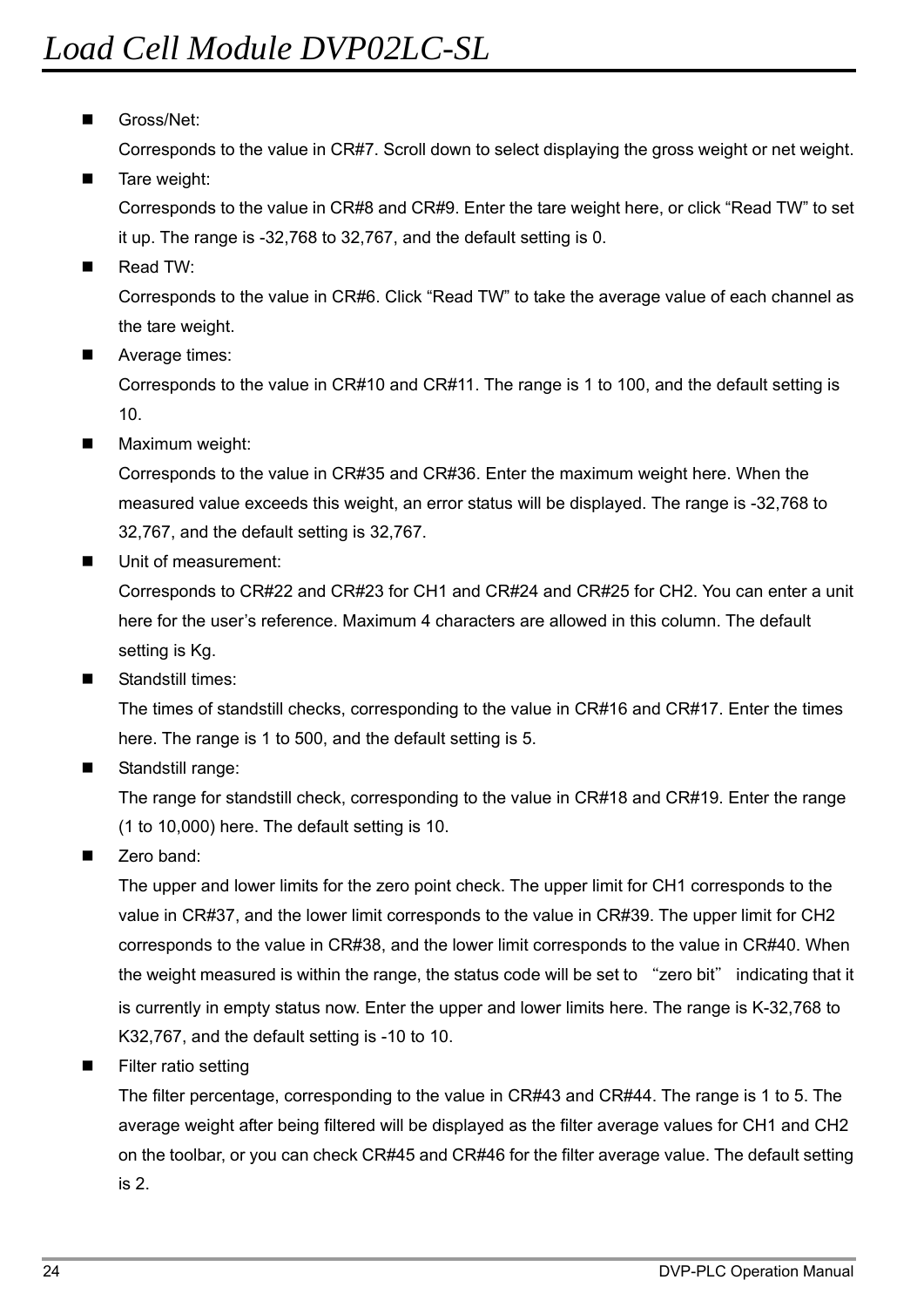### 6.4 Correction Settings

Here we introduce parameters and corresponding control registers related to correction in the software. Parameters include reset to zero point commands, weight base point commands and weight correction commands for CH1 and CH2. When all the settings are done, click "download" to download the parameters to DVP02LC-SL, or click "Upload" to display the parameters of DVP02LC-SL in the software.

| <b>EX LCSoft</b>                                                                                                                                                                                                                                                                                                                                                                                                                                                                              |                                                                                                                                                                         |                                                                              | $\times$<br>ш          |
|-----------------------------------------------------------------------------------------------------------------------------------------------------------------------------------------------------------------------------------------------------------------------------------------------------------------------------------------------------------------------------------------------------------------------------------------------------------------------------------------------|-------------------------------------------------------------------------------------------------------------------------------------------------------------------------|------------------------------------------------------------------------------|------------------------|
| File Communication Option Help                                                                                                                                                                                                                                                                                                                                                                                                                                                                |                                                                                                                                                                         |                                                                              |                        |
| $\mathfrak{S} \boxtimes \blacksquare$ $\blacksquare$ $\blacksquare$ $\blacksquare$ $\blacksquare$ $\blacksquare$ $\blacksquare$ $\blacksquare$ $\blacksquare$ $\blacksquare$ $\blacksquare$ $\blacksquare$ $\blacksquare$ $\blacksquare$ $\blacksquare$ $\blacksquare$ $\blacksquare$ $\blacksquare$ $\blacksquare$ $\blacksquare$ $\blacksquare$ $\blacksquare$ $\blacksquare$ $\blacksquare$ $\blacksquare$ $\blacksquare$ $\blacksquare$ $\blacksquare$ $\blacksquare$ $\blacksquare$<br>課 | CH2: 327.67 g                                                                                                                                                           | (CH1+CH2)/2 327.67 g                                                         | Firmware Version: 1.00 |
| Filter Average Value: CH1: 327.67 g                                                                                                                                                                                                                                                                                                                                                                                                                                                           | CH2: 327.67 g                                                                                                                                                           | (CH1+CH2)/2 327.67 g                                                         |                        |
| $\Box$ LCSoft (Online)<br>Communicaton Setting<br>Parameters<br>Conection<br>Status<br>п                                                                                                                                                                                                                                                                                                                                                                                                      | CH1 Correction<br>Reset to Zero Command<br>Zero Weight Value Correction 1000<br>CH2 Correction<br>Reset to Zero Command<br>Zero Weight Value Correction 1000<br>Default | Weight Base Point Command<br>Weight Base Point Command<br>Download<br>Upload |                        |
|                                                                                                                                                                                                                                                                                                                                                                                                                                                                                               |                                                                                                                                                                         |                                                                              |                        |

Reset to zero command:

Corresponds to the value in CR#26. Click it to set the presently measured signal to the zero point base.

- Weight base point command: Corresponds to the value in CR#26. Click it to set the presently measured signal to the weight base point.
- Zero weight value correction: Corresponds to CR#33 and CR#34. Enter the weight base value here. The range is -32,768 to 32,767, and the default setting is 1,000.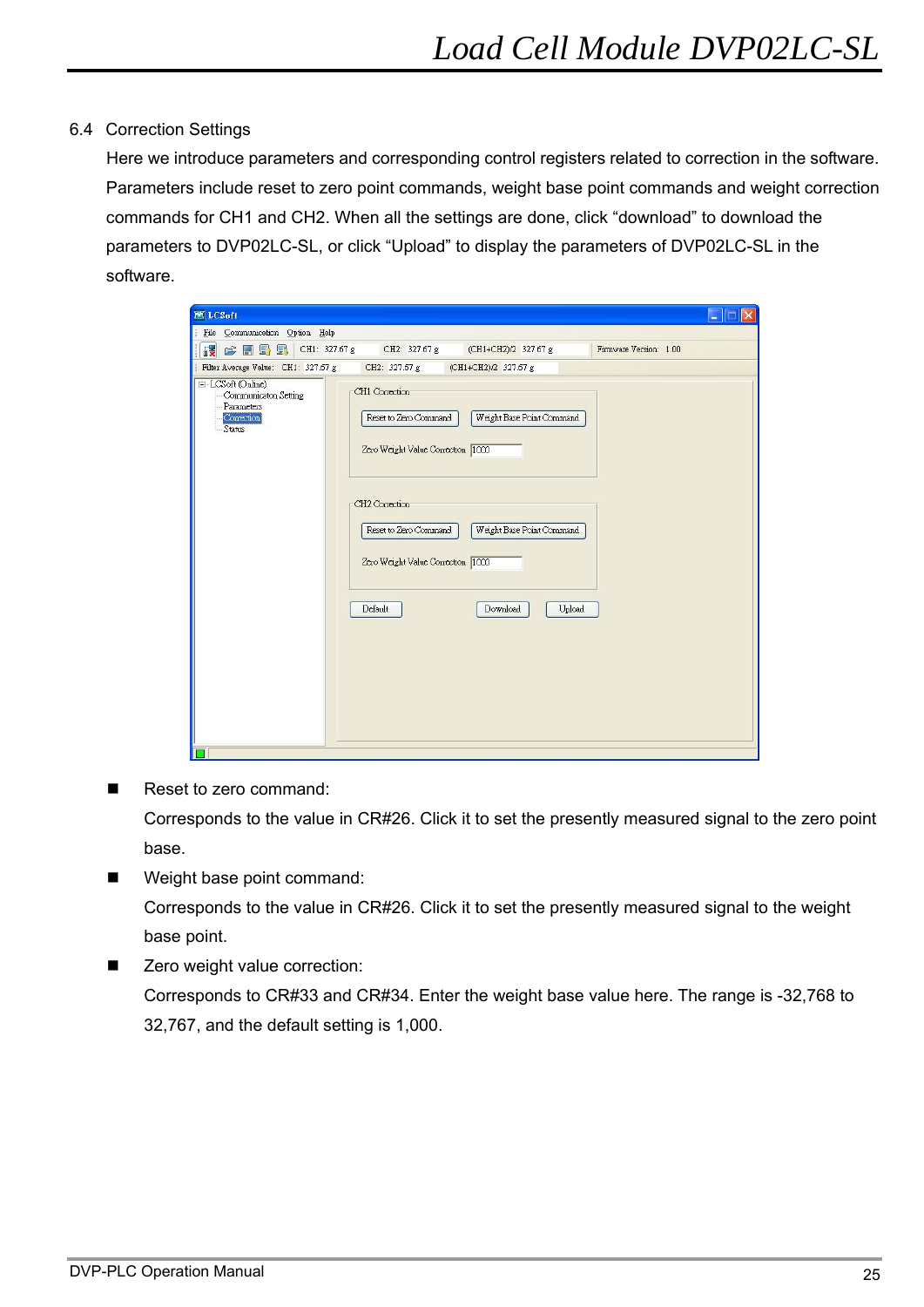### 6.5 Status Settings

In the status setting window, you can view the measuring results and the operation status of DVP02LC-SL, including the present average value in CH1 and CH2, the unit of measurement, status codes and error codes.

| <b>NE DYPOZLC-SL</b>                                                                             |                                                                                               |  |
|--------------------------------------------------------------------------------------------------|-----------------------------------------------------------------------------------------------|--|
| File Communication Option Help                                                                   |                                                                                               |  |
| $\mathbb{F}$ $\mathbb{F}$ $\mathbb{F}$ CH1: 327.67 g                                             | Firmware Version: 1.00<br>CH2: 327.67 g<br>(CH1+CH2)/2 327.67 g                               |  |
| Filter Average Value: CH1: 327.67 g                                                              | CH2: 327.67 g<br>(CH1+CH2)/2 327.67 g                                                         |  |
| □ DVP02LC-SL (Online)<br>Communicaton Setting<br>Parameters<br>Correction<br>Status <sup>1</sup> | Average Value<br>CH1 Value<br>327.67<br>CH2 Value<br>327.67<br>$\ensuremath{\mathsf{g}}$<br>g |  |
|                                                                                                  | Status Code/Error Code                                                                        |  |
|                                                                                                  | Status Code Error Code                                                                        |  |
|                                                                                                  | CH1 Zero Weight (Empty)<br>CH2 Zero Weight (Empty)                                            |  |
|                                                                                                  | CH2 max. Weight (Overload)<br>CH1 max. Weight (Overload)                                      |  |
|                                                                                                  | CH2 Stable Measured Value<br>CH1 Stable Measured Value                                        |  |
|                                                                                                  | Reserve<br>Reserve                                                                            |  |
|                                                                                                  | Reserve<br><b>Reserve</b>                                                                     |  |
|                                                                                                  | Reserve<br>Reserve                                                                            |  |
|                                                                                                  | Reserve<br>Reserve                                                                            |  |
|                                                                                                  | Reserve<br>Reserve                                                                            |  |
|                                                                                                  |                                                                                               |  |
|                                                                                                  |                                                                                               |  |
|                                                                                                  |                                                                                               |  |

Average value:

The average weights at CH1 and CH2, corresponding to the values in CR#12 and CR#13. The unit after the figure is the previously set unit for measurement.

Status code:

Corresponds to the value set in CR#50, indicating the measuring statuses at CH1 and CH2, including the empty load, overload and whether the measured values are stable.

| atus Code | Error Code                 |                            |
|-----------|----------------------------|----------------------------|
|           | CH1 Zero Weight (Empty)    | CH2 Zero Weight (Empty)    |
|           | CH1 max. Weight (Overload) | CH2 max. Weight (Overload) |
|           | CH1 Stable Measured Value  | CH2 Stable Measured Value  |
|           | Reserve                    | Reserve                    |
|           | Reserve                    | Reserve                    |
|           | Reserve                    | Reserve                    |
|           | Reserve                    | Reserve                    |
|           | Reserve                    | Reserve                    |
|           |                            |                            |

- CH1 zero weight (empty): Corresponds to bit0 of CR#50. When the value measured at CH1 equals 0, the indicator will turn red.
- CH1 max. weight (overload): Corresponds to bit2 of CR#50. When the value measured at CH1 exceeds the maximum weight set, the indicator will turn red.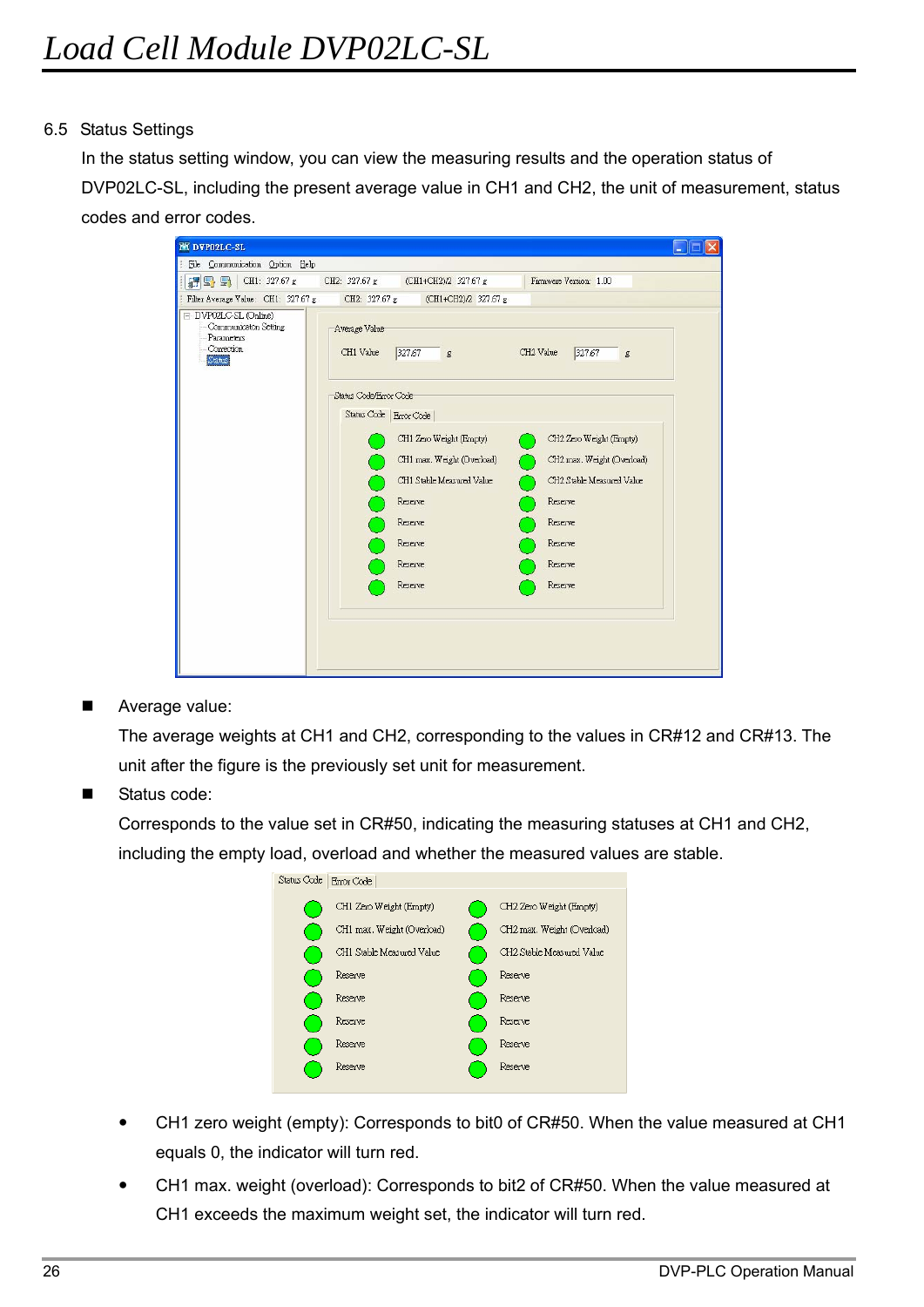- CH1 stable measured value: Corresponds to bit4 of CR#50. When the value measured at CH1 is stable, the indicator will turn red.
- CH2 zero weight (empty): Corresponds to bit1 of CR#50. When the value measured at CH2 equals 0, the indicator will turn red.
- CH2 max. weight (overload): Corresponds to bit3 of CR#50. When the value measured at CH2 exceeds the maximum weight set, the indicator will turn red.
- CH2 stable measured value: Corresponds to bit5 of CR#50. When the value measured at CH2 is stable, the indicator will turn red.
- Error Code:

Corresponds to the value in CR#51, displaying the operation status of DVP02LC-SL, including power supply abnormality, hardware abnormality, SEN voltage errors and conversion errors.



- Power supply abnormality: Corresponds to bit0 of CR#51. When the power supply for DVP02LC-SL encounters abnormality, the indicator will turn red.
- Hardware abnormality: Corresponds to bit1 of CR#51. When the hardware of DVP02LC-SL encounters abnormality, the indicator will turn red.
- CH1 SEN voltage error: Corresponds to bit3 of CR#51. When the SEN signal input at CH1 encounters error, i.e. abnormal load cell signal occurs, the indicator will turn red.
- y CH2 SEN voltage error: Corresponds to bit5 of CR#51. When the SEN signal input at CH2 encounters error, i.e. abnormal load cell signal occurs, the indicator will turn red.
- y CH1 conversion error: Corresponds to bit4 of CR#51. When the conversion of the measured signal at CH1 encounters an error, the indicator will turn red.
- y CH2 conversion error: Corresponds to bit6 of CR#51. When the conversion of the measured signal at CH2 encounters an error, the indicator will turn red.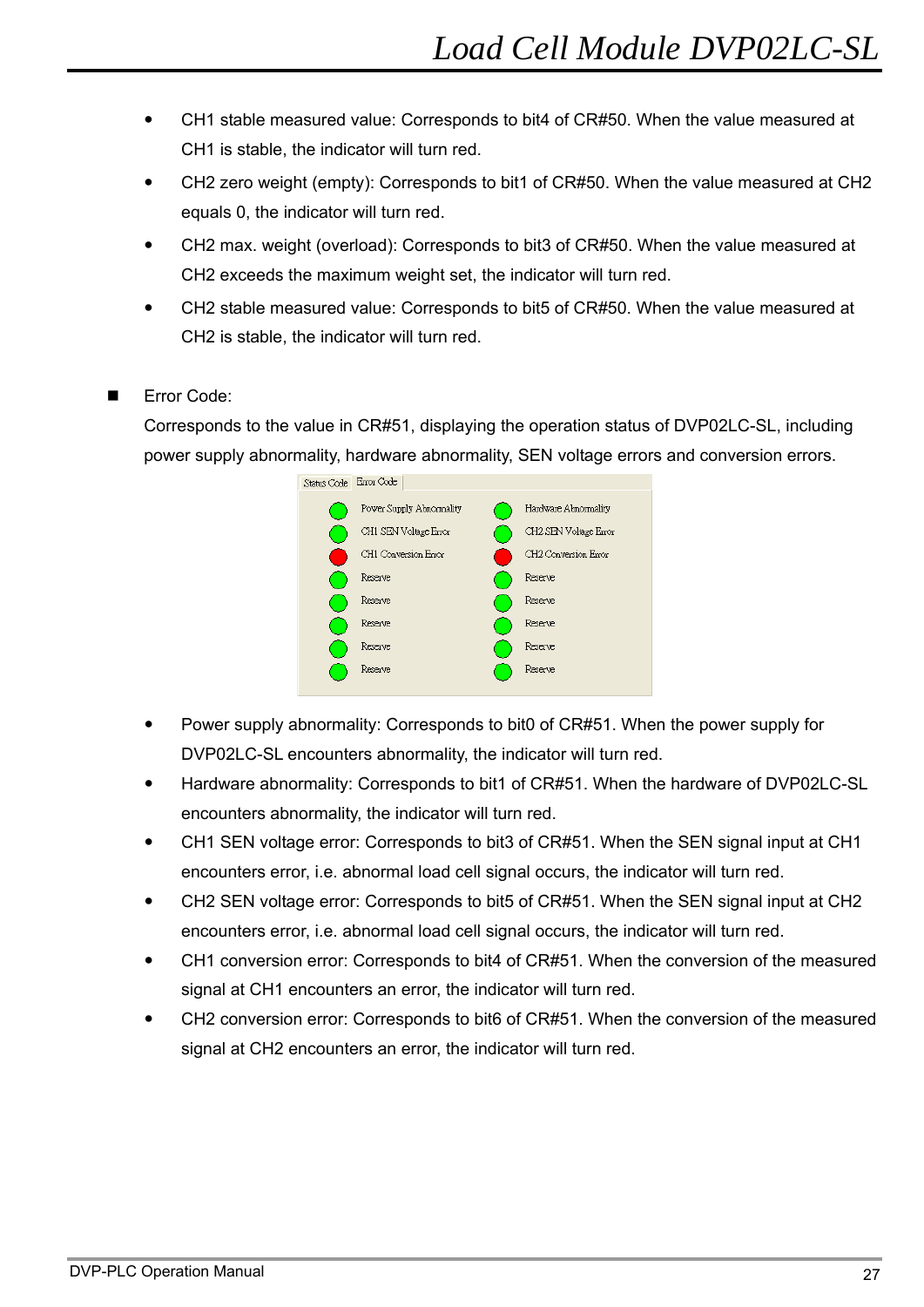# **7 Steps of Correction**

The correction is made to match DVP02LC-SL with the weight of the load cell, including the correction by MPU and correction by software. The correction by MPU is done by first connecting DVP02LC-SL to a DVP series PLC MPU and correcting by using TO/FROM instructions. The correction by software, on the other hand, is done by connecting DVP02LC-SL to a PC via a RS-232 communication cable and correcting on the software.



### 7.1 Correction by MPU

In this example, we connect DVP02LC-SL to a DVP series PLC MPU and correct CH1 by TO instruction.

- 1. See 4.1 for how to connect DVP02LC-SL to the left side of the PLC MPU and supply power to the two devices.
- 2. Connect the load cell to CH1. See 4.4 for external wiring.



3. Set up every parameter and eigenvalue according to the actual measuring requirements and specifications of the load cell. In this example, we use the default settings of all parameters.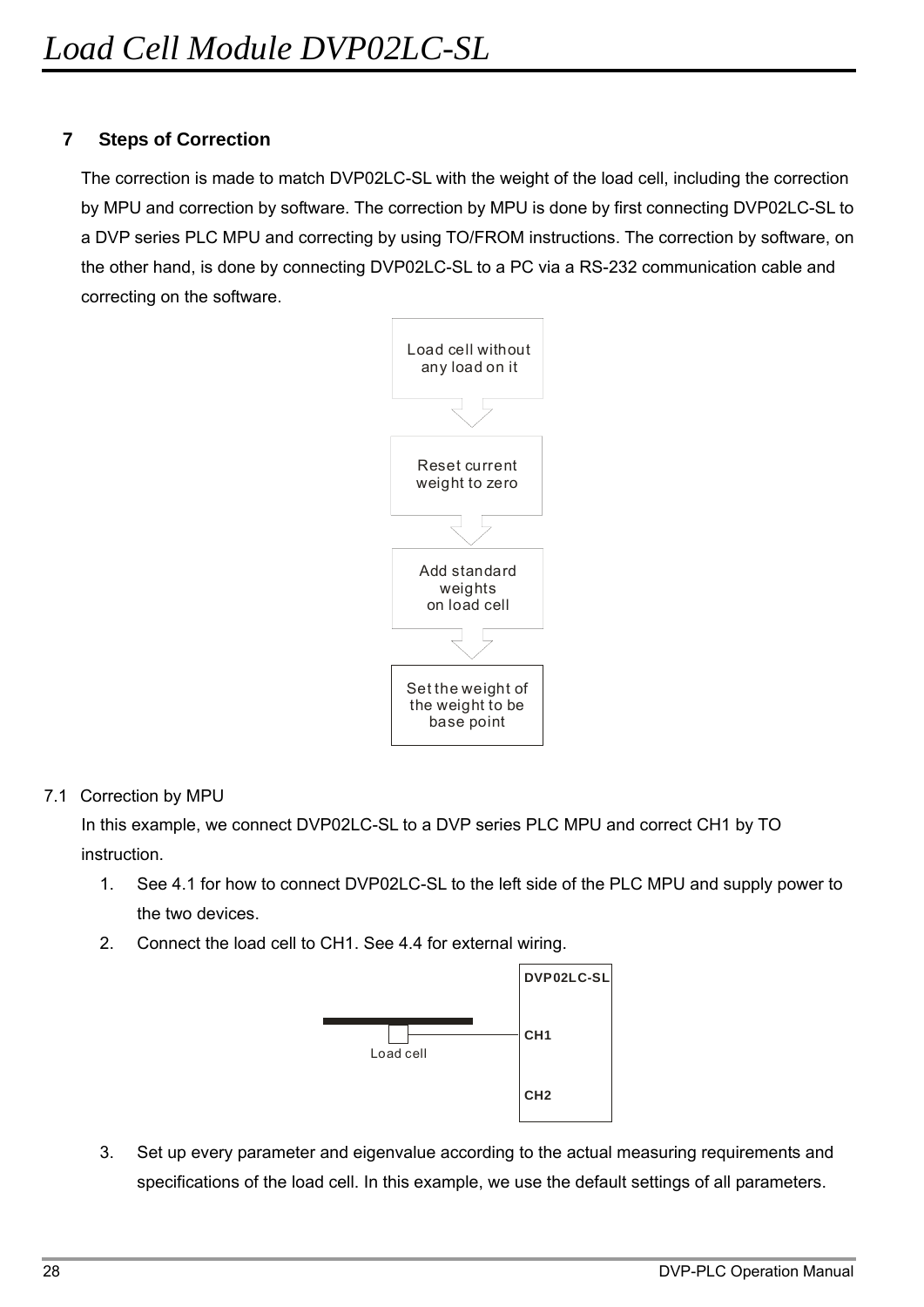4. Execute the reset to zero command by writing H'0001 into CR#26, as the WPLSoft program below.



5. Add a 1kg weight on the load cell. Please be aware of the maximum weight the load cell can take.



6. Write the weight of the weight (weight base point) into CR#33, as the WPLSoft program below.

| M <sub>2</sub> |            |                |     |       |                |
|----------------|------------|----------------|-----|-------|----------------|
|                | TO         | K100           | K33 | K1000 | K <sub>1</sub> |
|                |            |                |     |       |                |
|                | <b>SET</b> | M <sub>2</sub> |     |       |                |

7. Execute the weight base point command by writing H'0002 into CR#26, as the WPLSoft program below.



# 7.2 Correction by Software

 $\mathbf{I}$ 

In this example, we will demonstrate how to correct CH1 on DVP02LC-SL by the software.

1. See 4.3 for how to wire the communication. Use a RS-232 communication wire to connect DVP02LC-SL to the PC and supply power to the two devices.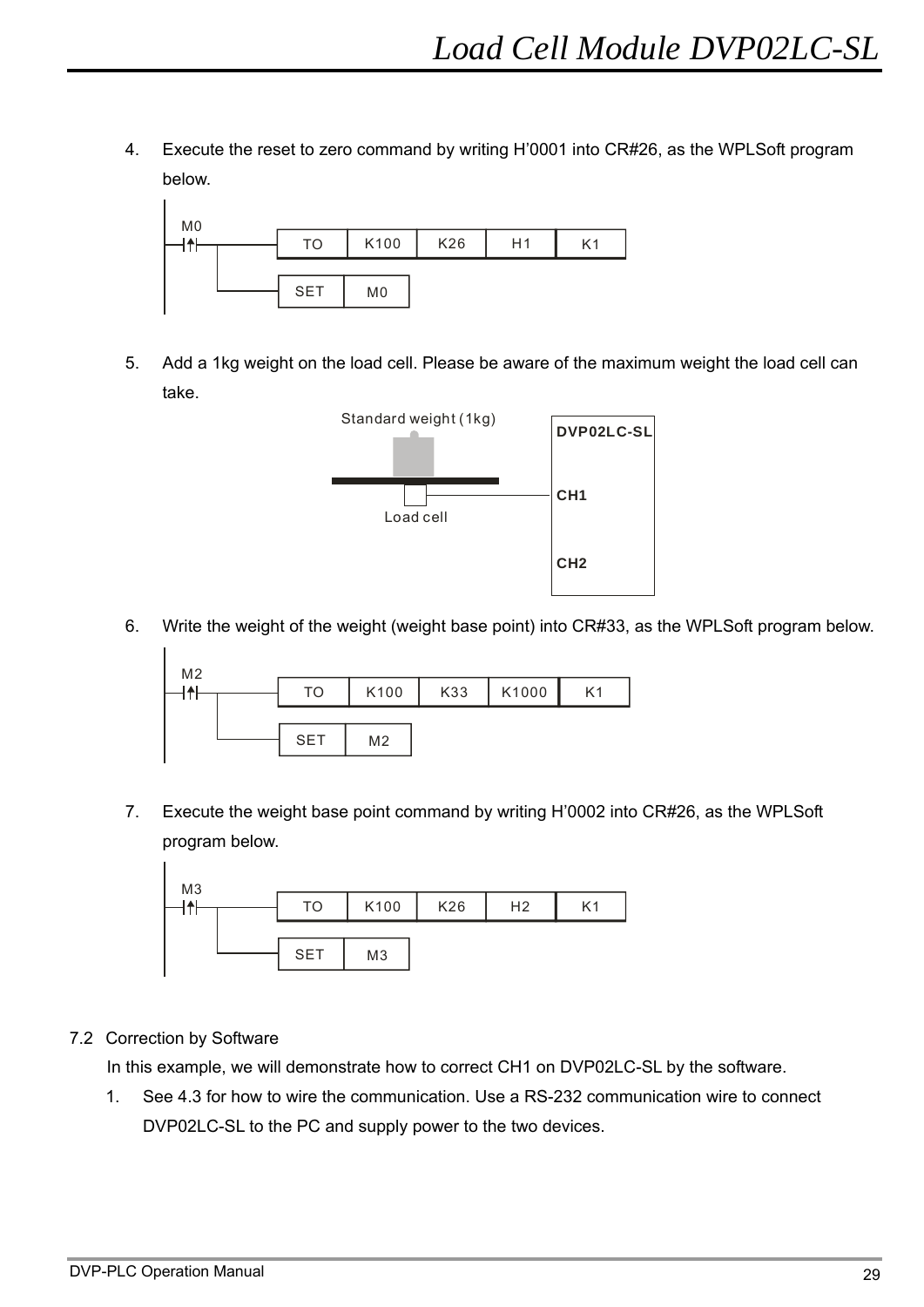2. Connect the load cell to CH1. See 4.4 for external wiring.



- 3. Open the software and see 6.1 for how to set up the connection between the software and DVP02LC-SL.
- 4. Click "Parameters" on the left-hand side column to start setting up the parameters. Set up every parameter and eigenvalue according to the actual measuring requirements and specifications of the load cell. After the parameter setups are done, click "Download" to download them to DVP02LC-SL

| CH1 Parameters:      |               |                     |               |
|----------------------|---------------|---------------------|---------------|
| Gross/Net            | Gross <br>▼   | Gross Weight        | IО<br>Read GW |
| Average Times        | 10            | Maximum Weight      | 32767         |
| Decimal Place        | 12            | Unit of Measurement | lg            |
| Standstill Times     | 5             | Standstill Range    | 10            |
| Zero Band            | -10<br>$\sim$ | 10                  |               |
| Filter Ratio Setting | 12            |                     |               |

5. Click "Correction" on the left-hand side column to start correcting. First click "Reset to Zero Command" when there is nothing placed on the load cell. Now, the weight at CH1 is 0g.

| Reset to Zero Command          | Weight Base Point Command |
|--------------------------------|---------------------------|
|                                |                           |
|                                |                           |
| Zero Weight Value Correction 0 |                           |

6. Add a 1kg weight on the load cell. Please be aware of the maximum weight the load cell can take.



7. Enter "1000" in "Zero Weight Value Correction" and click "Download" to download the settings to DVP02LC-SL.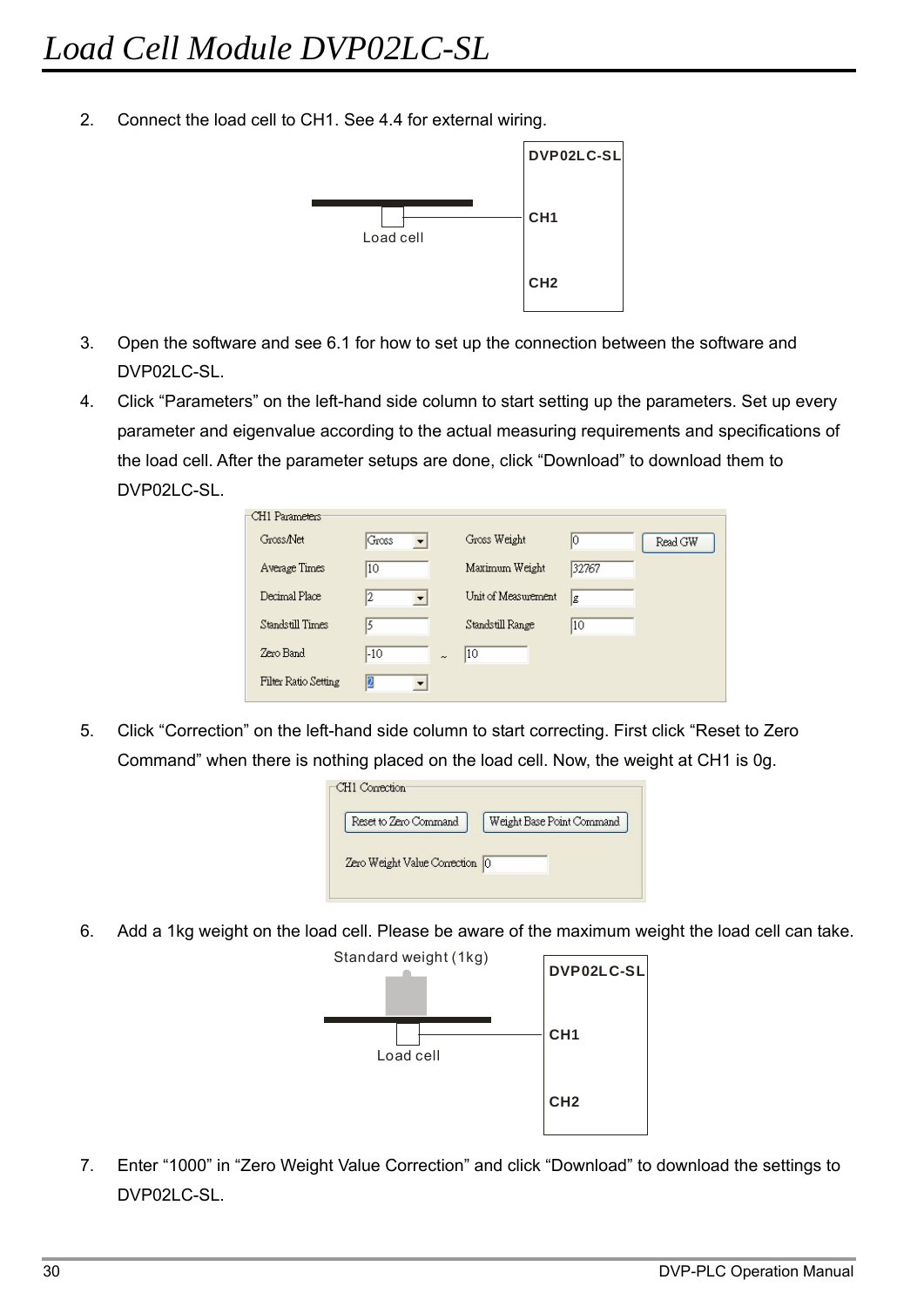| 1000 |  |
|------|--|
|      |  |
|      |  |

8. Click "Weight Base Point Command" to set up the weight base point. Now, the weight at CH1 is 1,000kg.

| Reset to Zero Command             | Weight Base Point Command |
|-----------------------------------|---------------------------|
| Zero Weight Value Correction 1000 |                           |

# **8 Application Examples**

■ Tension Control

This is an example of using DVP02LC-SL in a tension control application. The main processing unit is DVP-SX2 series PLC (DVP20SX2), responsible for the PID operation. The DVP02LC-SL is used for detecting the tension of the load cell. The measured value is outputted to the brake system from the DVP04DA-SL analog output module after the PID operation is done by DVP20SX2 in order to control the tension. See the figure below for the tension control demonstration.

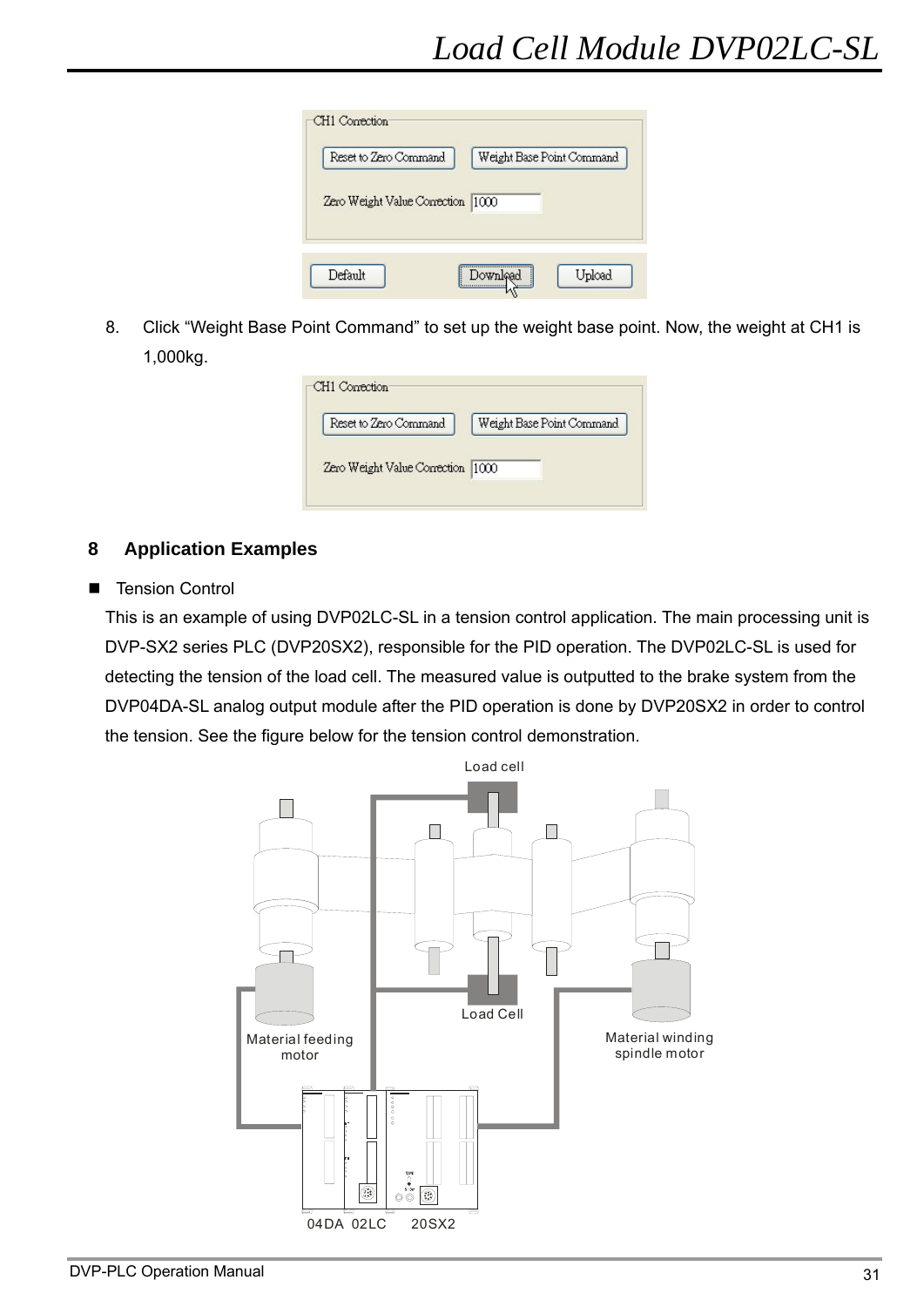- Hardware Wiring
	- Connecting DVP20SX2 with the two modules:



Wiring for load cell: Connect two 4-wire load cells in parallel, and then to CH1 on DVP02LC-SL.



- Setting up Parameters
	- Parameters for DVP02LC-SL:

| Parameter               | Set value       | Explanation                                       |
|-------------------------|-----------------|---------------------------------------------------|
| Eigenvalue              | $2$ (mV/V)      | 2 mV/V is the eigenvalue spec. for the load cell. |
| Measuring time          | $10$ (ms)       | --                                                |
| CH1 average times       | 50              | --                                                |
| CH1 max. weight         | 32.767          | The max. weight is limited to 32,767.             |
| CH2 net or gross weight | <b>Disabled</b> | CH2 function is disabled.                         |

*Note: Parameters that are not set up will use the software default setting.* 

- Correction by software
	- 1. Set the eigenvalue (characteristic value) of the load cell to 2 mV/V and the measuring time to 10 ms.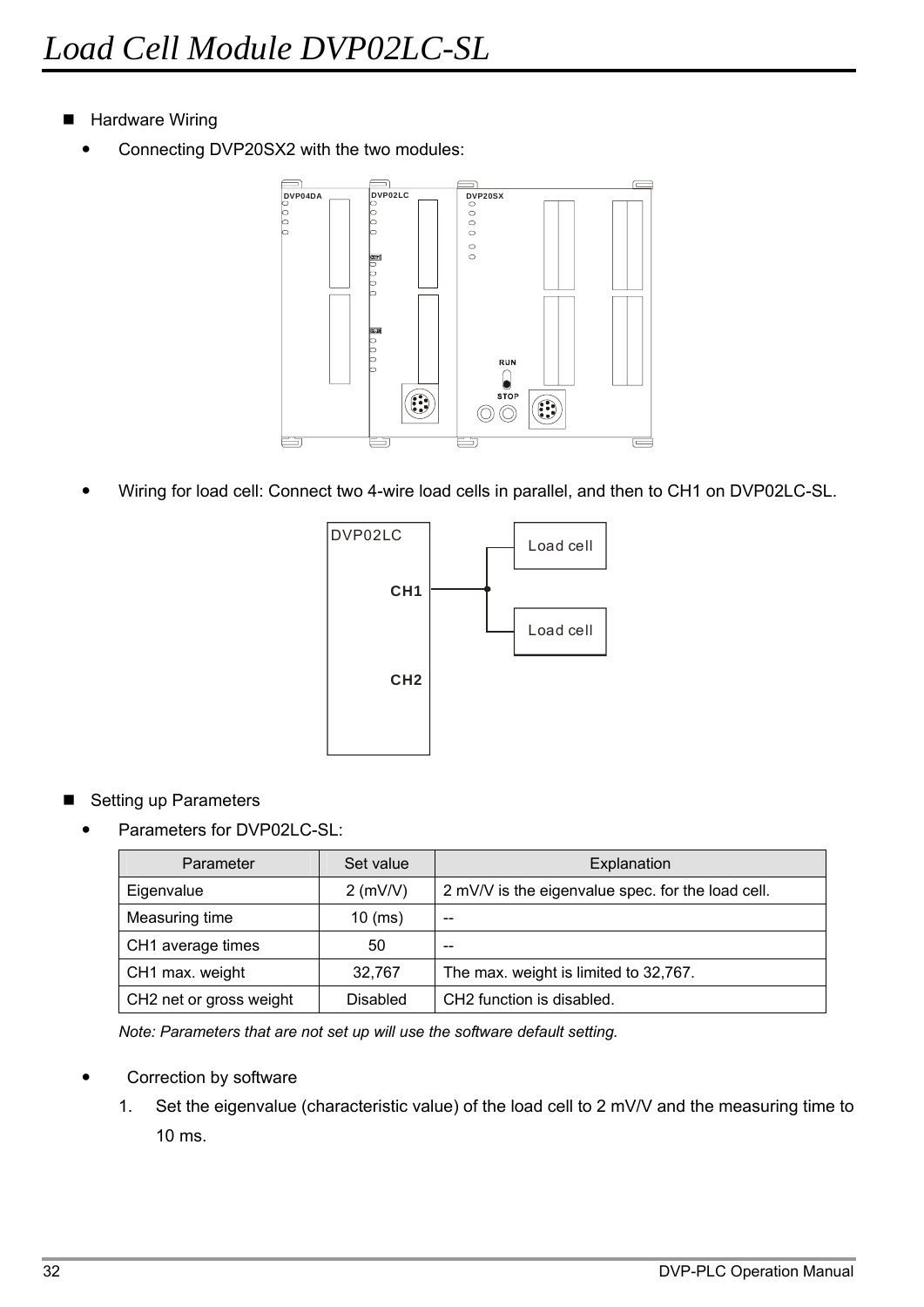| <b>P</b> ■ CH1: 327.67 g                                                           | CH2: 327.67 g                                                 | (CH1+CH2)/2 327.67 g           | Firmware Version: 1.00 |                                        |  |
|------------------------------------------------------------------------------------|---------------------------------------------------------------|--------------------------------|------------------------|----------------------------------------|--|
| Filter Average Value: CH1: 327.67 g                                                | CH2: 327.67 g                                                 | (CH1+CH2)/2 327.67 g           |                        |                                        |  |
| E-DVP02LC-SL (Online)<br>Communicaton Setting<br>Parameters<br>Conection<br>Status | Characteristic Value/Measurement Time<br>Characteristic Value | $2 \text{ mV/V}$ $\rightarrow$ | Measurement Time       | $10 \text{ ms}$<br>$\vert \cdot \vert$ |  |
|                                                                                    | RS232 Communication                                           |                                |                        |                                        |  |
|                                                                                    | Station Address                                               | $\sqrt{1}$<br>$\div$           | Data Length            | $\sqrt{7}$<br>$\blacktriangledown$     |  |
|                                                                                    | <b>Baud Rate</b>                                              | 9600<br>$\vert$                | Parity                 | Even<br>$\blacktriangledown$           |  |
|                                                                                    | Transfer Mode                                                 | ASCII<br>$\vert$               | Stop Bit               | $\vert$ 1<br>$\vert \cdot \vert$       |  |
|                                                                                    | RS485 Communication                                           |                                |                        |                                        |  |
|                                                                                    | Station Address                                               | $\overline{1}$<br>$\div$       | Data Length            | 7 <br>$\blacktriangledown$             |  |
|                                                                                    | <b>Baud Rate</b>                                              | 9600<br>$\left  \cdot \right $ | Parity                 | Even<br>$\blacktriangledown$           |  |
|                                                                                    | Transfer Mode                                                 | ASCII<br>$\vert \cdot \vert$   | Stop Bit               | $\vert$ 1<br>$\vert \cdot \vert$       |  |
|                                                                                    | Default                                                       |                                | Download               | Upload                                 |  |
|                                                                                    |                                                               |                                |                        |                                        |  |
|                                                                                    |                                                               |                                |                        |                                        |  |
|                                                                                    |                                                               |                                |                        |                                        |  |

- 2. Set up also the average times and maximum weight. Due to that we connect two load cells in parallel and connect them to a single channel here, we have to disable CH2.
- 3. The actual use of a weight for the correction.



■ PLC Program

In actual operation, DVP20SX2 is responsible for reading the average value from DVP02LC-SL for PID operation and outputting the operated value to DVP04DA-SL for voltage output to control the running speed of the material feeding motor.

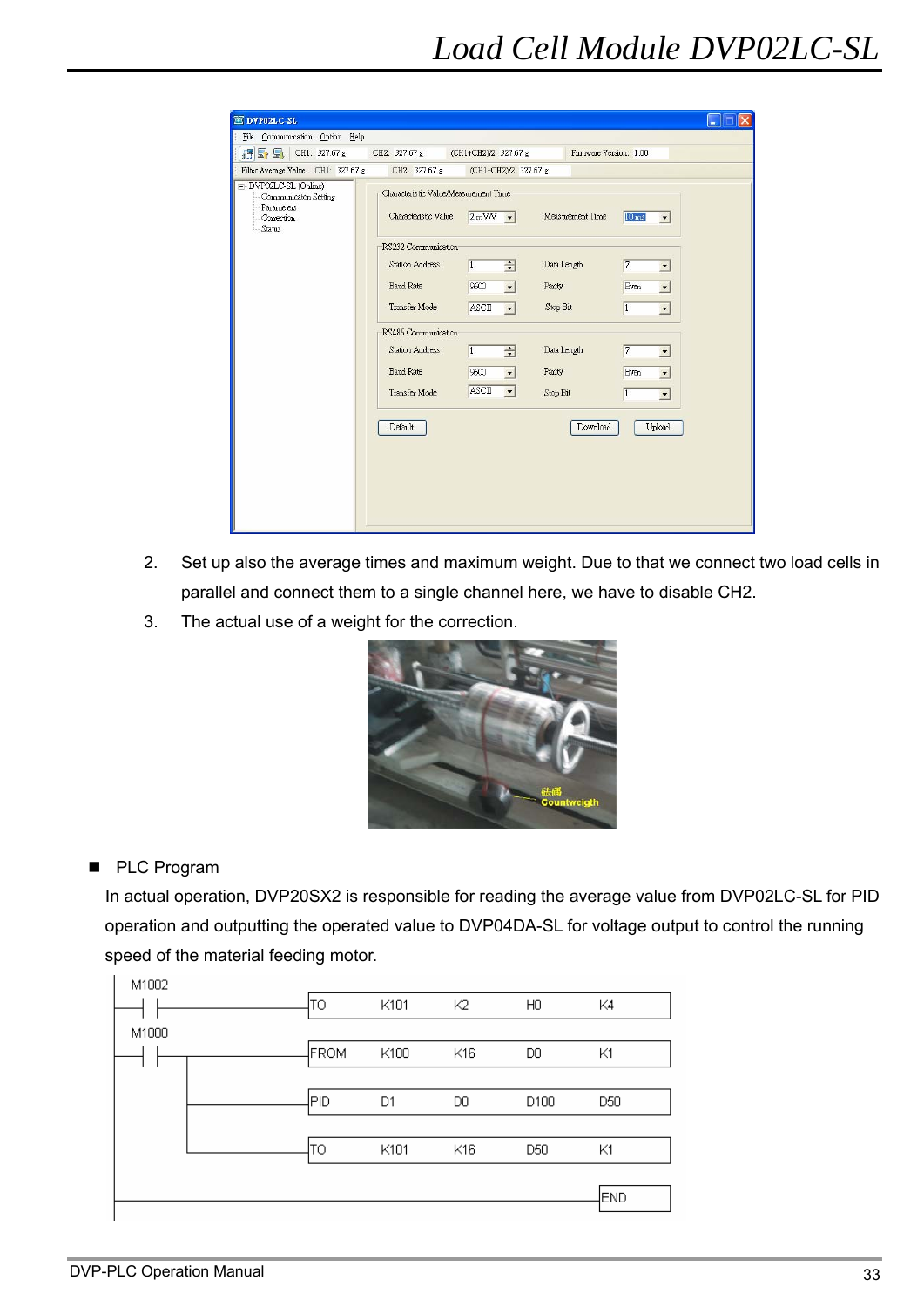- Program explanations
	- 1. The PLC switches from STOP to RUN. Due to the range for analog output voltage for the brake system is 0 to 10 VDC, we first set the voltage output mode for DVP04DA-SL to "0" (-10 to +10 V).
	- 2. Use the FROM instruction to read the average weight from the load cell.
	- 3. Calculate the output value (MV) by the PID instruction and output the value to DVP04DA-SL.
- **Devices**

D0: Average tension value

D1: Target tension value

D50: Voltage output from DVP04DA-SL

D100: PID parameter

- Steps of PID tuning
	- 1. Read the average value from DVP02LC-SL and store it in D110.

 $\mathsf{L}_{\mathsf{M1000}}$ 

| . | IB. | 'ПL. | 1 a m |  |  |
|---|-----|------|-------|--|--|
|   |     |      |       |  |  |

2. For the PID operation: PV = D110, SV = D100, PID parameter = D500. Place the result of PID operation in D50.



3. Output D50 to CH1 of DVP04DA-SL.

| ΟО<br>M |   |         |    |    |          |
|---------|---|---------|----|----|----------|
|         | ∼ | -<br>יי | া6 | Τ. | z,<br>×. |
|         |   |         |    |    |          |

4. Set the PID sampling time to 10 ms. For the parameter settings: KP = D501, KI = D502, KD = D503.



5. After the tuning, we acquire the best parameters  $KP = 100$ ,  $KI = 150$  and  $KP = -5$ .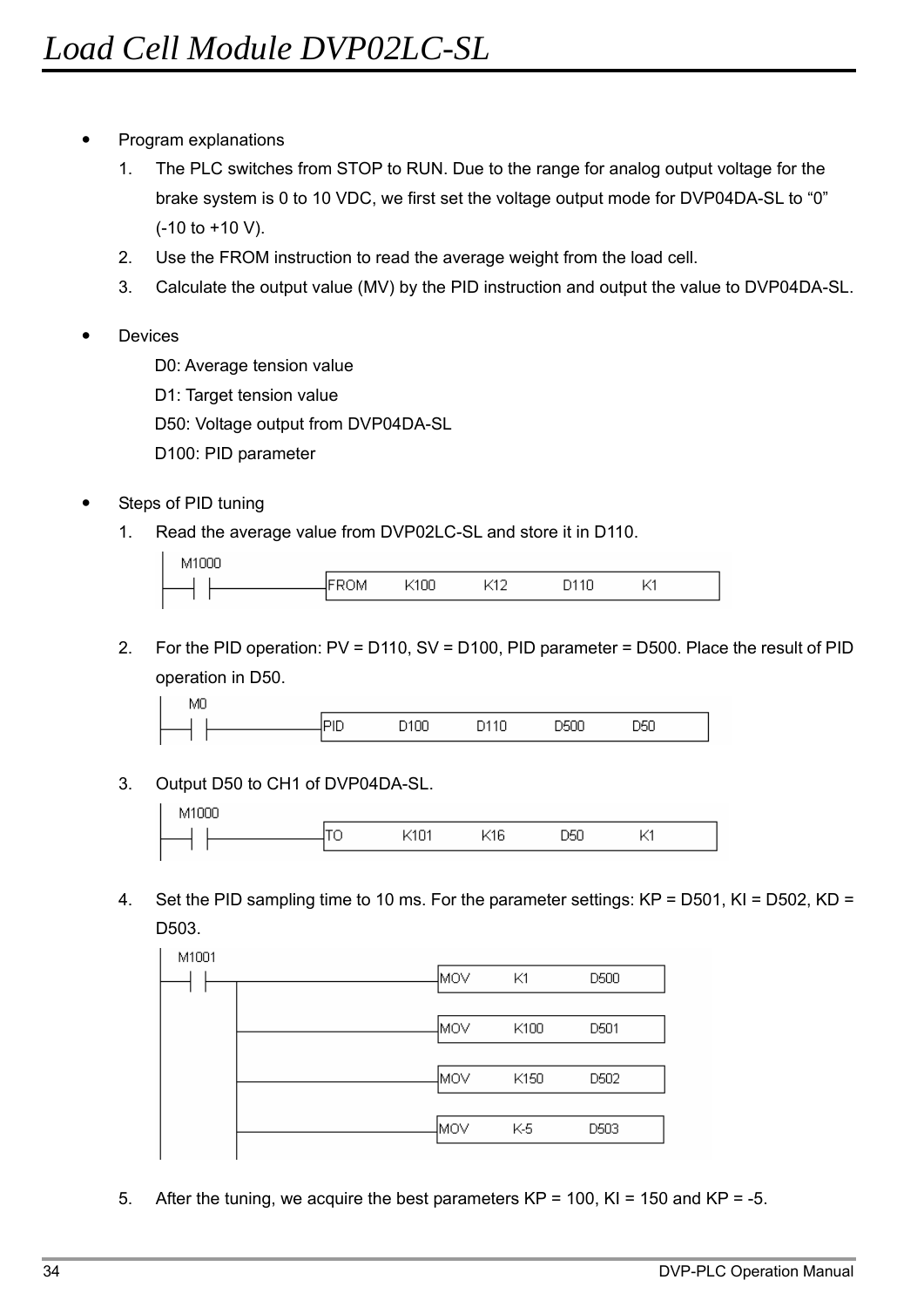# **9 LED Indicators and Trouble-shooting**

### 9.1 LED Indicators

There are 4 LED indicators on DVP02LC-SL. The POWER LED displays whether the power supply is working normally. The RUN LED and ERROR LED display the current operation status of DVP02LC-SL. The L.V LED warns the user when the voltage of the module is too low.

| <b>DVP02LC</b> |  |
|----------------|--|
| ○ POWER        |  |
| $\cap$ RUN     |  |
| ○ FRROR        |  |
| $\bigcirc$ i v |  |

### POWER LED

| LED status                | Indication                |
|---------------------------|---------------------------|
| Off                       | Power supply is abnormal. |
| Green light constantly on | Power supply is normal.   |

### RUN LED

| LED status          | Indication                    |
|---------------------|-------------------------------|
| Off                 | DVP02LC-SL stops operating.   |
| Green light flashes | DVP02LC-SL operates normally. |

### ERROR LED

| LED status        | Indication                  |
|-------------------|-----------------------------|
| Off               | No error occurring          |
| Red light flashes | An error code is generated. |

# ■ L.V LED

| LED status              | Indication                             |
|-------------------------|----------------------------------------|
| Off                     | External 24V power supply is normal.   |
| Red light constantly on | External 24V power supply is abnormal. |

There are other 4 LED indicators beside each channel on DVP02LC-SL. The NET LED indicates the current weight is net weight or gross weight. The ZERO LED indicates whether the current weight is 0. The MAX LED indicates if the current weight exceeds the maximum weight set. The MOTION LED indicates whether the current weight measured is stable.